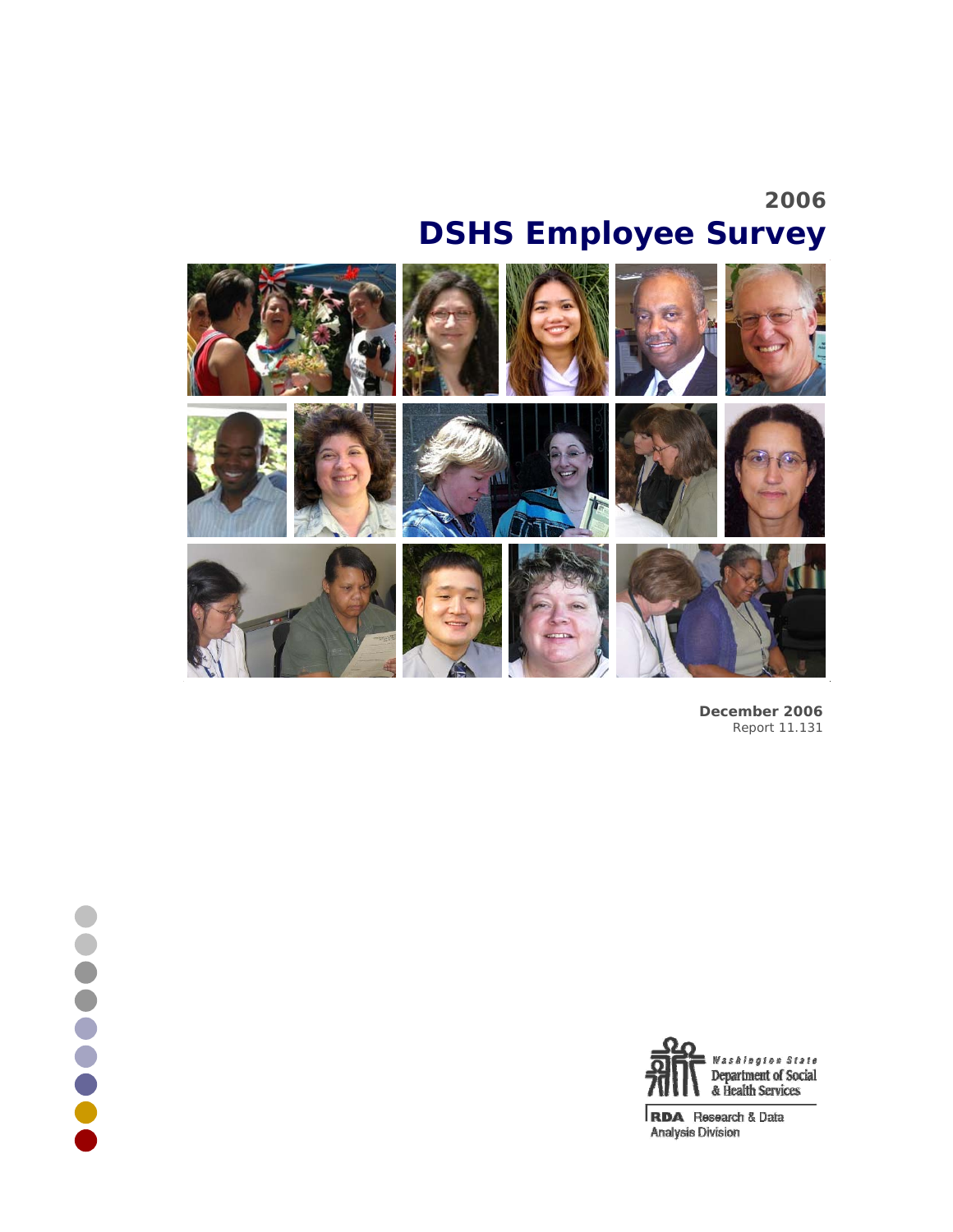# **DSHS**

WASHINGTON STATE **Department of Social and Health Services** 

**Headquarters located at:**  14<sup>th</sup> and Jefferson Street Olympia, WA 98504

#### **Office of the Secretary** Robin Arnold-Williams, Secretary

**Management Services Administration**

*Kathleen Brockman, Chief Administrative Office* 

**Research and Data Analysis Division** *Elizabeth Kohlenberg, Director*



**DSHS** Research and Data Analysis Division (RDA)

**Director:** Elizabeth Kohlenberg, Ph.D. e-mail: kohleer@dshs.wa.gov

14<sup>th</sup> and Jefferson Street PO Box 45204 Olympia, WA 98504-5204 360.902.0707

Order Publication: 11.131 360.902.0701

#### **RDA's Online Library:** www1.dshs.wa.gov/rda

 **Information About This Publication**

**Title:** 2006 DSHS Employee Survey

**Abstract:** 13,344 employees completed the employee survey. They addressed communication, supervisor/manager support, fairness, job satisfaction, and business practices.

Employees appreciate the chance to work with and assist needy residents of Washington State; supportive, dedicated co-workers; supervisors who support, respect, listen, encourage autonomy, and reward good work; clear information and guidelines; and fair treatment – especially in hiring/promotions.

Employees would like to see management decisions that are based on in-depth knowledge of the realities and pressures of line work; input from line workers who will be impacted by decisions; respect for employees' time, expertise and dedication; accountability for all levels of the organization; and concern for the welfare of both clients and employees, rather than "bean counting" and "number crunching."

**Keywords:** Surveys, DSHS, Employees

**Category:** Surveys, DSHS, Employees

**Geography:** Washington State

**Research Time Period:** March to April 2006

**Publication Date:** December 2006

**Publication Number:** 11.131

**Project Name:** DSHS-Wide Surveys

**Authors:** Nancy Raiha, MSW, Ph.D., Deanna Rankos, Ph.D., Monica Stanley, Debbie Macy, Barbara Allard, MSW

**Contributors:** Andrea Stanley, Penne Call-Apgar, Craig Woodworth, John Doane, Aaron Hutchinson, Catherine Douglas

**Project Sponsored by:** Department of Social and Health Services Executive Administration

Robin Arnold-Williams, Secretary Blake Chard, Deputy Secretary Liz Dunbar, Deputy Secretary

#### **Program Contacts:**

ADSA-LTC – Samantha Barker, Deanna Rankos, Dotti Wilke ADSA-DD – Charlotte McDowell CA – Sherry Brummel ESA – Adolfo Capestany, Rena Milare, Sam Senn, Ellen Silverman HRD – Rose Mattison HRSA–DASA – Kathie Roberts HRSA–MHD – Judy Hall HRSA-MA – Kay Gedrose, Jim Stevenson Financial Service – Maria Aviles ISSD – David Brummel, Marjorie Whitney Bean JRA – Dan Robertson MSA – Wendy Long ODHH – Rena Patch Secretary's Area – Irenne Hoppman SCC – Latoya Holmes-Ware VR – Sandy Adams

**Front Cover:** *(top row)* Tanya Biehler, Kim Kirkland, Janet Logan, Lisa Glassmeyer, Connie Keller, Nancy Chau, Tony Jones, David Hanig; *(middle row)* Lem McClearly, Monica Stanley, Deb Schnellman, Bev Smith, Stephany Adams, Barbara Lantz, Nancy Anderson; *(bottom row)* Cecila Icenogle, Lois Neal, John Doane, Marrianne Backous, Judy Cook, Veronica Foster-Jones.

**Back Cover:** Jason Trujillo, Dennette Woodiwiss, Gilbert Rodriguez.

**DSHS** . . . improves the quality of life for individuals and families in need in<br>Washington State

> DSHS currently serves **one in four** state residents



RDA . . . Brings data and analysis to the decision-making agenda: • Better work process • Better decisions • Better outcomes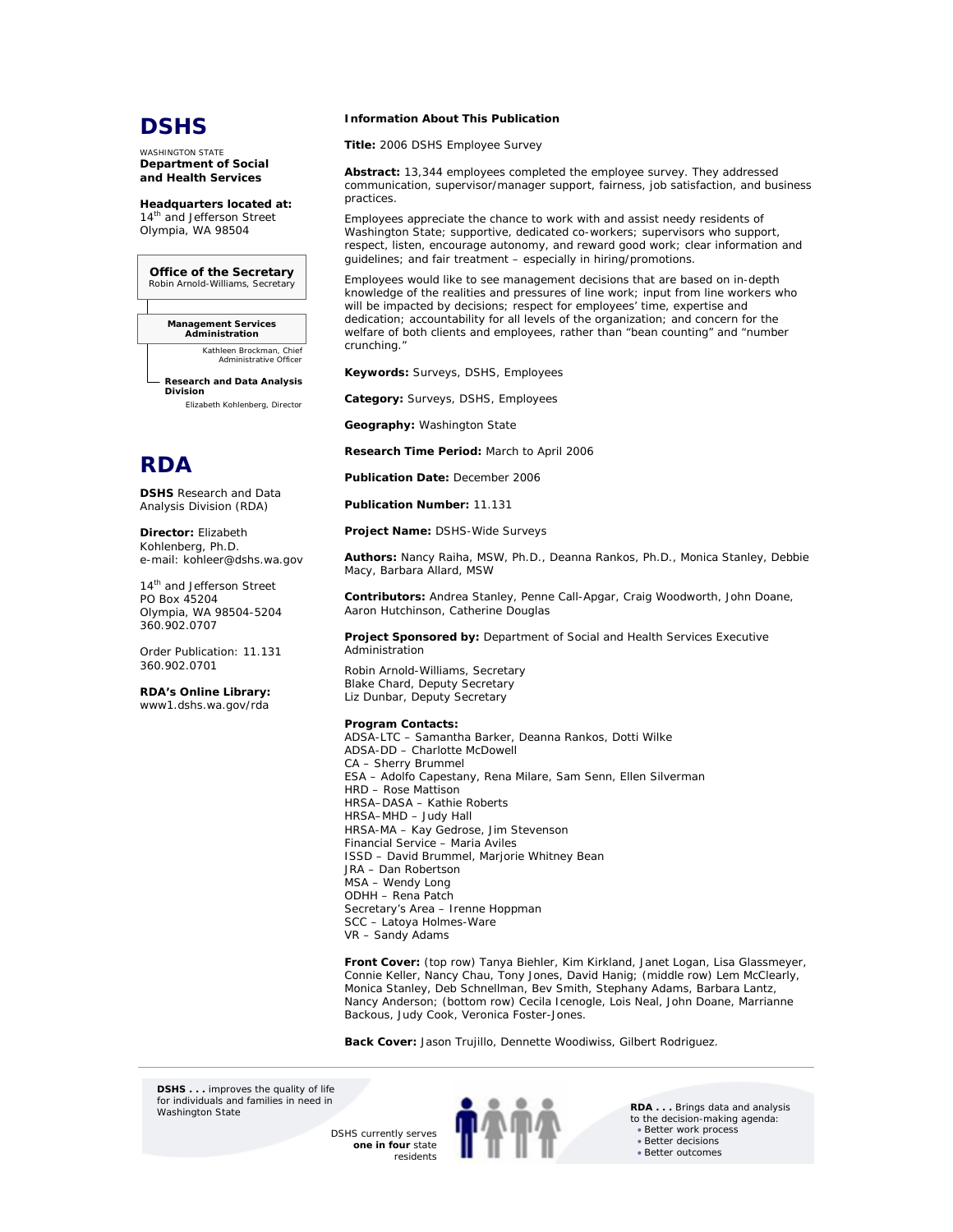# 2006 **DSHS Employee Survey**

| <b>CHAPTER 1</b> |
|------------------|
|                  |
|                  |
|                  |
|                  |
|                  |
| <b>CHAPTER 2</b> |
|                  |
|                  |
|                  |
|                  |
|                  |
|                  |
|                  |
| CHAPTER 3        |
|                  |
|                  |
|                  |
|                  |
| <b>CHAPTER 4</b> |
|                  |
|                  |
|                  |
|                  |
| <b>CHAPTER 5</b> |
|                  |
|                  |
|                  |
| <b>CHAPTER 6</b> |
|                  |
|                  |
|                  |

### Appendices are available in conjunction with this report on the RDA Website: www1.dshs.wa.gov/rda

Background, Methods and Response Rates • Detailed Results by Each Question • Detailed Analysis of Narrative Comment Themes • Comparison between 2006 and the Previous DSHS Employee Survey • Comparison of Institutional Staff and All Others . Comparison with All Employee Surveys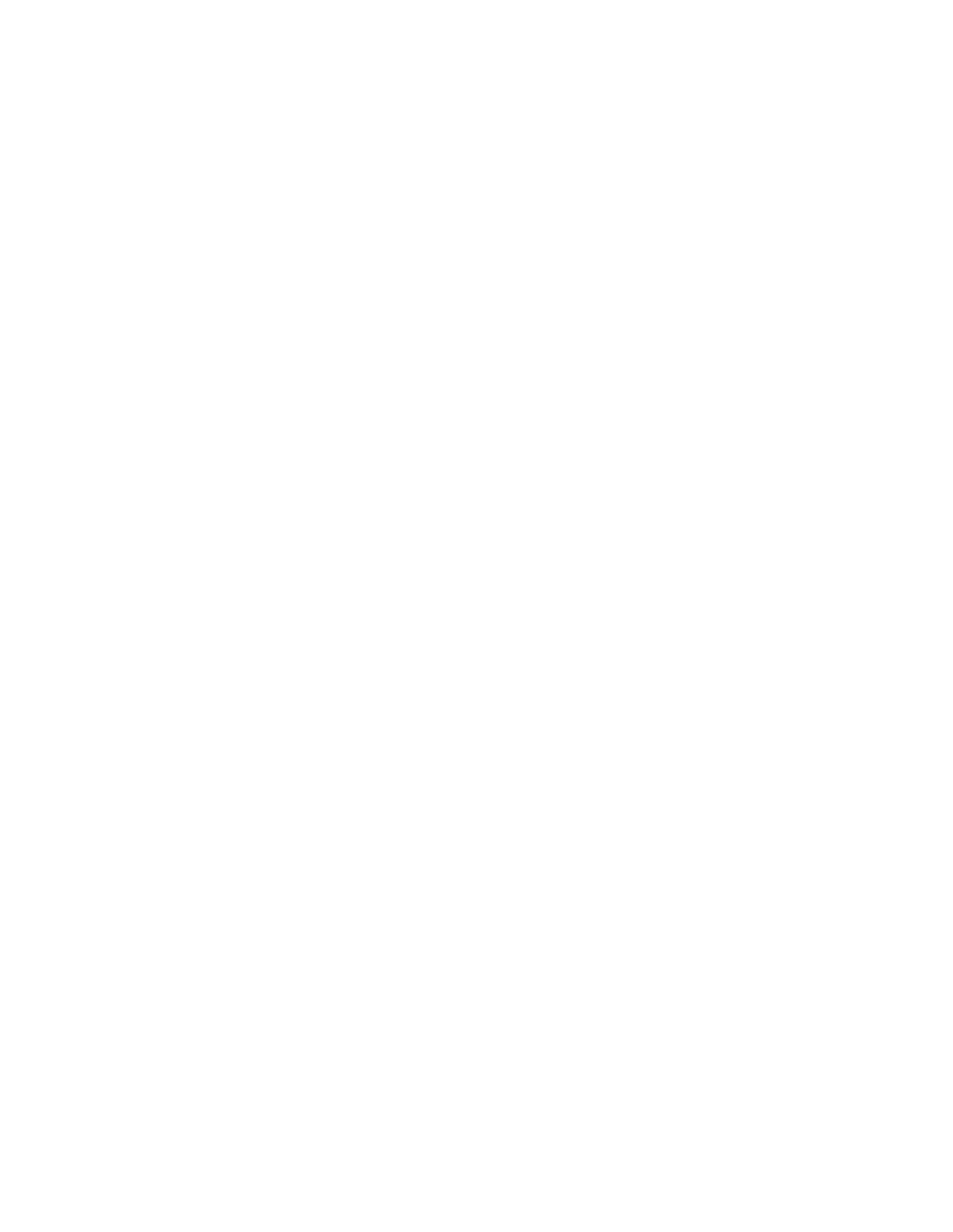# **Executive Summary**

**he 2006 employee survey is the third DSHS-wide employee survey.** This survey differs from previous surveys in its high profile, wide-spread participation, and extensive follow-up.<sup>1</sup> The survey was: T

- Administered in conjunction with a survey of all state employees, sponsored by Governor Gregoire
- Customized to meet the needs of each program
- Available to all employees simultaneously from March 1 to April 14, 2006
- Strongly emphasized by Secretary Arnold-Williams, DSHS Assistant Secretaries, and Division Directors, resulting in an exceptional **77%** response rate
- Followed up with Action Plans from all parts of the organization<sup>2</sup>

### **Results**

**The 13,344 employees who completed the survey had much to say.** Answers to the 18 standard questions are displayed on page 2. The answers to these standard questions are further clarified by the more than 20,000 written responses to narrative questions, summarized on page 2. The first five chapters of this report examine responses to both standard and narrative questions, summarizing employee sentiments in the areas of communication, supervisor/manager support, fairness, job satisfaction, and business practices.

# **The Most Common Themes:**

**Employees appreciate:** 

- The chance to work with and assist needy residents of Washington State
- Supportive, dedicated co-workers
- Supervisors who support, respect, listen, encourage autonomy, and reward good work
- Clear information and guidelines
- Fair treatment especially in hiring/promotions

**Employees would like to see management decisions that are based on:** 

- In-depth knowledge of the realities and pressures of line work
- Input from line workers who will be impacted by decisions
- Respect for employees' time, expertise, and dedication
- Accountability for all levels of the organization
- Concern for the welfare of both clients and employees, rather than "bean counting" and "number crunching"

 $\overline{a}$ 

See Appendix A for more detailed description of methods and response rates.

<sup>&</sup>lt;sup>2</sup> See Chapter 6 for more information about Action Plans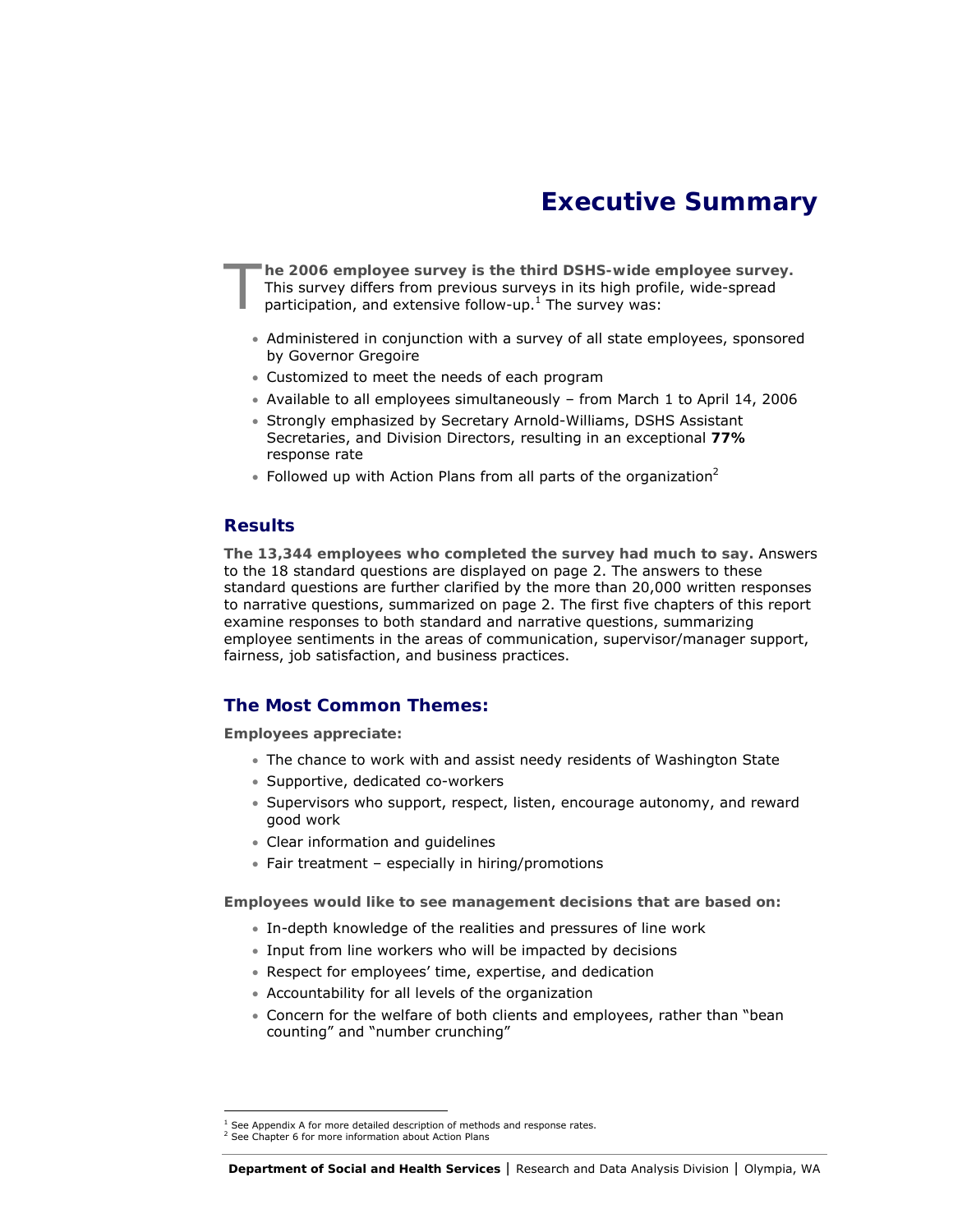# **Percent of Employees Answering "Usually" or "Always"**



# **Major Comment Themes – Percent of respondents who made**



NOTE: Percentages show respondents who commented on this theme as a percentage of the total number of respondents who made narrative comments. Grey areas show neutral or mixed comments.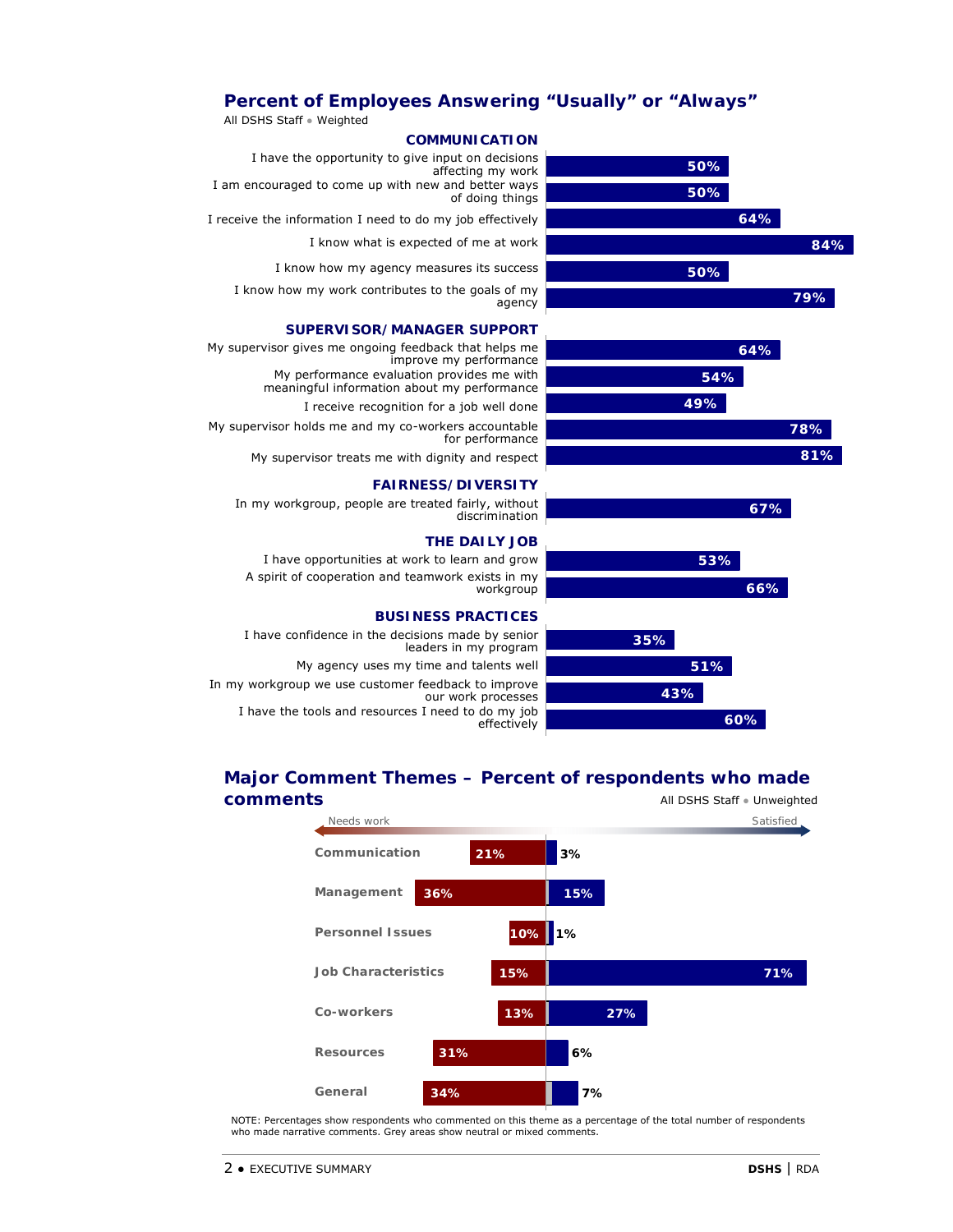# **CHAPTER 1 Communication**



# **What Employees Want**

### **Communication is a very important issue for DSHS employees. It was mentioned by nearly one in four survey respondents.**

This chapter addresses the three key aspects of communication most frequently requested by survey respondents:

- **Staff input**  into decisions about change
- **Information sharing**  open and concise information from management
- **Goals, guidelines, and performance measures** – that are clear, consistent, and relevant



Laquetta Harrison, Monique Williams, Emajanae Kelley **Karine Kerimova, Abrek Kerimov** 

Imelda Ang

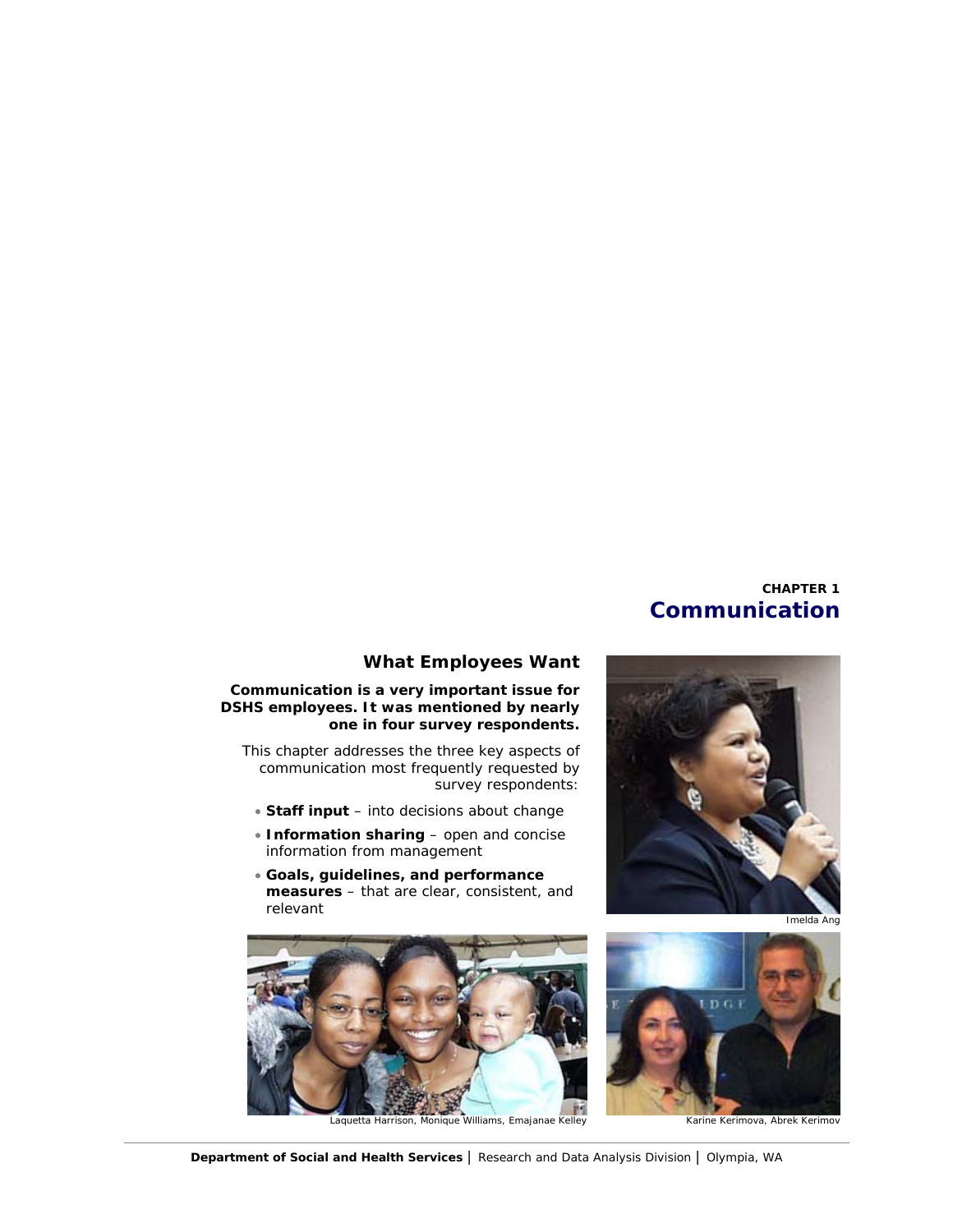**COMMUNICATION | General Communication**

# **THEME | Overall communication**

**The survey asked employees about various aspects of communication. Of the 11,176 employees who wrote comments, 23% (2,607) mentioned communication.** 



**23% mentioned communication issues\*** 

Survey respondents made it very clear in both written comments and standard questions that communication is a major area for improvement; 89% of those who mentioned communication made suggestions for improvement.

The following pages address the three key communication themes. Of the 2,607 employees who mentioned communication:

- 1,261 (48%) discussed opportunities for staff input into workplace decisions (pages 5-7)
- 783 (30%) talked about information from management (pages 8–10)
- 440 (17%) addressed communication about agency guidelines and performance measures (pages 11–13)

### **VOICES . . .**

### **A number of respondents were happy with communication in a global sense**

- "I appreciate the efforts that have been made so far in communication."
- "I especially like the dynamics of my immediate peer group and our supervisor. We are able to trust, respect, openly communicate and rely on each other. I like that the division has an open door policy and is proactive, ready to help resolve issues as they arise and will support decisions made."
- "The following applies to my immediate supervisors (not upper management) cohesiveness, open communication, a team learning environment, opportunities to be creative and therapeutic for patients, and to express concerns."
- "I appreciate working for an administrator who is supportive, sets goals and objectives, and allows input on how to reach our goals."

#### **Others felt that increased communication is needed**

- "Increased cooperation, coordination and communication between DSHS administrations on issues/topics that overlap (e.g. potential legislation or specific program policies)."
- "More open communication between Olympia and the region and local offices. It seems that when an opinion is asked for by Olympia, before feedback has been given, a decision is already announced."
- "More communication...It seems we are on a 'need to know' basis, and nobody thinks we need to know."
- "Better communication. There is a substantial lack of communication between my immediate and secondary supervisors/management that, for the good of the agency, needs to be corrected. Almost nothing, even when directly impacting our work, is passed down to my 'workgroup' in a timely manner."
- "Communication is a one-way street. There are no opportunities to change the way we do our work. One can voice opinions, but it goes no further because employee input has little effect on policy."
- "Since almost all memos are sent by computer, it would be most helpful if we 'had' a computer so we could read memos. We are kept in the dark as far as communication."
- "Improved communication between field offices and the region. There is often an 'us vs. them' mentality. Less disconnect between state office and the field. We need a more coherent work model and plan."
- "Quicker communication of news and decisions to stop the rumor mill."
- "The communication stinks. We see little or no information that gets down to the line worker level."
- "Management wrongly assumes that if they e-mail something out, everyone immediately knows. Most of us still have to wait for the grapevine to get the message to us - it is usually more accurate anyway."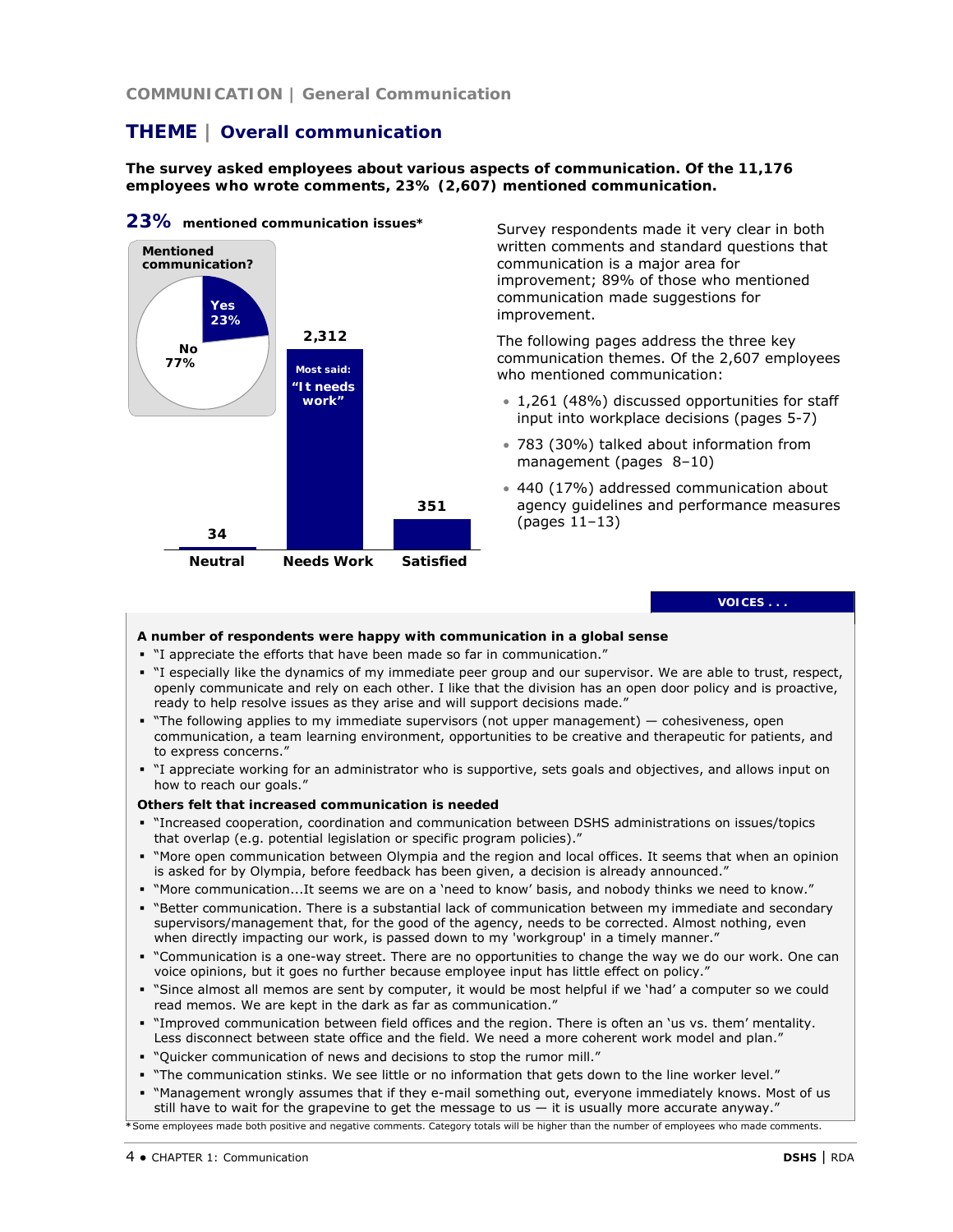# **THEME | Listening to input from staff**

**1,261 of the 11,176 survey respondents who made narrative comments addressed the issue of managers listening to staff.** 



### **11% mentioned listening to staff input\***

Of the 1,261 respondents who wrote comments about staff input, 16% (199) felt their input was listened to and used in decision-making. Many of these positive comments concerned decisions made at the local level.

Most of the comments (86%) indicated there was room for improvement in this area. The 1,080 comments requesting improvement often concerned senior management decisions. Employees asked management to:

- Give us early notice about possible changes
- Solicit our input
- Actually consider our input (don't just give lip service)

**VOICES . . .** 

#### **Employees are happy when they are involved in decisions**

- "My supervisor and administrator consider issues brought to their attention and always offer staff the opportunity for input."
- "I like the fact that management involves all members of the staff in decisions. They make every employee feel like they are an important part of the team."
- "I appreciate that the input I present is listened to and receives consideration."
- "I enjoy the fact that when there is an issue to be dealt with and work to be done, DASA makes the effort to coordinate with all staff involved to make a decision on how to proceed."
- "Less telling, more listening."
- "My supervisor involves staff by asking for input before her final decision. She listens to what staff suggest."

**Some staff commented on the need to ask for their ideas before changing policy or procedures**

- "Employee input is seldom requested, even when it directly affects an employee's workload. Who better knows the workable process and things to consider than the ones doing the work?"
- "It would be nice if the people who make the decisions would ask the people that are actually doing the job if things are working so we could tell them, without getting in trouble."
- "Field staff have given input after input, but to no avail. You do not listen and then we are labeled as 'just staff resistant to change' as quoted on our agency website."
- "If major changes are coming, outcomes are always much better if people are part of the decision making."
- "Do not get input from the employees and then not use the input or explain why the input wasn't used."

### **Other staff asked that management actually use the employee input after it is requested**

- "We are frequently asked for input, but seldom is that input used. It seems we are asked for input to satisfy some requirement."
- "Instead of the powers to be just dictating the way things are to be, it would be nice if they listened to those that will be affected by their decisions and incorporate those ideas into beneficial guidance."
- "There is a big difference between being able to give input and having someone actually listen and consider the input. The supervisor needs to articulate why the input isn't the best fit rather than just blow it off."

"Leadership — stop making decisions first, and then asking our opinion on what we should do."

**Employees also noted the need for advance notice when changes are being considered** 

- "When administrators, supervisors or support services know of an upcoming change or event, it is assumed that everyone also knows about it. Those who are impacted the most are frequently the last to know."
- "We often get information after the fact and without any opportunity for input."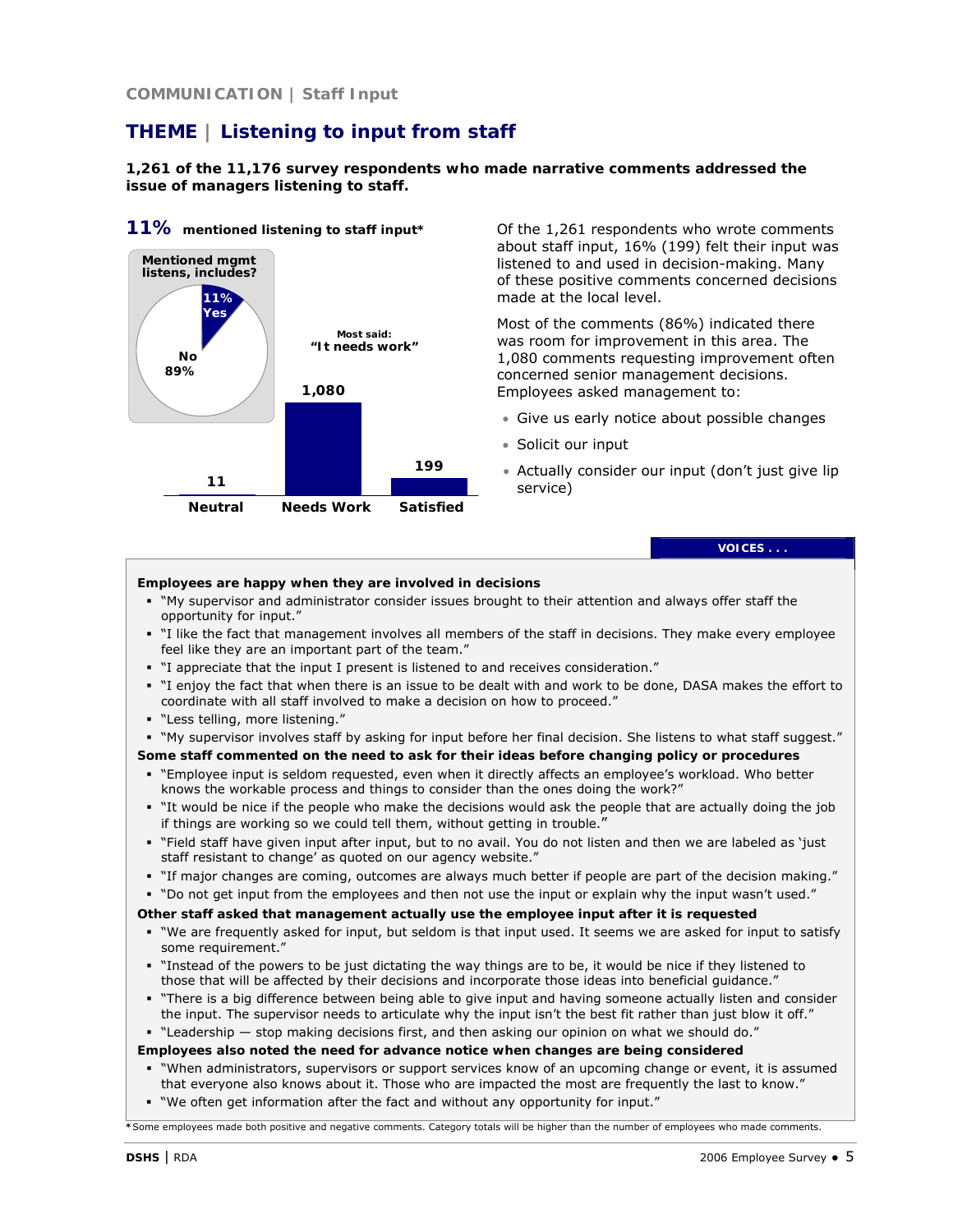# **QUESTION | I have the opportunity to give input on decisions affecting my work**

**One out of every two employees reported that they have the opportunity to give input on decisions affecting their work.** However, 25% of staff do not feel they have consistent opportunities to have a say in how decisions impact their work. Based on employees' written comments, staff like it when supervisors and managers:

- Encourage and consider all input, especially if decisions affect employees' work
- Actually use the input when possible
- Give reasons why input was not used
- Don't ask for input if it won't be considered

*Fewer staff in institutions* reported having input into decisions affecting their jobs.





**VOICES . . .** 

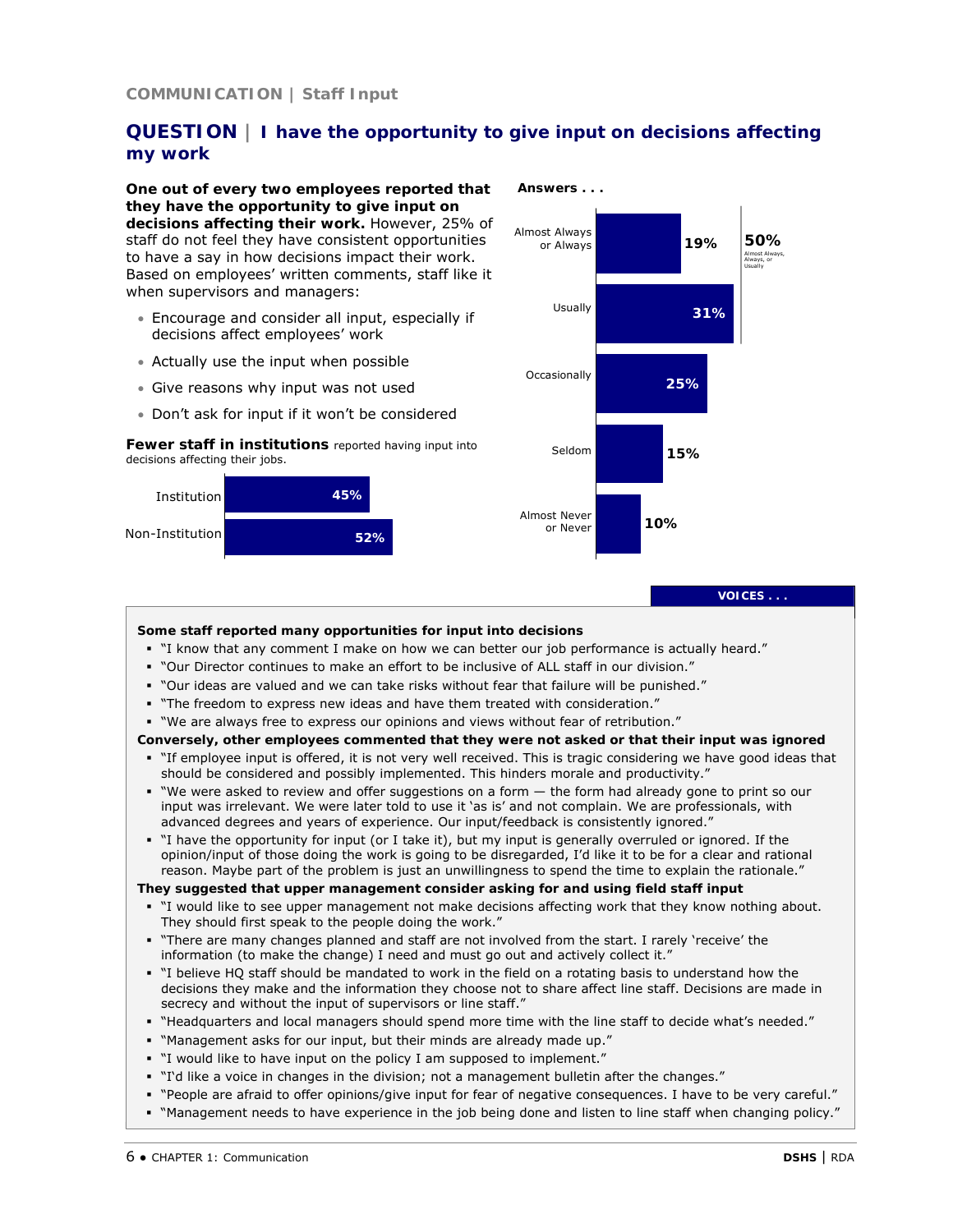# **QUESTION | I am encouraged to come up with new and better ways of doing things**

**One out of every two employees reported that they are encouraged to come up with new and better ways of doing things.** Another 22% reported that they are occasionally encouraged to find creative solutions to workplace problems.

Nearly 30% say they are seldom or never encouraged to offer suggestions. Staff like it when they are:

- Encouraged to suggest new ways of working
- Free to be creative
- Given reasons why ideas were not used

Employees like it when their input is actually used

*Fewer staff in institutions* said they are encouraged to find new ways of doing things*.*





**VOICES . . .** 

**Many staff reported working with managers who encourage input to improve work processes** 

- "I am given room to be creative with ideas to improve the job and environment. We are encouraged to think outside the box!"
- "I am encouraged and backed to figure my own ways of doing things. They respect my input and back me to make changes I would like to see."
- "I know what is expected and am able to meet the goals and expectations with the freedom of creativity in making the needed decision."
- "I appreciate that creativity is encouraged in my position. I feel comfortable suggesting new ways to do business. Taking the ordinary and making it extraordinary!"
- "I am encouraged to approach my supervisor with concerns and/or problems and we are able to identify a resolution together."
- "The fact that my input is encouraged and respected in making decisions pertaining to office operation."
- "I like that I am encouraged…to create as I go to help better production of assigned tasks, and to work in a team where all ideas are looked at and provided good constructive criticism."

### **Other staff described a lack of encouragement to come up with improvements**

- "When I suggest ways we can save a great deal of money and resources, I am told 'that is not your job.'"
- "I would like to see more encouragement on giving new ideas to help make our jobs better. I'd like a chance to give feedback on new ideas or new ways of doing things."
- "Headquarters does not invite creativity. It seems people are so stuck in the 'same old' routines and ways."
- "I've come to learn that creativity and passion are deleterious to upward mobility."
- "Our input is neither wanted nor valued and it is interpreted as a challenge to our director's authority."

### **Staff feel strongly that their input should be considered**

- "I would like to see line staff asked about how they might be able to do their job more efficiently."
- "Receive input from all levels of the organization before implementing change. Look at the whole picture."
- "I am so TIRED of having policy developed by people who have no idea what field work is like TODAY!"
- "When you ask what we think, be prepared to deal with and respond in a positive way."
- "It would be nice if the grunts in the field had more input in decisions from Olympia."
- "Upper management might listen better to those on the front line. Too many decisions are top down."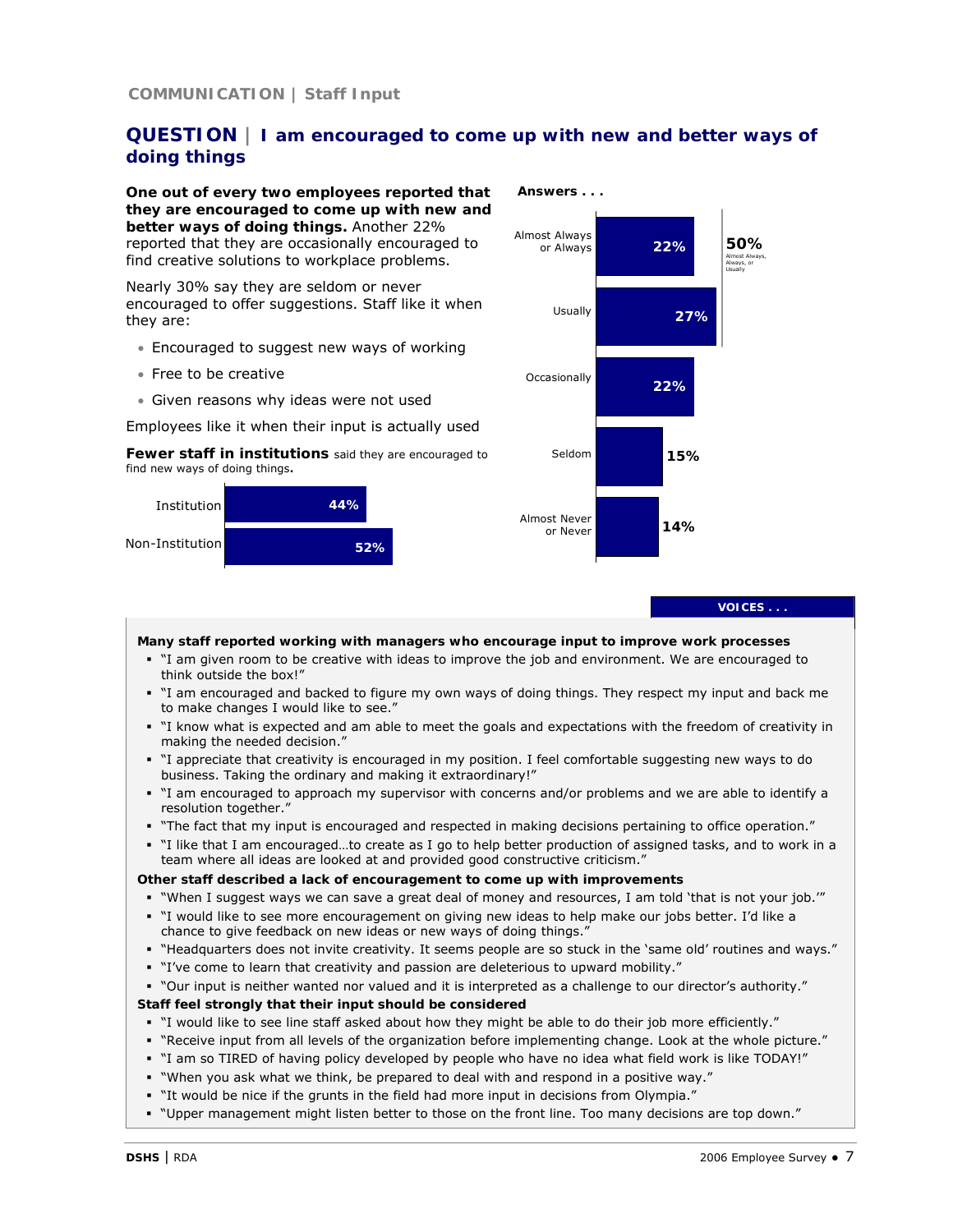# **THEME | Information communicated from managers to staff**

**Seven percent of staff who wrote comments (783 of 11,176) talked about managers providing information.** 



#### **Some employees praised the open and supportive communication style of their supervisors**

- "My supervisor is what I like about my current job. She is a good listener and communicates well."
- "I have a great supervisor who is supportive. We are able to discuss the things that frustrate me. She is not able to do anything to change things, but it is good being able to talk."
- "My supervisor gives me feedback and I willingly listen to learn. She gives me feedback on things I need to improve upon and challenges me to mature in those areas."
- "I love who I work for. She tells it how it is no beating around the bush. She is a go-getter, fair and a strong leader. She has a constant open door to all of her employees and treats everyone with respect."
- **Other employees feel communication from supervisors could be improved in a number of ways** "My manager never returns my calls."
- "My supervisor ignores voice mail and emails for months and then deletes them without reading. We end up with crisis situations because management ignores our communications."
- "More communication there is absolutely no communication between my boss and her employees, AT ALL."

#### **Some employees identified needed changes in communication from upper management**

- "We need more information and visits from headquarters so they can learn more about the work we do." "I would like to have more information from headquarters and the region on a regular basis about changes,
- updates, what's happening internally; not just manager bulletins after changes are made."
- " "So much of the direction from headquarters is ambiguous, contradictory and so far out of touch with the reality of work on the line. They make knee jerk decisions based on the latest law suit or headline with lip service paid to seeking 'input from the line.'"
- "I would like to see less constant change in procedures. I would to see more input from those who actually do the work and a better way of disseminating the information to those who need it."
- "Better communication from the regional and headquarters levels about current initiatives and field impact."
- "Senior leaders need to communicate the direction they are considering instead of surprising staff with an edict. Make sure they ask for input from those whose job duties would be affected by changes in direction."
- "There are many examples of communications from upper management that are not respectful, clear or immediate. I would be much happier and feel more satisfaction at work if the statements made by our leader were congruent with her actions."
- "A 'shadow training' for top CA and AA managers to give them current, practical awareness of the complicated tasks, challenges and time constraints that line staff face."

" "Better communication - a two-way process with feedback. Not just a pass through from top down."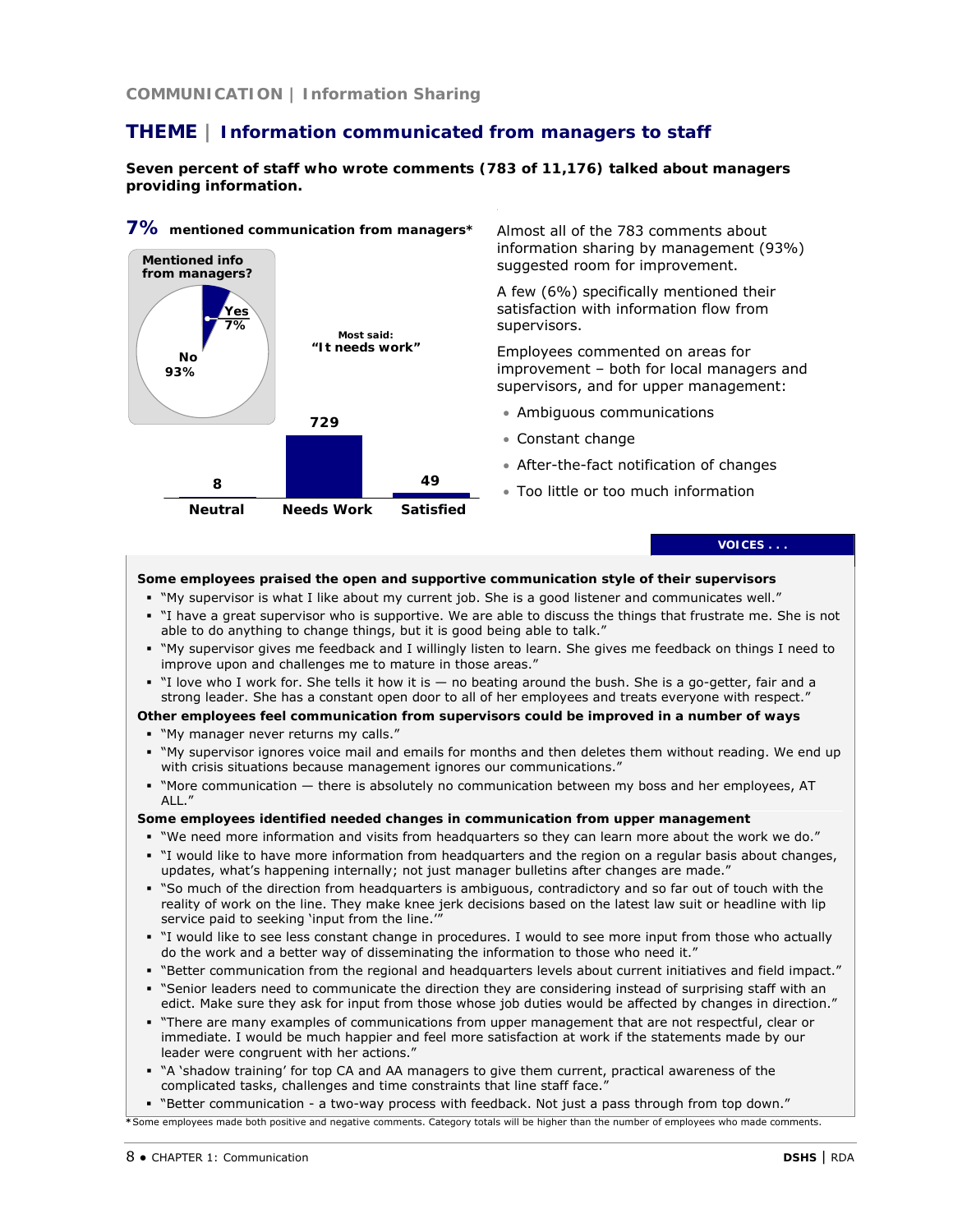# **QUESTION | I receive the information I need to do my job effectively**

**Six out of ten employees (64%) reported having the information needed to do their job effectively.** However, 13% said they often did not have the information needed to do the job well.

As the comments below show, some employees wrote about getting timely and complete information from their supervisors.

Many more, however, commented on the lack of timely, complete and accurate information needed to do the job. Communication problems between staff, direct supervisors, regional and headquarters staff were identified.

*Fewer staff in institutions* reported having the information they needed to do their jobs.





**VOICES . . .** 

#### **Many employees commented on receiving the information they needed to do the job**

- "My manager is respectful and keeps me informed about what is going on."
- "This job supports independence, decision-making, and growth through training. Our office allows for program clarification among peers, and when a decision cannot be made on that level, we are encouraged to take the matter to a supervisor. And, it is great knowing that the administrator encourages an open door policy to approach him with all matters.'
- "New staff are given good overall training but are not given much individual time to help them understand."
- "My supervisor keeps the management team fully informed, shares information freely and encourages us to do the same with our units. This makes for a well-informed group of workers who are happy to come to work. They know what is going on and why."

#### **Some employees feel that job-related information from direct supervisors could be improved**

- "Less of a bottle-neck for information (both coming and going) from my supervisor."
- "We must search out answers to our questions from other sources. This is hindering our efficiency."
- " "Be consistent with the policy/decision rather than change it once a week. Supervisors should make announcements to all members of the unit, instead of just a few."
- "New management has made drastic changes with no explanation or forewarning causing many hard feelings and low morale. A manager should never say 'because I can' when asked."
- "Changes in our work procedures are not written, but provided verbally, and usually not revealed to all employees of the 'workgroup' at the same time. This leads to confusion as the instructions may change from day to day, may not be given to everyone and are dependent on interpretation and the supervisor's memory. Constant change occurs until something works and is decided upon, causing a greater risk of error and again less efficiency."
- "I'd like more precise communication. Sometimes I feel lost in the maze of information from several levels, none of which helps me in my daily functioning. The problem is not having enough information but having so much superfluous information to dig through to get to the meaningful information to do the job."
- "The leadership is invisible and the aura of secrecy is deplorable. No one ever knows what is going on."
- "No waiting to the last minute to inform us of policy decisions. More mass mailings to inform families of changes. I am tired of hearing that apparently we were supposed to be doing that last August. The lack of communication dumbfounds me since we have more than a few means of communicating."
- "I have to go to third parties to get information to complete my assignments. I have been refused direct access many times."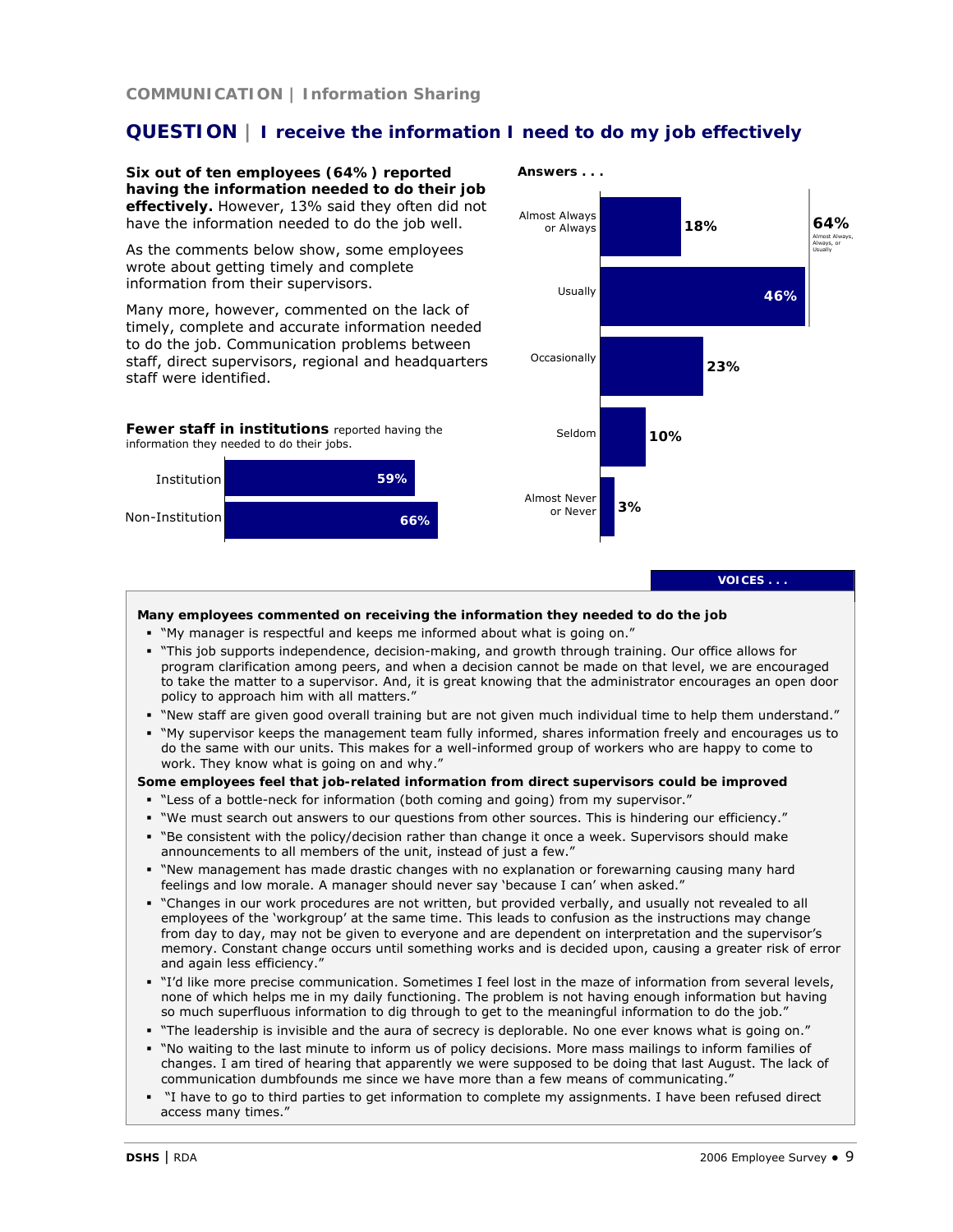# **QUESTION | I know what is expected of me at work**

**Most DSHS employees understand the job expectations at work**. Eight out of ten employees know what is expected of them at work most of the time. Six percent indicated that they seldom or never know what is expected of them.

Some employees used the survey to express appreciation for supervisors who provide clear, consistent job expectations.

Others, however, noted an absence of clear job expectations. A number of employees wrote about frequent changes in job expectations in the field. Employees also appreciate autonomy to perform the job in their own way.

#### *Slightly fewer staff in institutions* reported knowing job expectations.





#### **VOICES . . .**

#### **Some employees are happy with the clear job expectations provided by their supervisors**

- "Management sets expectations and clearly defines what is needed in our office. We function as a team. It is a rare gift and the first time I have experienced it in fifteen years with the agency."
- "Clear expectations and high productivity are achieved through a focused, consistent, and congenial team."
- "My supervisor clearly sets expectations and then does not micromanage me."
- "My supervisor outlines clearly her expectations for my job performance, but could back off on micromanaging a bit and allow for more autonomous work decisions."

### **Other employees wrote that job expectations were unclear, inconsistent and unrealistic**

- "The job expectations are not clear, the oversight from Olympia is extremely judgmental and critical, and the work is unmanageable. We are conscientious and efficient in our efforts to maintain best practices despite a serious lack of direction and resources."
- "I'd like a clear and precise mission statement with job related expectations of how my position is expected to meet those goals."
- "Please, please settle on one consistent set of expectations. We have CFSR/COA standards, RCW/WAC and Children's Administration policy and the Braam panel's expectations. Can we just have one set of expectations? It feels like it changes by the minute in the field."
- "I'd like a clear set of expectations that a reasonable person can interpret and follow."
- "I need my work expectations to be clearer. I can't do what I am not reasonably informed to do."
- "I'd like a more accurate, quantifiable, and consistent job description."
- "We are told to do things one day, then different the next  $-$  AND shamed if we can't keep up with changes."

"My supervisor rarely shares information and my unit finds out from another unit."

- **Many employees appreciate having the latitude to be creative and autonomous in daily work**
- "I like that I have a lot of latitude to make decisions and that I am also held accountable."
- "I know what needs to be done and my supervisor trusts me to do it. If I have questions, he is always there to provide answers or guide me."
- "What I like best is the ability to do my job without a great deal of micromanagement from superiors."
- "I have a lot of autonomy/flexibility. I can schedule my own time and workload as long as the work gets done. My boss does not micromanage; she treats us like trustworthy adults. I like this very much!"
- "I love the creativity and problem solving my work requires. It is never boring."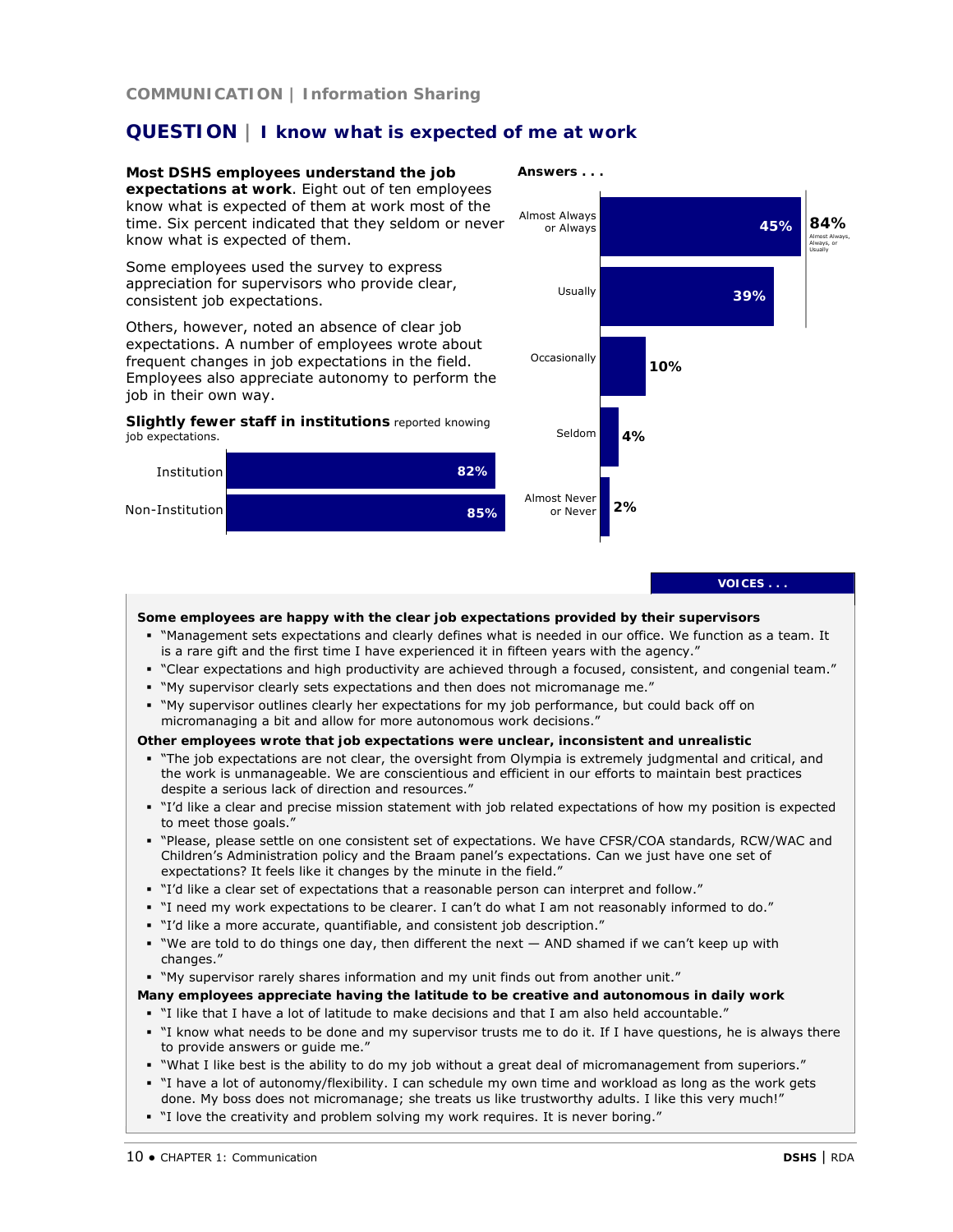# **THEME | Clear guidelines from management**

**An important factor in communication is clear guidelines from management to staff.** This element of communication includes not only clear guidelines, but also communication of policies, roles, expectations, priorities, and mission. Of the 11,176 employees who made comments, 440 (4%) wrote about the need for clear guidelines from management.

### **4% mentioned clear guidelines\***



Most (83%) of the 440 who commented suggested a need for improving communication about guidelines, policies, roles, expectations, and mission.

As the comments below illustrate, many suggested that DSHS should articulate a clearer vision and that guidelines and policy should be consistent. Constant change is a source of frustration for some. Employees like it when:

- Guidelines are clear and consistent
- There is stability in vision and policies
- All employees (line workers and managers) are held accountable

**VOICES . . .** 

### **Some employees clearly understand the vision and guidelines**

- "Our value statement is reviewed on a regular basis and input on 'how we're doing' at living our values is an ongoing agenda item. Input from all levels is valued."
- "My supervisor provides positive feedback, is accessible, and communicates our goals and objectives."
- "It has become very exciting to have a real leader. To know what direction we are headed is invaluable and makes everyone work harder."

### **Others call for clear and consistent vision, guidelines and stability**

- "My current job has no clear objectives. What is done one day is not done the next. No consistency. My supervisor is very controlling and will not allow independent thought from experienced staff."
- "Constant change. How can a line worker know what is expected when management can't figure it out and/or continually changes the expectations/rules?"
- "I'd like regulations implemented as they are written and not have constant revision and clarification that makes enforcement of these regulations cumbersome and inconsistent. This 'back and forth' hurts our professional image in the community and frustrates and confuses our customers."
- "I'd like HQs to set realistic priorities given existing resources, develop consistent policies and procedures and make changes based on successful field testing and evidence based practice."
- "There seem to be inconsistencies and ambiguity in how policies are implemented and interpreted by senior management. My perception is that these decisions are reactionary in nature and result in a number of unnecessary tasks for line workers. Accountability to taxpayers and a strong perception that I am truly being used to accomplish the agency's mission are two values that guide my work."
- "Interpretation, application and dissemination of policies, procedures, work guidelines and expectations sometimes seem to fluctuate from day to day, making it difficult to provide quality services. This lack of consistency has led to increased frustration in how to meet the needs of internal and external customers."

#### **Employees like it when everyone is held accountable**

- "I would like to see definite decisions made and accountability for those decisions. The ambivalence and indecisiveness get tiring and there is a sense of hopelessness."
- "My supervisor expects that everyone gives 100% in what they are doing it doesn't matter if mistakes are made as long as you are trying. Most importantly, she enforces accountability!"
- "We are held accountable our managers are not. I don't mean supervisors or even regional managers. I mean the ones at the top who decide how we do our jobs without ever asking us or having done the work."
- "Accountability is fleeting and is only monitored when something is in the spotlight. It is hard to keep people accountable for verbal tasks that have no expectations. There is no accountability without tracking."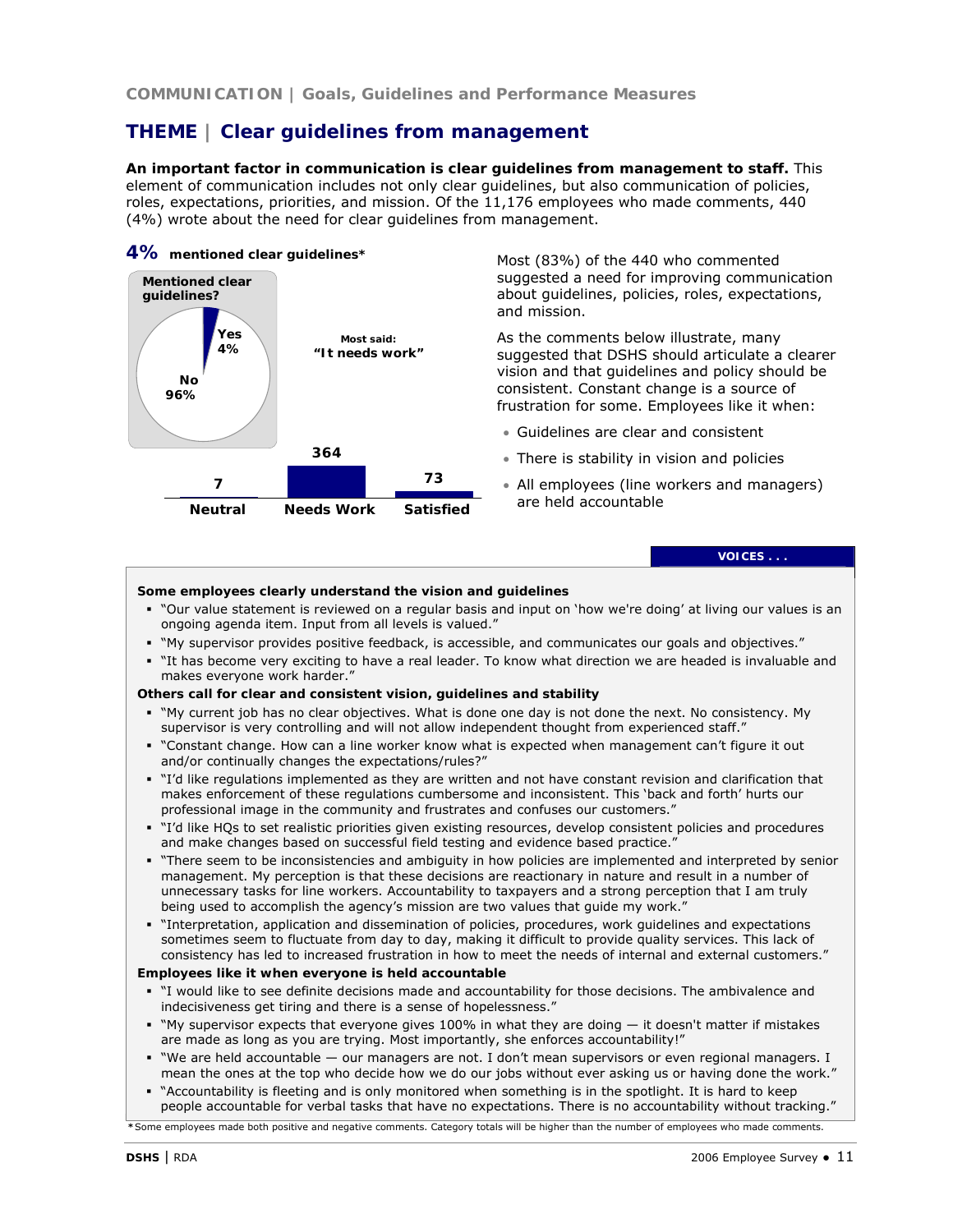**COMMUNICATION | Goals, Guidelines and Performance Measures**

# **QUESTION | I know how my agency measures its success**

**One out of every two employees reported being aware of how DSHS measures success.**  However, 27% reported that they seldom or never know how success is measured.

Some employees who wrote comments like performance measures and suggest use of the data to hold staff accountable.

A number of the employees who are familiar with agency performance measures question their efficacy. Other employees feel the emphasis on data and numbers reduces time spent with clients. Some employees would like measures to focus on quality of services. (See employee comments below.)

*Far fewer staff in institutions* said that they always or usually know how the agency measures success.





**VOICES . . .** 

#### **Some people appreciate clear goals and performance measures**

- "Goals and target are clear. I believe that HQ staff are working hard to protect the interests of the employees and that we are valued."
- "My performance evaluations, getting timely court hearings, timely visits with clients and the other performance measures show that I can be trusted to do a good job."
- "Although I don't always feel I know where executive management wants to go, I do feel I'm given authority and responsibility to pursue and make valuable impacts to the work and the outcomes."
- "I love what I do and I have the flexibility to be creative to get to the outcomes that have been asked."

### **Many question whether current performance measures genuinely capture how well we are performing the mission – or if these measures actually detract from client services**

- "Less emphasis on the number of assessments per month we are killing ourselves for the numbers."
- "I would like a shift from over-emphasis on measuring tasks to the quality performance of tasks."
- "There is too much focus on performance measures. While I understand their place in our system as a 'necessary evil,' it has gotten to the point that doing the job comes down to 'how will this affect my performance numbers?' not what is the 'best' or 'most reasonable' way to manage a case."
- "There should be more emphasis on the quality of the work we do as opposed to just a numbers-based performance measure. Saving a buck isn't always an indication of quality work. In mission statements and goals we like to mention quality, but it becomes apparent it is really more about cost savings and stats."
- "It would be a huge help if management cared. We need the time and resources to do our job. We are held under a microscope to get numbers up; however, we are given no time. A great deal of our time is spent doing eligibility. We are raked over coals for not meeting the numbers that we don't have time to meet."
- "I'd like more intelligent/knowledgeable use of statistical performance measures that recognize the everyday, unique nature of this work and the unfathomable variety of human circumstances."

#### **Some employees don't know or understand how performance measures relate to their work**

- "There is no clear definition of success or measures of performance linked to tasks. Structure is lacking."
- "Other than avoiding litigation, I really do not know how my agency measures its success."
- "I know that there are performance measures for Children's Administration as a whole, but I don't see any way to relate them to my work. I am not aware of any performance measures specifically within my office."
- "There are no performance measures, no defined expectations, no objective criteria, no real deadlines to meet, no quality standards. It's all about 'the process,' but we really don't measure it or know if it works."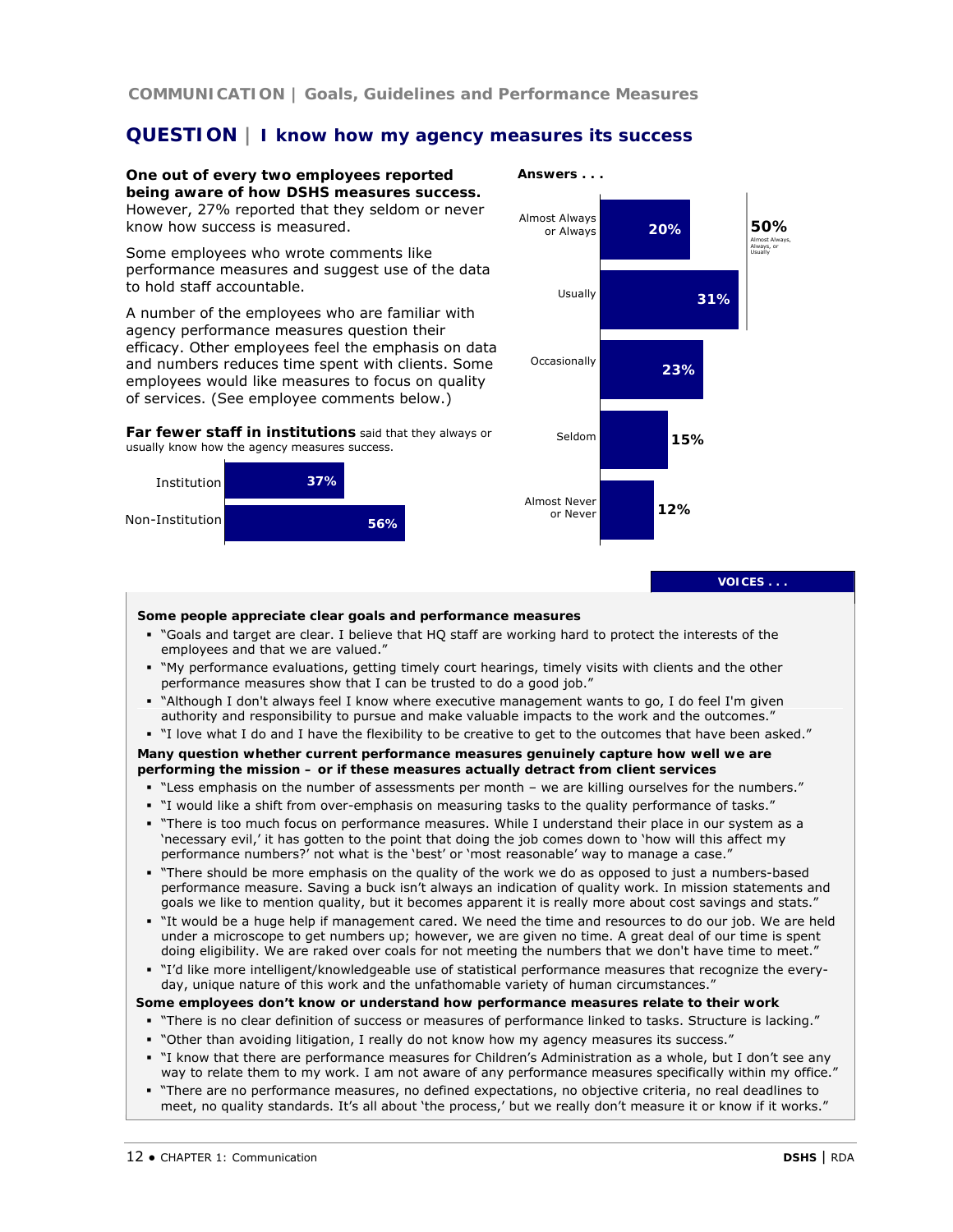# **QUESTION | I know how my work contributes to the goals of the agency**

**A large percentage of employees (79%) understand how their work supports agency goals.** Many of these feel that goals are clear and important.

However, one of every ten employees does not understand how his or her work contributes to agency goals.

Some employees commented that the goals are difficult to reach without sufficient staff, services and resources. Others feel their talents were not being used to support agency goals. Some did not know of performance measures related to their own work.

*Fewer staff in institutions* said that they always or usually know how their work contributes to agency goals.





# Percent of All Employees who Responded

**VOICES . . .** 

#### **Some people are proud of their contribution to agency goals**

- "I enjoy meeting the mission of the agency each and every day. I enjoy digging deep within myself to find growth and challenges to serve the public interest with integrity and honesty. I am proud of what I do and proud of being a Washington state employee."
- "I like being able to help people and to help them through a very confusing process when trying to access care. I believe in the mission of this agency and what it can do for our communities."
- "What I like best about my current job is that I have the opportunity to fully understand what my division's mission is and truly watch it at work."

#### **Others feel that agency goals are not clear or consistent**

- "I find it odd that our division does not have an understandable/reasonable mission statement and related goals. I believe that it would be very beneficial if goals were developed that had significant meaning to all staff (especially the line staff who usually carry the major responsibility)."
- "We need clear vision, goals and direction from the Administration including current priorities and outcomes clearly communicated, including on the intranet. We need a clear understanding of how each Division and each employee supports the vision/goals of the Administration. Having this clearly documented and communicated will help the employee see how their work supports the goals and priorities of the Administration. Conversely, it will also bring to light how certain practices by individuals or groups work against the goals and priorities of the Administration."
- " I feel there needs to be continual communication from the top down on the ever-changing goals and how my work contributes to them."

#### **Some feel that the agency doesn't use their talents or provide sufficient resources to achieve goals**

- "We have clearly stated goals, we have great people, but they are so overworked that they cannot reach goals. I hate seeing myself and co-workers over-extending themselves to meet goals that are impossible."
- "We don't have enough workers to accomplish our goals. We are not on the same page. It is quantity and not quality at my office."
- "More trickle down information about strategic initiatives and their specific relation to projects, including expected results. Connect the big picture with the little details so change management can be more efficient and effective."
- "The creation of expectations without creation of resources is a set-up for failure."
- "I would like to see more staff and resources to be able to do my job effectively and meet standards."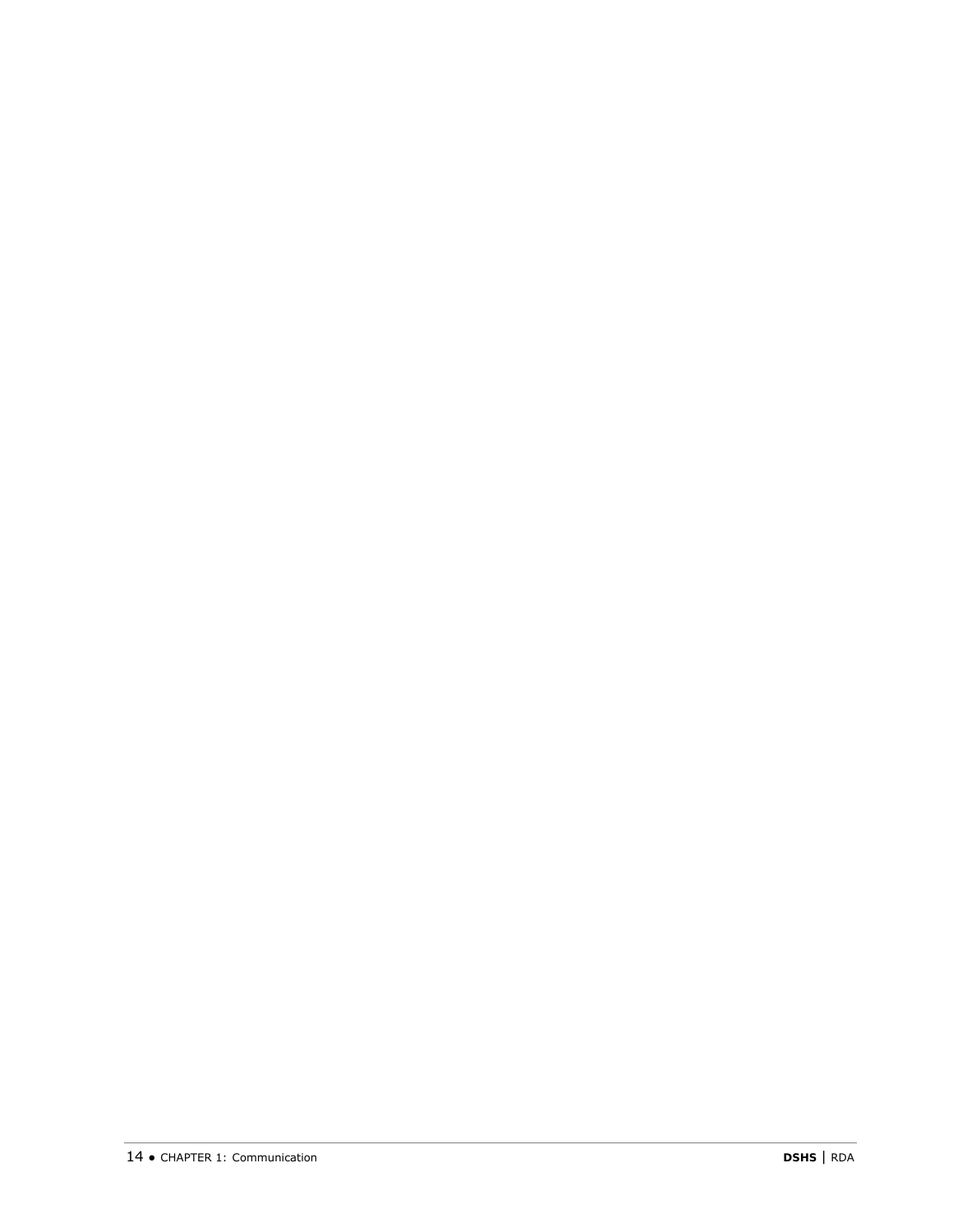# **CHAPTER 2 Supervisor/Manager Support**

# **What Employees Want**

**Support, especially from the immediate supervisor, is very important to employees. Nearly half of survey respondents mentioned issues related to supervisor and manager support.**

> Employees want five main types of management support:

- **Help and mentoring**  Be available and helpful
- **Feedback**  Let us know how we are doing and how we can improve
- **Recognition**  Recognize and reward excellence – both on the job and through formal programs
- **Accountability**  Hold all employees accountable for their performance
- **Courtesy and respect –** Treat every employee with value and dignity



Brita Skoog, Deputy Secretary Liz Dunbar, Gayle Hatfield

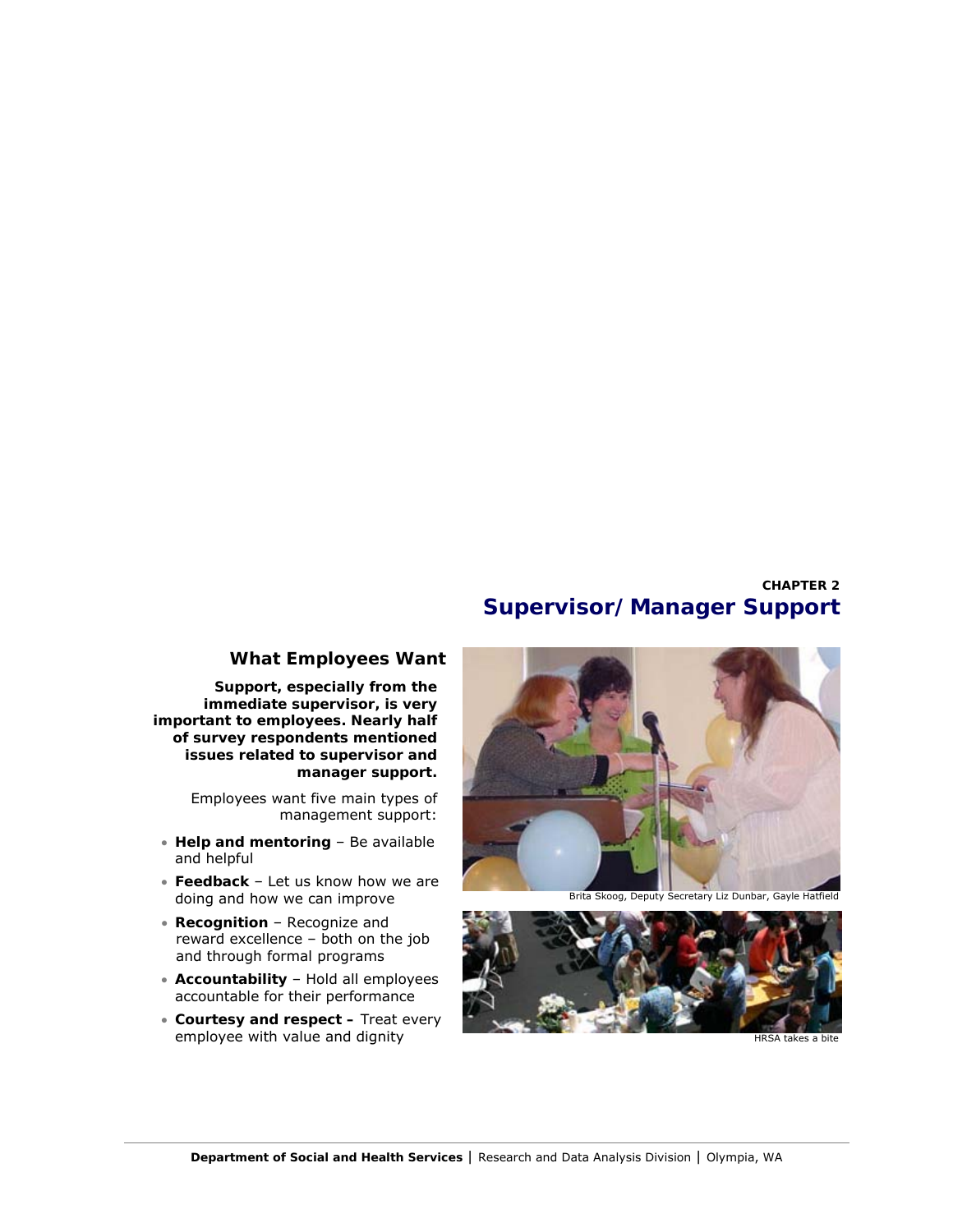# **THEME | General treatment by supervisors and managers**

**Treatment by supervisors and managers was an important theme of employee comments. Of the 11,176 employees who wrote comments, 5,278 (47%) mentioned supervisor/manager support and other aspects of supervisor/manager behavior.** 



Some staff (32%) wrote about positive support and relationships with supervisors and managers. A majority (76%) identified major areas for improvement in the way supervisors and managers treat staff. Many, but not all of these issues are addressed in this chapter.

Of the 5,278 respondents\* who wrote about manager treatment of employees:

- 1,519 (29%) discussed feedback, support and mentoring (pages 17-19)
- 1,035 (20%) mentioned recognition and awards (pages 20- 21)
- 856 (16%) mentioned courtesy and respect (pages 23-24).
- 955 (18%) focused on fairness and discrimination issues – addressed in Chapter 3 (pages 26-29)
- 3,555 (67%) mentioned a variety of other issues about managers/management. These issues are discussed throughout this report.

**VOICES . . .** 

#### **Employees made many positive comments about supervisors**

- "We have wonderful leadership in our division. I am evaluated regularly, I receive useable feedback, and the support I need. I can take any topic forward and I know that my superiors will listen and help me."
- "The supervisors in my office are always willing and available for support and assistance."
- "It's a good feeling to know that you're appreciated, and my supervisor lets me know on many occasions."
- "The supervisors here uphold standards while treating staff with respect and support. Everyone is valued."
- "I appreciate having a manager who trusts my opinion and has taken the time to explain to me what my job is, and then allows me to do it."
- "My manager allows me to do things my way, is active in knowing what is going on, and does pay attention to what I do. If there is a problem, I am told directly what it is; WE work out a solution, and then go on."

### **Employees commented on the need for both increased recognition and accountability**

- "Despite the jokes about state workers, most of the public know we are (for the most part) dedicated public servants doing the best we can with what we have – too bad management doesn't share that opinion."
- "Lower expectations for poor workers kill the drive and ambition of staff that exceed expectations."
- "Employees who do nothing, or very little, should not get a free ride."
- "I would like a manager who shows respect for all workers equally and who provides recognition and positive feedback for a job well done."

### **Staff appreciate managers who value and support employees**

- "Our supervisor is always there for us. She lets us give feedback, allows us to vent and then we go on. She does not choose favorites. She sets high standards and encourages us to improve where we are weak."
- "DSHS appears to be so concerned with families but not their own. We too have family issues, day care issues, elderly parent issues, etc. Where's DSHS compassion for their employees?"
- "I don't feel valued, listened to, trusted, or understood. So a person may outwardly treat you with respect, but it feels only skin-deep. Dignity and respect don't substitute for competence or communication!"

**\***Some employees made more than one type of comment. Total of all categories will be higher than the number of employees who made comments.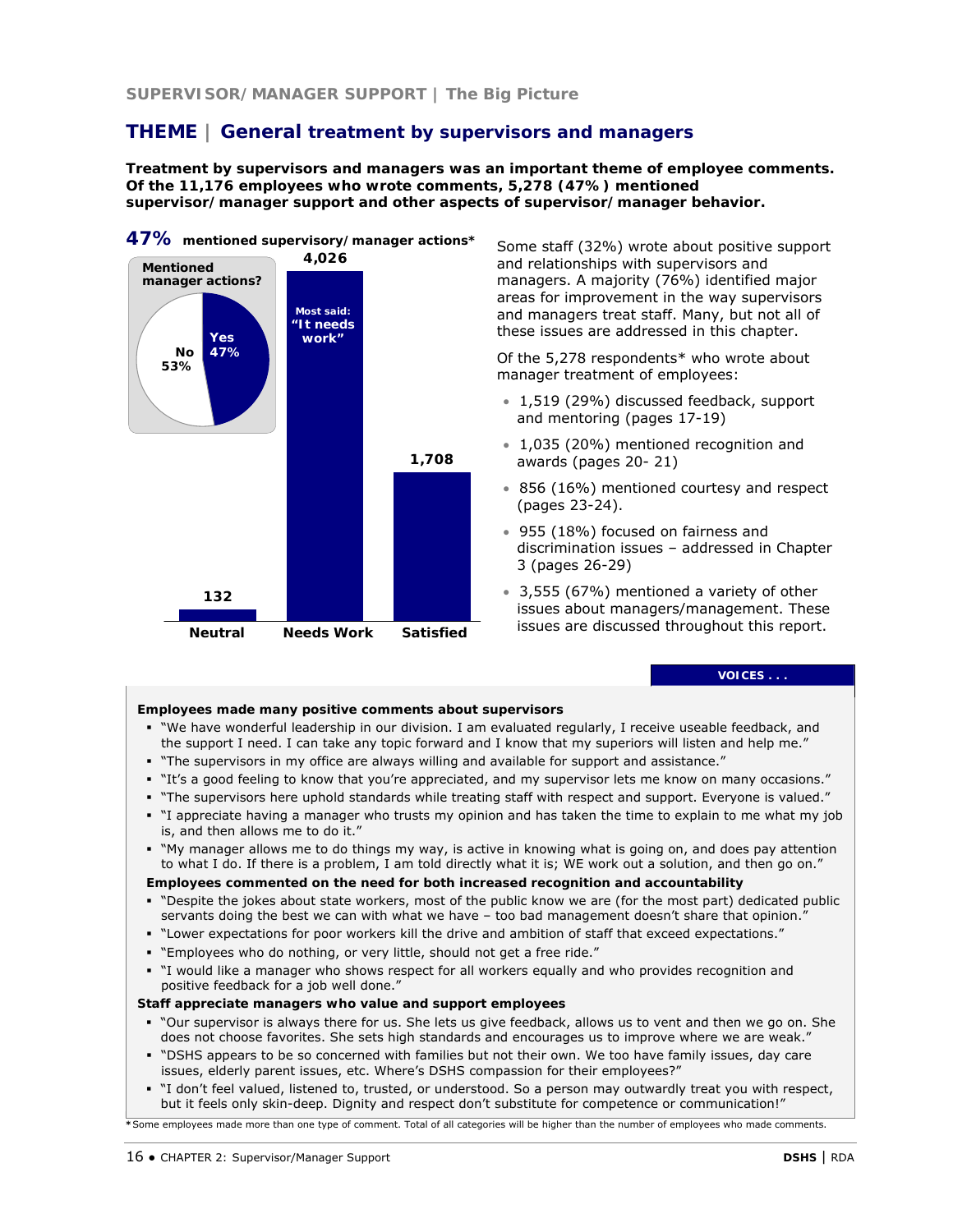# **THEME | Supervisors and managers support and mentor**

**1,519 of the 11,176 employees who wrote comments talked about the importance of management support and mentoring – including availability, assistance, and feedback.** 



**14% mentioned support and mentoring\*** 

Of the 1,519 respondents who wrote about management support, mentoring, help, availability, and feedback, 36% (553) expressed satisfaction, and 67% (1,015) suggested there was room for improvement.

Staff like it when supervisors and managers:

- Are accessible to help and mentor
- Provide clear expectations
- Show sincere appreciation for good work
- Give job-specific feedback to improve
- Avoid micromanaging

# **VOICES . . .**

### **Employees like it when supervisors are responsive, available and knowledgeable**

- "My director and office chief are accessible, willing to talk and relate information accurately and timely."
- "I like that my supervisor has an open door policy, encourages personal growth."
- "I am given responsibility to handle many challenges and if I need help, my manager is there to listen and support me in resolving any roadblocks.'
- "The supervisor gives me the professional benefit of being knowledgeable and experienced in 'my' profession. This supervisor instills accountability and is very open for discussions on any aspect of the job."
- "I appreciate my manager's availability when I hit a snag or need to just process out loud."
- "Since some supervisors do not know exactly what skills are required and what its takes to finish a task in their unit, they could not help workers to improve performance."
- "Supervisors might actually get involved in what their workers are doing and give them guidance, standards and timelines. It's sad when a supervisor doesn't know much and cannot provide quidance needed."

### **Employees appreciate honest feedback, but do not want to be micromanaged**

- "Too much feedback is known as micromanaging."
- "I would like to be treated as a professional. Despite the fact that I have a college degree and that I am very good at my job, I am treated like a small child and MICROMANAGED to the Nth degree."
- "I like the freedom to do my job without fear of being micromanaged but always knowing my supervisor is a phone call away for staffing, input, answering questions, etc."
- "Decrease in the amount of micromanagement. We are professionals and should not be treated like children having to check in with their parent about everything we do."

#### **Employees said they like managers who support and mentor for success**

- "My supervisor is my mentor. I am treated with respect and given opportunities to lead, learn, and grow."
- "I like my boss, who is always willing to teach and share his knowledge. He is also patient and supportive."
- "My boss supports me, gives me the reins, and offers me lots of training."
- "I have been truly supported and encouraged to perform beyond what is normally expected. I have advanced on a promotional path beyond my expectations."
- "We need an administration that mentors, coaches and helps. I see untapped potential in people that can be channeled more productively."
- "Stop giving lip service about mentoring and helping employees advance. Actually, take action that produces results. Provide opportunities for ALL staff, not just supervisors and upper management."
- "Supervisors, especially the inexperienced, need more mentoring from managers to succeed."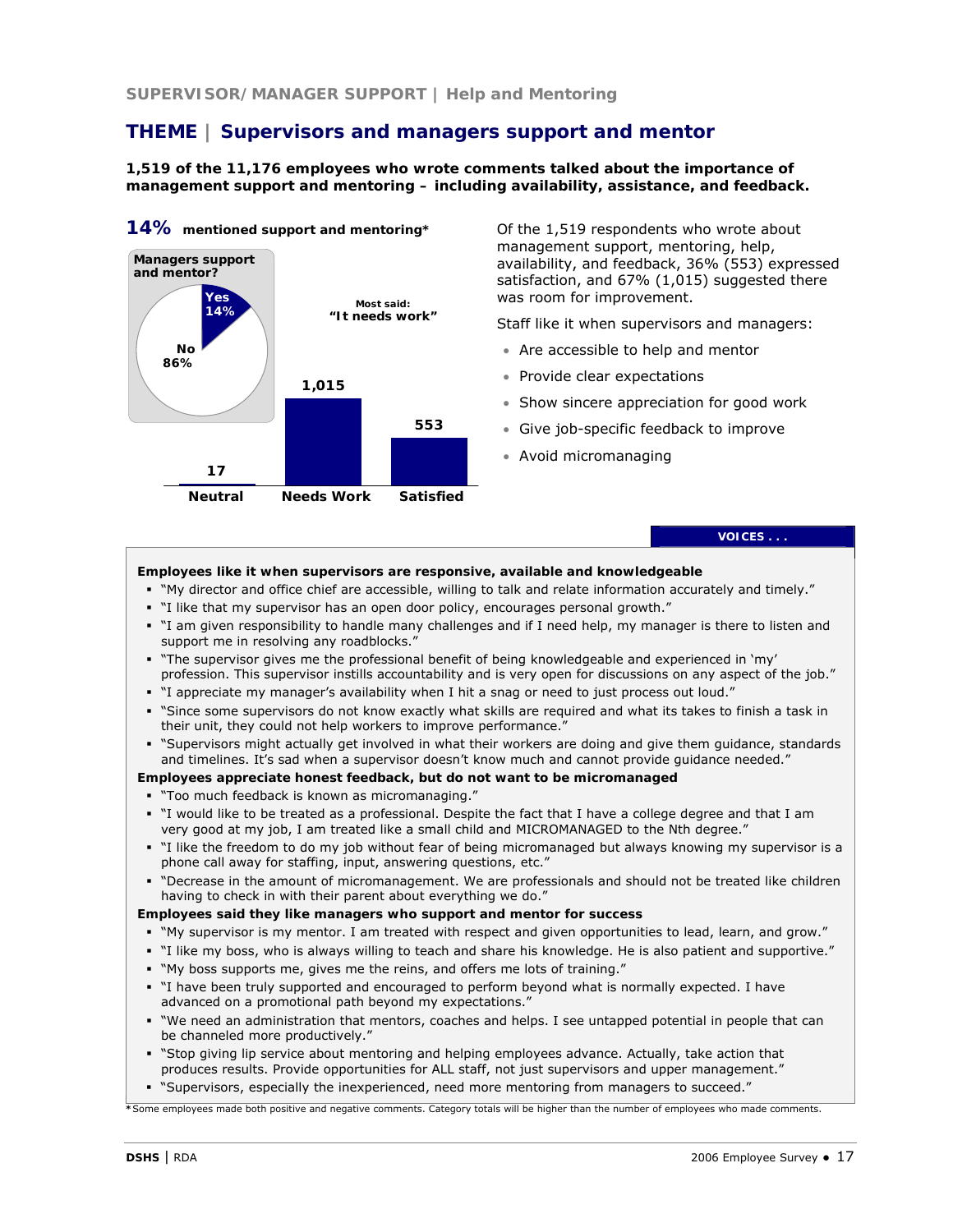# **QUESTION | My supervisor gives me ongoing feedback that helps me improve my performance**

**Nearly two out of every three employees reported that their supervisors give consistent, ongoing feedback.** However, 17% of staff reported seldom or never receiving feedback from their supervisor. Employee comments provide insight into the importance of feedback, coaching, and praise. Staff appreciate supervisors who:

- Provide honest and consistent feedback
- Provide direct, positive and constructive coaching to improve performance
- Give deserved praise often
- Show care and concern for employees as people

#### *Fewer staff in institutions* reported receiving feedback from supervisors.





**VOICES . . .** 

#### **Many employees report receiving great feedback from supervisors**

- "My supervisor treats me with dignity and respect and gives me ongoing feedback to help me improve."
- "The supervisors here are very proactive in situational training and development."
- "Staff need to feel that their work has value, is worthy and that they are trusted and appreciated. It starts with providing a safe environment, listening and providing positive feedback along with corrective training."
- "I like that the QA process helps me get better and better, without fault and blame."
- "My current supervisor excels at positive feedback."
- "I know that any comments I may make regarding how we can better our job performance are actually heard. Feedback from management is fantastic."

#### **Employees like it when the feedback helps them to do a better job**

- "I would like to have set expectations and feedback from my supervisor. Not just doing an evaluation because it is required, but actual feedback that is specific to me in my position."
- "I would like clear expectations. I would like consistent feedback on how I am performing. I would like to feel that the work I do is valued."
- "My supervisor cares about the work we do and gives meaningful feedback. There is a lot of guiding AND growth and not a lot of negative feedback."
- "I would like recognition for a job well done and feedback on issues that need improvement."

### **Some employees request more recognition and praise for good work**

- "More recognition for work done well, more feedback on ways to improve and more opportunities to grow."
- "Positive feedback is never given just work, work, work."
- "More positive feedback. We usually hear what is going wrong and not what a good job one is doing."
- "I would like a much more positive, supportive, and enjoyable work environment a greater emphasis on overall quality. Management that uses positive rather than negative feedback as a motivation tool."
- "Less judgmental feedback from Olympia."
- "Being told more than once a year that you did a good job."
- "Positive strokes/acknowledgement are not consistently given by management. People want to be recognized. Recognition does improve performance."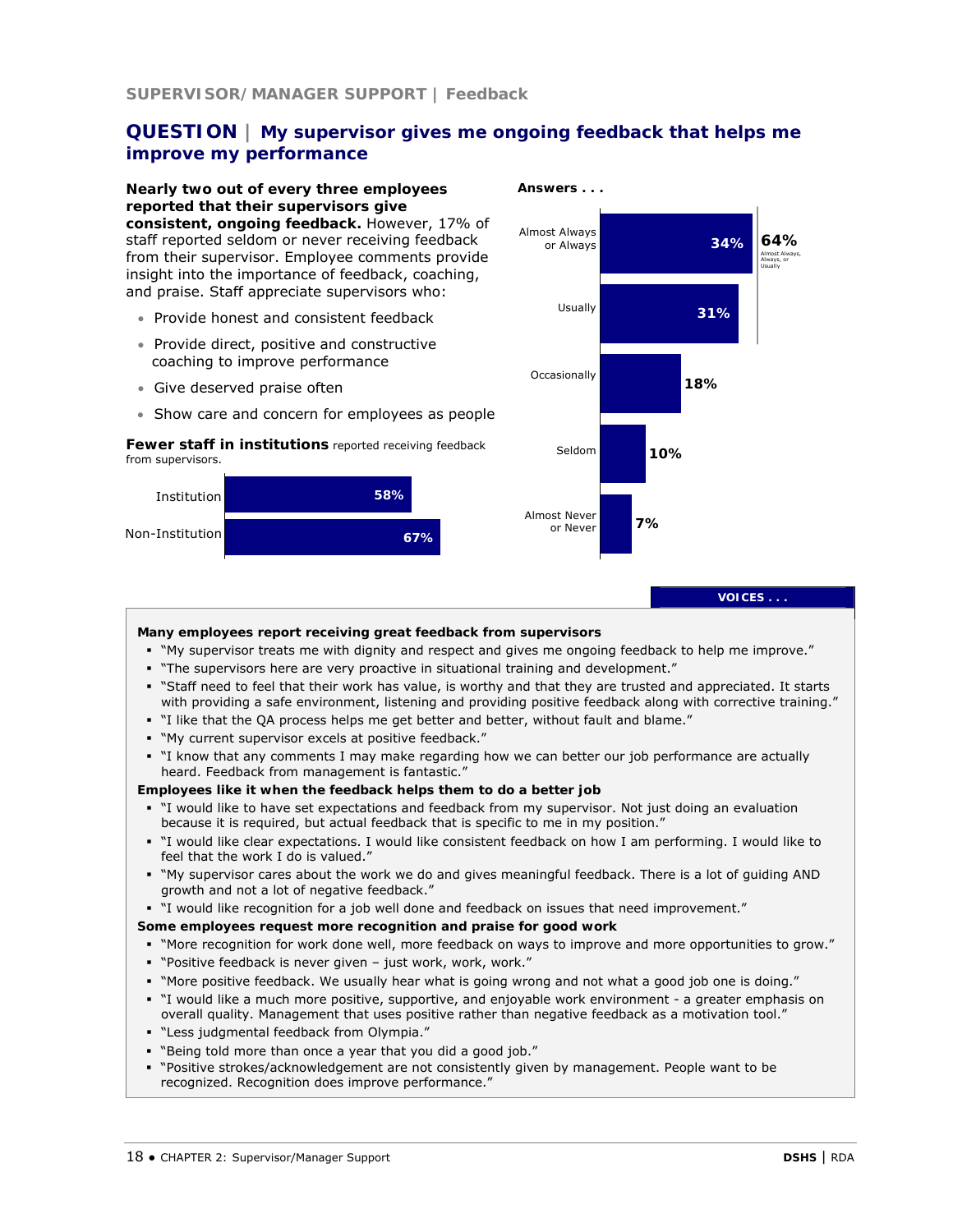# **QUESTION | My performance evaluation provides me meaningful information about my performance**

**54% of employees reported that their performance evaluation always or usually provides meaningful information.** However, 25% of employees rated the process as seldom or never helpful. Employees who wrote comments like performance evaluations to:

- Be timely and relevant to the job
- Help them do better work
- Provide candid feedback, both positive and negative

Some staff would like to have input into their supervisor's performance evaluation.







**VOICES . . .** 

**Some employees reported that the performance evaluation process is helpful**

- "I have a great boss. The annual performance review recognizes and reinforces my performance."
- "I like being recognized for doing a good job through positive evaluations and pay increases."
- "My performance evaluation provides me with meaningful information about my work."

### **Other employees said they had not had a recent performance evaluation**

- "I have not had a performance evaluation in 3 years. I am accountable only to myself."
- "Regular performance evaluations. I have not had an evaluation in seven years; this is common."
- "I have not had an annual evaluation for almost 4 years. I am in WMS so my only venue for a raise is the annual evaluation. I have been deprived of a raise even though my performance has exceeded goals."

#### **Employees want evaluations that help them do a better job**

- "I have no idea when I'm doing a good job or if anyone gives a damn. The whole evaluation process is a joke and is going to be an even bigger joke with the new reform."
- "Management pats itself on the back for finally doing timely employee evaluations. Wasn't that part of their job all along? The evaluations are often still just copied from prior years, and basically meaningless."
- "Without any pre-discussion with my supervisor I received my annual evaluation by e-mail. It simply appeared one day. The wording, like her supervision, was demeaning."
- "My performance evaluations are 'rubber stamped' just like the others."

#### **Employees appreciate honest feedback including appropriate praise and suggestions**

- "More input about job performance. The evaluations that are given are too generic. They tell you nothing about how to better your job performance."
- "Performance evaluations don't focus on accomplishments and positives, only petty, small issues. Any real insight into the person's talent and abilities are never addressed. Supervisors do not help staff accomplish their set goals from the performance evaluation."

#### **Some employees would like to participate in evaluating the performance of the supervisors**

- "I would like to be able to give my input on my supervisor's annual evaluation, rather than have her supervisor evaluate her, since he never sees her perform her job!"
- "Revamp the performance evaluation process so that supervisors and administrators are evaluated by the staff they supervise as well as their supervisors - then actually use the performance evaluations."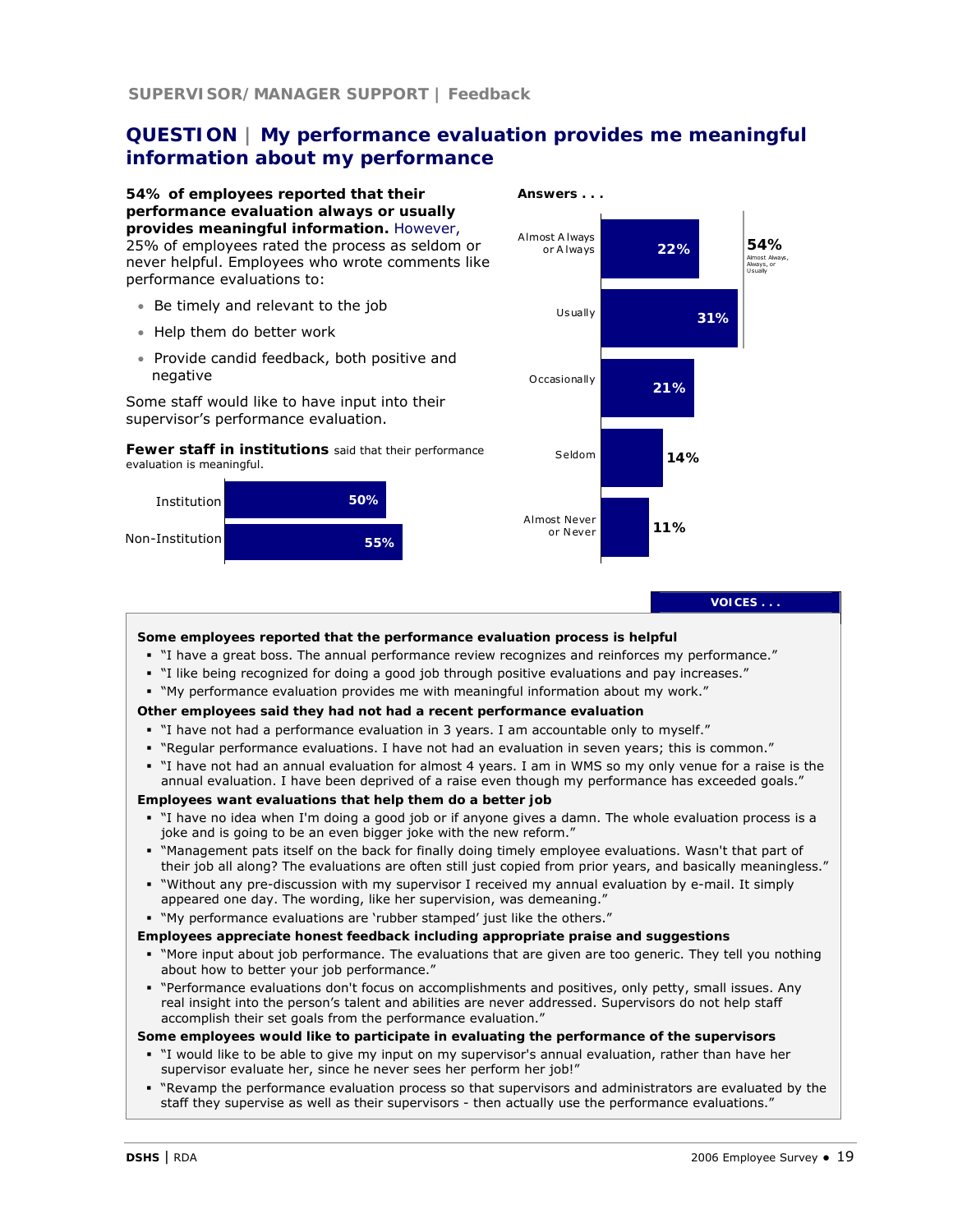**SUPERVISOR/MANAGER SUPPORT | Recognition** 

# **THEME | Recognition and awards**

**Nine percent of staff who wrote comments (1,035 of 11,176) talked about the importance of managers recognizing and praising the good work of employees.** 



**9% mentioned recognition from managers\*** 

Of the 1,035 employees who wrote about recognition, 82% said that this is an important area for improvement.

Employees who wrote comments said:

- Praise us frequently for good work
- Be specific with details of what we did right
- Avoid generalized, canned "thank you's"

Some employees commented on the formal Employee Recognition process, suggesting:

- Recognize more deserving staff
- Avoid giving recognition to the same people
- Simplify the nomination process

**VOICES . . .** 

#### **Employees really appreciate supervisors who frequently praise good work**

- "I receive a lot of support, and I can tell the higher-ups really do care about the employees and do not hesitate to recognize work that is done well."
- "Consistent, sincere and frequent acknowledgement and recognition for this work is vitally important especially when more and more demands in shorter time frames are placed upon workers."
- "My supervisor recognizes good work and good attendance. She spends her own money and gives us rewards with birthday parties and lotto tickets." "
- "Hard work and diligence is always rewarded."
- "What I like best about my current job is recognition for a job well done and positive help when needed."
- " I appreciate the KUDOS and employee recognition. This is the first time I have worked for a state agency that recognizes their employees and I sure do appreciate it."
- "I receive recognition in my annual review. This evaluation reinforces my performance."
- **Other staff would appreciate more frequent recognition for the work they do**
- "Honor employee accomplishments daily rather than just a few people one time a year."
- "I would like to see more appreciation and acknowledgement for our hard work."
- "I'd like to see more positive encouragement of staff, recognition for hard work and the successes we do have."
- "It seems that all verbal recognition and/or monetary recognition are reserved for management, and the employee's hard work and devotion are not considered noteworthy enough."
- "Recognition still goes only to the popular people."
- "My interactions with customers their overwhelming satisfaction with my work are the only positive feedback/compliment I ever receive. It's great to hear that someone appreciates my work."
- "Sometimes we get thanks from the families we help."

#### **Some employees identified problems with the recognition program**

- "I hate employee recognition when just a few people are acknowledged for doing an outstanding job, when many others are more worthy of the recognition (hurt feelings happen). It is not a moral booster."
- "As a supervisor, I spend lots of time writing awards. We are all expected to be good stewards of the state money, be responsive to the public, and meet stringent performance measures to protect residents, but then we are stingy with the only mechanism to recognize quality performance."
- "The employee recognition program does not cut it! So many valuable employees go unrecognized for various reasons. Most of us do not have the time to put in a nomination."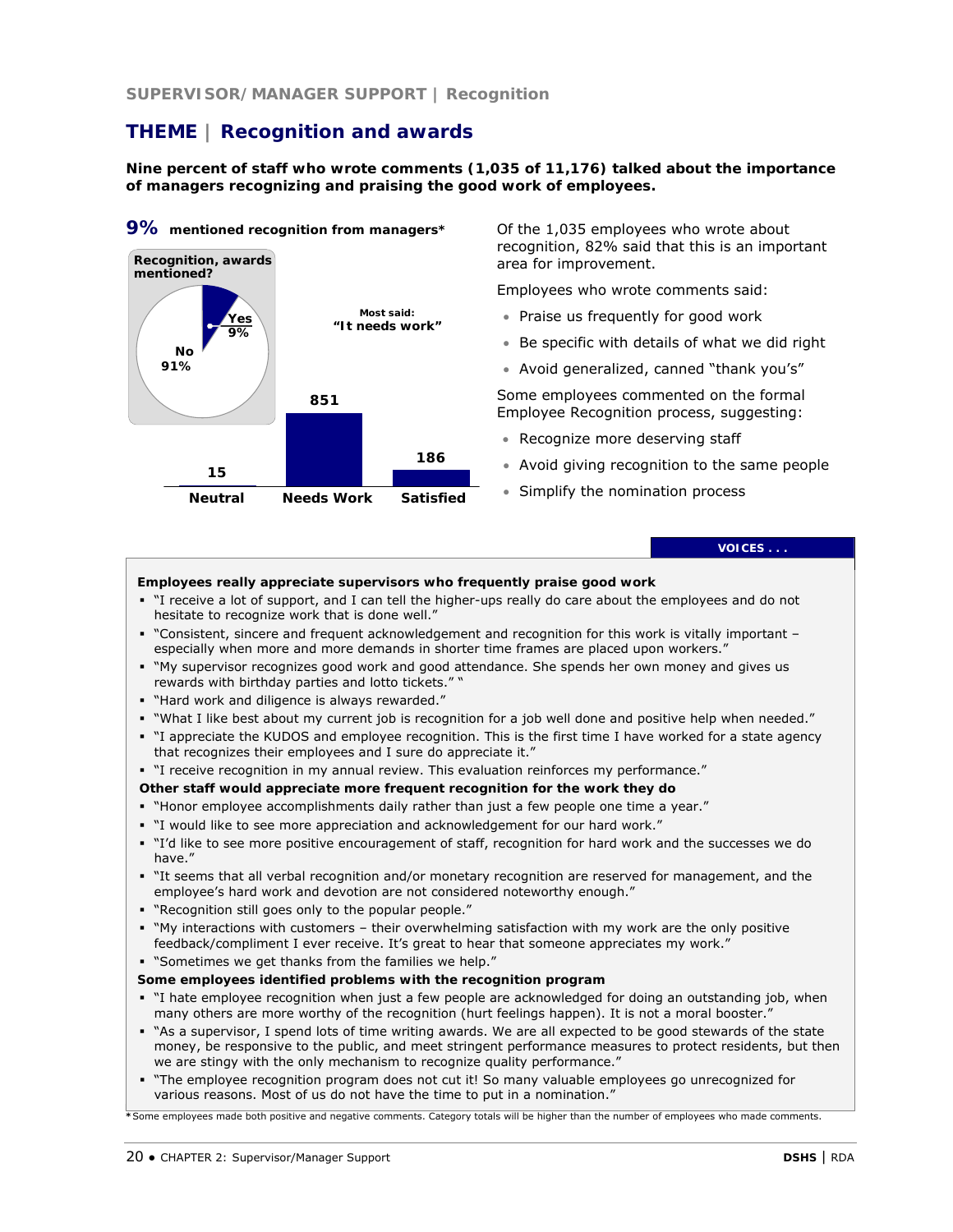# **QUESTION | I receive recognition for a job well done**

**Nearly one of every two employees (49%) reported receiving recognition for good work.**  However, one in three employees said they seldom or never receive recognition for a good job. These ratings are consistent with many of the written comments. Employees said:

- "Thanks" and "a good job" mean a lot
- Provide consistent, positive encouragement
- Increase emphasis on what's right too much focus on the negative is a morale buster
- Promotions, job opportunities, special projects, training and other perks are ways to recognize

*Fewer staff in institutions* reported receiving recognition for a job well done.





### **VOICES . . .**

### **Many employees said they received praise for good work**  " "My immediate supervisor treats me with true respect and recognizes the value of my years of experience and my contributions to this agency. I have not received anything like a sense of respect or appreciation two steps above her. They seem to be pretty much focused on their own importance." "Our manager stands behind the staff and makes staff feel worthy and appreciated." **Others asked for less emphasis on "what's wrong" and increased recognition for "what's right"** "My boss jumps on you for problems, yet never says 'good job.'" "There is a general lack of understanding by our supervisors, up to the highest levels, regarding the need for personal recognition for a job well done." "A simple 'You are doing a good job! Keep up the good work!' would be great! Currently, these words of encouragement are few and far between." "Everyday, someone tells staff, in countless ways, that they aren't doing their jobs. Workers need more positive energy like 'good job', or 'thanks for taking care of that,' or 'I really appreciate your efforts.'" "The only recognition here is for a mistake." "I would like to see high performance and honest feedback rewarded. It seems that you reward the dedication of your employees with continuous increase in expectations and lack of clarity from headquarters on down. It is clear that you do not care about your staff in the field. Respect begets respect." "I would like to see leadership bring a sense of positive encouragement and excitement to do our best." **Employees like sincere, job and situation specific recognition and appreciation** "I would like to see personal recognition that is meaningful (i.e. specific to circumstances)." "Insincere recognition for a good job is almost worse than nothing at all. Sincere recognition is more than saying 'good job, guy'. To be meaningful, recognition needs to be more specific about what was done well." "If a supervisor knows exactly what skills are required and how much effort is needed to do a task, there will be no room for inappropriate compliment or criticism. Supervisors do not always properly recognize workers due to lack of knowledge of the work." **Employees suggested ways to recognize good work**  "There is little or no reward for good job performance. Ineffective workers and great workers receive nearly the same benefits and opportunities for advancement. Merit-based pay would encourage good work." "Let's not just give lip service to appreciating line staff, let's actually do it by not allowing bullying by supervisors, by allowing opportunities to promote, and by taking advantage of employee's natural abilities."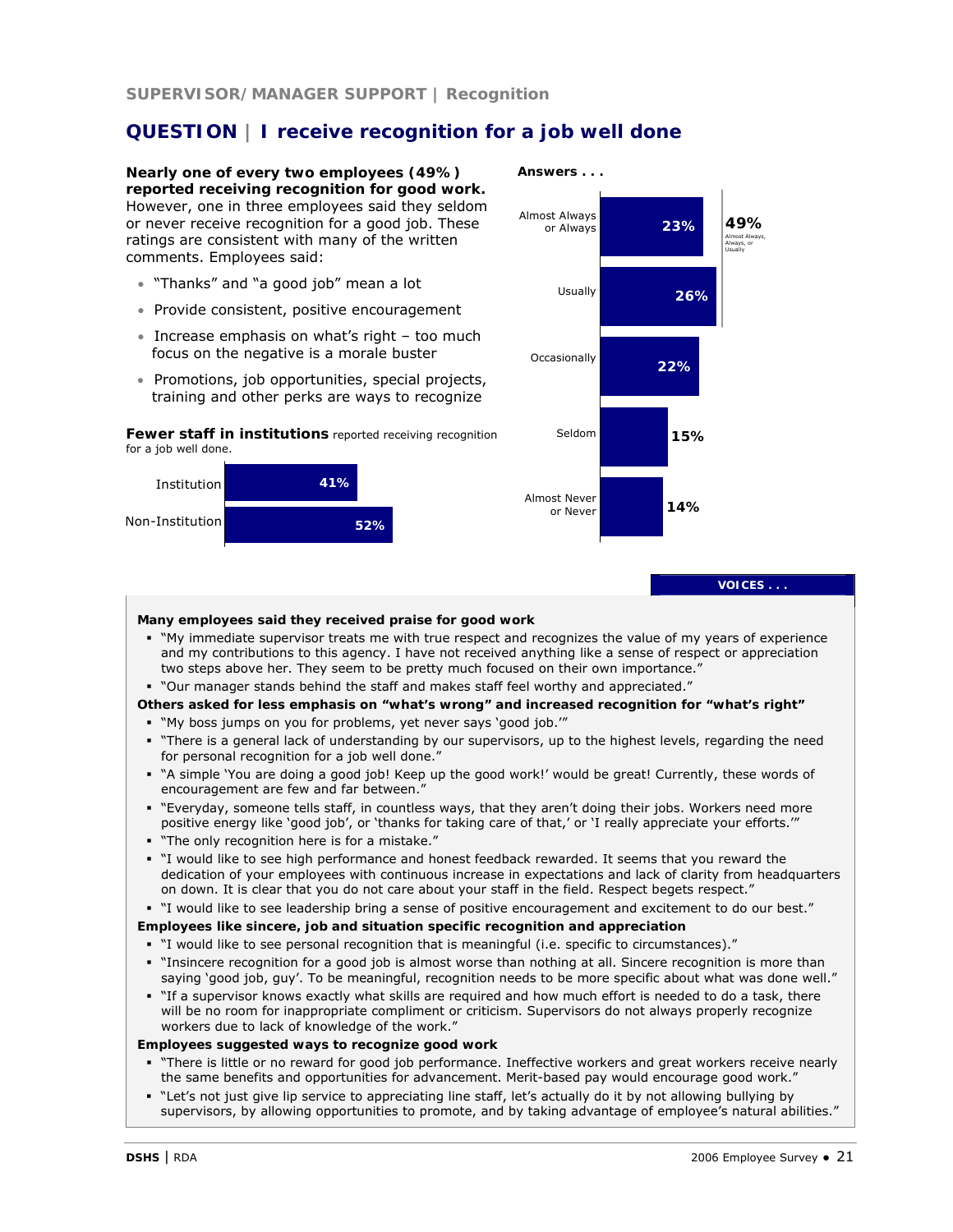# **QUESTION | My supervisor holds me and my co-workers accountable**

**78% of employees indicated supervisors usually hold everyone accountable.** 10% said supervisors seldom or never hold staff accountable. Respondents feel that holding all employees accountable is important for workers, clients, and perceptions of DSHS. Employees suggest:

- Supervisors should hold non-performers accountable
- Transferring the work of non-performers to industrious staff is demoralizing
- Upper managers must support supervisors' efforts to hold staff accountable

#### *Fewer staff in institutions* said that their supervisor holds staff accountable*.*





**VOICES . . .** 

#### **Employees commended supervisors who hold staff accountable**

- "I like being made accountable for the work I do and to come up with ideas on how to improve. I admire and respect the difficulty of the work my co-workers have and know that I contribute to their success."
- "I work in a unit that is professional, hard working and fun. My supervisor is a team builder, gives good advice, sides with us in difficult situations, and is not afraid to hold us accountable when needed."

#### **Employees want managers to hold non-performers accountable**

- "Hire smarter, more competent and caring workers…that is key to the future success of DSHS. Currently, managers have little to no authority over a lazy, incompetent worker especially after they have become permanent... It's tragic, but it's true."
- "I'd like the elimination of dead-beat, do-nothing employees who are protected by the union."
- "Employees should be held to the same standard: be on time, get work done, and work a full day."
- "Employees with on-going performance and attendance problems should be held accountable from the top down, with much support and direction for the front-line managers."

#### **Employees don't like being assigned the work of 'slackers'**

- "There appears to be no management accountability for using-up the good employees who perform, while coddling non-performers and screw-ups."
- "I would like to see people held responsible for lack of work. It is not fair that co-workers have to pick up the slack when others don't."
- "Managers find it easier to ignore weaker workers rather than help them become better or deal with problems. Non-supervision creates resentment/stress as stronger workers are targeted to pick up slack."
- "I would like the term accountability to mean something. True accountability means that employees who are not competent or making meaningful contributions are eliminated if they are unwilling to change."
- "More accountability of employees doing their own assigned duties. I am tired of managers delegating other employee's assigned duties to employees that are doing their jobs."
- "We have employees who don't care about the job, don't do good work, or don't come to work at all. All the hard working employees have to pick up the slack and deal with the backlogs created by these workers."
- "Hold supervisors and staff accountable. Some people do all the work while others are allowed to 'goof-off' and bully others."

*Related findings/comments about underperforming co-workers are found in Chapter 4, page 42.*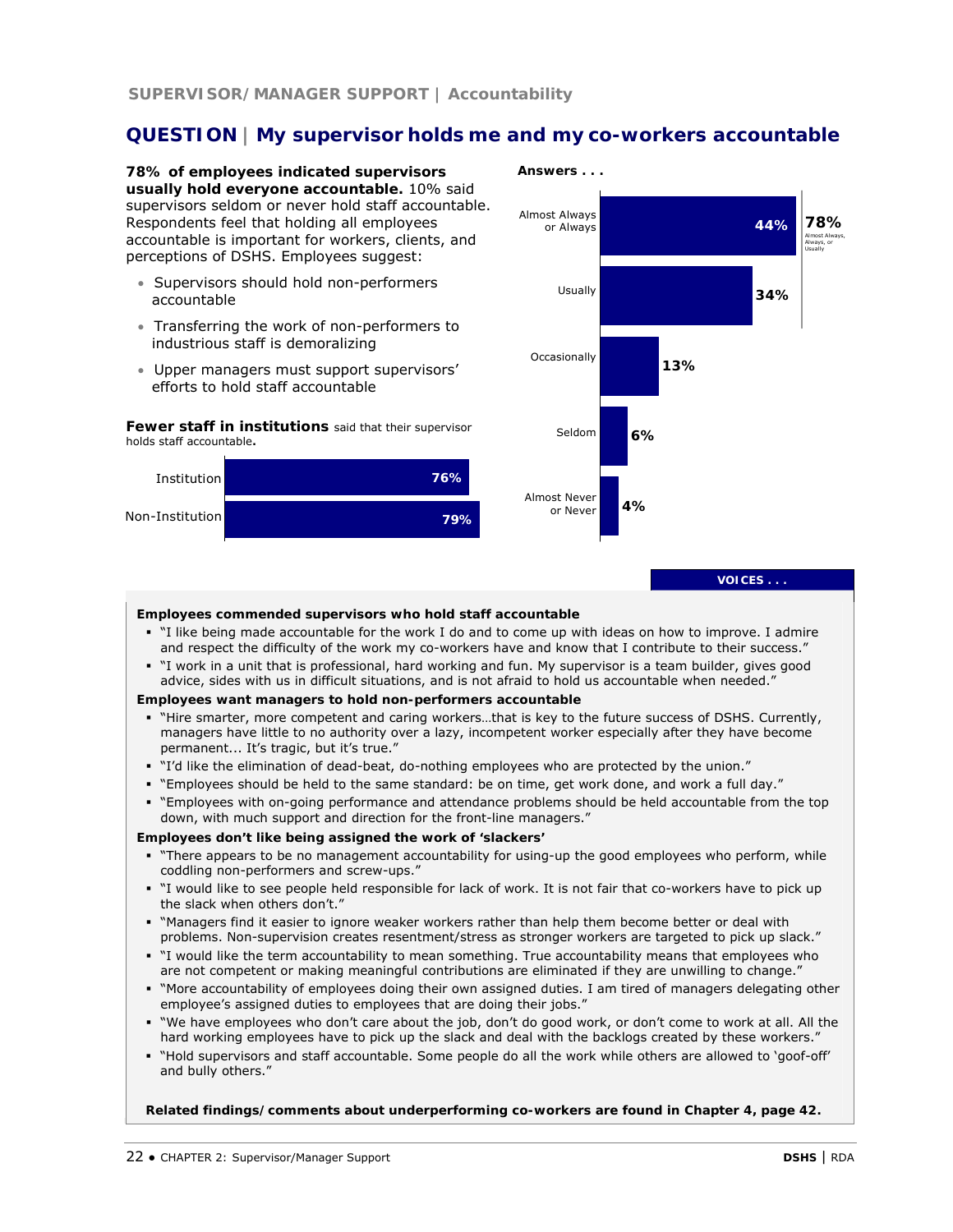# **THEME | Courtesy and respect from supervisors/managers**

**Employees appreciate courteous and respectful management. Of the 11,176 employees who wrote comments, 8% (856) mentioned this aspect of manager behavior.** 

#### **8% mentioned courtesy and respect \***



The majority (75%) of staff who wrote comments about courtesy and respect said there was room for improvement in the way managers treat staff. Many employees asked that managers show more courtesy and respect. Employees suggested:

- Treat us fairly, equally and with respect
- Treat us as professionals
- Be kind and relate to us personally
- Avoid belittling, gossip, bullying, and yelling
- Supervise us as you would like to be supervised
- Respect sets the stage for hard work

**VOICES . . .** 

### **Employees appreciate managers who treat them with courtesy and respect**

- "I have a supervisor who is encouraging, supportive, open, and honest and is there to back up her employees when necessary. She gives me room to grow and do my best. Our team relationship is mutual responsibility."
- "I am treated with respect and trusted to do my job without anyone breathing down my neck. If I do have a problem I can always seek out the help I need without criticism or reprisal."
- "I feel respected by my supervisor and co-workers. We know how to celebrate the tiny victories."
- "I have a wonderful field manager who shows respect and treats people fairly."
- "My supervisor treats us with utmost professional respect, courtesy, supportive and honesty."

#### **Supervisors who are disrespectful make work difficult for employees**

- "Workers are not respected and are treated with the 'if you don't like it go somewhere else' attitude."
- "MORE RESPECT. MORE COMMUNICATION. Supervisors treat us like children, not professionals."
- "Communication is so poor, so fear-driven and/or rigid, it's unbearable. The work environment is disrespectful, toxic (yelling, swearing, inappropriate comments, sexual content)."
- "I know you can get business done and still be kind."
- "We need better leaders and fewer micromanaging bullies."

#### **Some employees reported feeling dismissed, disrespected and even fearful**

- "Respectful leadership means to empower staff, trust professionalism, listen to ideas, take meaningful action, set realistic workloads, communicate regularly, and hold everyone accountable."
- "Our new management does not appear to have concern that we are happy, feel respected or appreciated."
- "My supervisor shouts, snaps, ignores, and treats her staff appallingly. We pray for the days that she does not come to work. It is our only respite from her dictatorial attitude."
- "You no longer have a voice. Afraid of retaliation. No support and unfair practices. Afraid to report for fear your job will be worse than it has ever been."
- "Suggested classes for administrators: how to show employees respect, how not to belittle; how to be fair, how not to talk behind their backs."
- "We are in great need of assistance. Please help we are a great group of people. We are not respected and we are getting treated very badly in this office."
- "I do sense an atmosphere suggesting fear of retribution and intimidation that resides beyond our supervisors. I am so cynical about this system that I am quitting. My last day of work is next week."
- "This is a horrible work environment and it makes me sick to show up everyday, but I do. Some of the supervisors have hit high gear on intimidation, threat, and failure to communicate."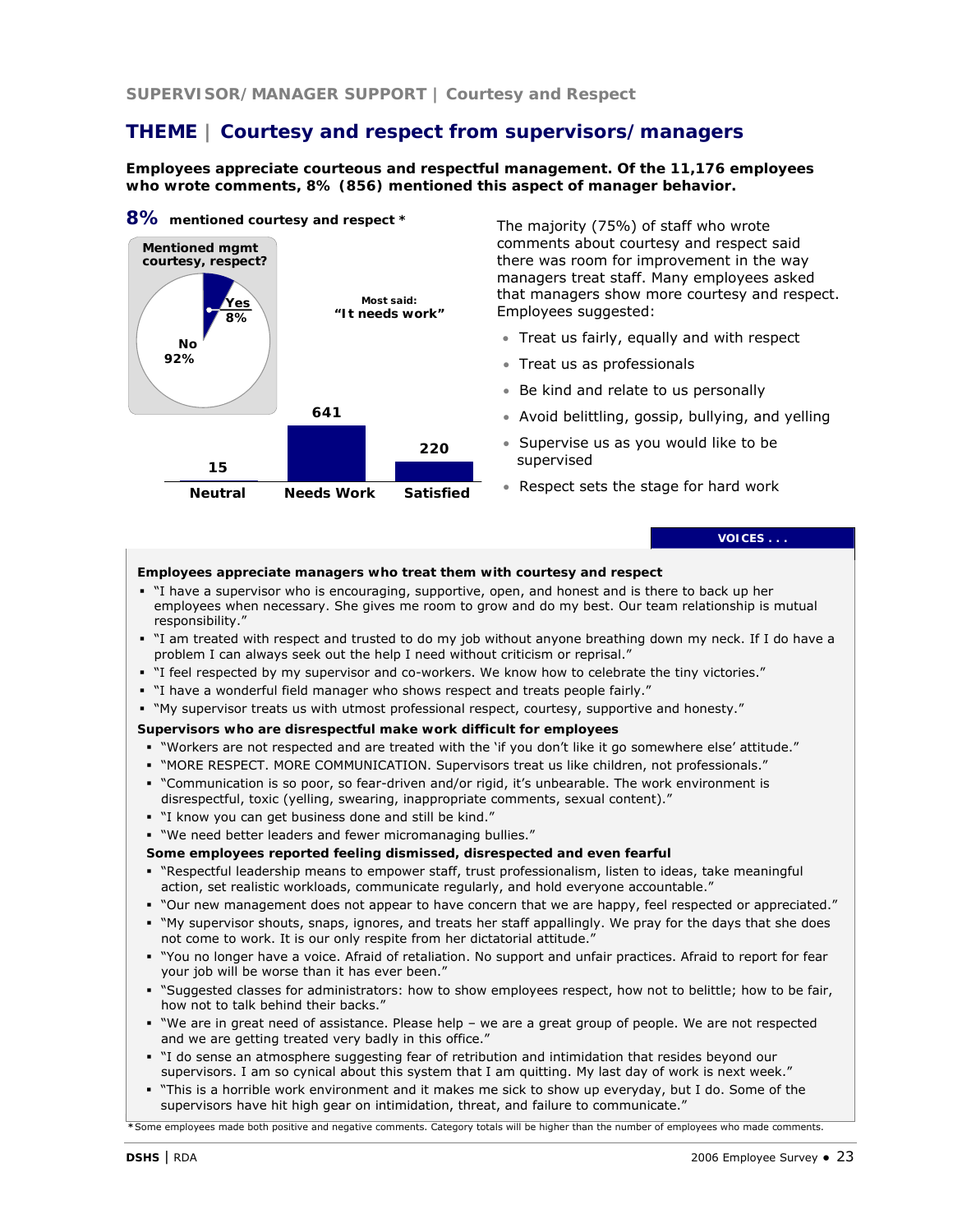# **QUESTION | My supervisor treats me with dignity and respect**

**Eight of every ten DSHS employees reported that their supervisor treats them with dignity and respect most of the time.** The comments from contented employees tended to address the dignity and respect issue with short, general phrasing. Many did not address this issue in their comments.

The 10% who reported disrespectful treatment, on the other hand, tended to make colorful and specific comments. While a relatively small number made allegations of fear-based leadership, bullying, and intimidation, such comments are very concerning. Some of these comments are highlighted below.

*Fewer staff in institutions* reported typically being treated with dignity and respect.





### **VOICES . . .**

#### **Most employees feel supervisors treat them with dignity and respect**

- "My supervisor is respectful to everyone and appreciates differences in personality. He creates a low stress, high morale, and highly productive work environment."
- "I am treated with respect and dignity and I feel that I am appreciated as a hard-working staff person."
- "I like that my direct supervisor utilizes my input and treats me with respect even if our opinions differ."

### **Some employees suggested that supervisors receive training in respectful and caring management**

- "Offer continuing training for supervisors on how to manage employees effectively while still maintaining employee dignity and self-esteem."
- "Management should learn new ways of managing which is not fear, secrecy, and intimidation based. The workplace needs to be more transparent so that it is not such a scary place to work."
- "I would like the Regional Administrator and program manager to get some training on communication and management skills to supplement their repertoire of managing through fear and intimidation."

### **A small, but concerning, number of employees spoke of feeling bullied, fearful and intimidated**

- "Unfortunately the atmosphere in which I work is filled with negativity, fear, and intimidation. When you don't feel valued by your leader, it is difficult to want to come to work everyday."
- "I would like to have most senior managers SMILE at staff and really mean it. I would like to be assured that everyone in my office is safe from verbal abuse and bullying from their managers even behind closed doors. The tenor set by senior manager's trickles down."
- "In the absence of leadership, the only determining factor in motivating staff is 'intimidation."
- "Support staff by ending the bullying and intimidation of line staff by supervisors. It's been a year and many complaints have been forwarded up with no action being taken."
- "Stop intimidation of employees by managers. Morale, trust, and respect are at an all time low."
- "Our culture seems to be changing from one that encourages and supports the difficult jobs we are all doing to a culture that is fear and rumor based."
- "I feel like I work for Hitler's regime. I have never been as demeaned and degraded. We work for bullies and badgers. No responsibility for their actions, spinning the truth, or follow through."
- "I would like a boss that would not be so verbal, abusive, and loud about his politics. We do not want to hear his gutter talk. His idea of a joke is to put people down and it is constant and daily. He is a bully."
- "I would like some of the abusive bullies that work here fired. Some are supervisors who verbally abuse patients and staff."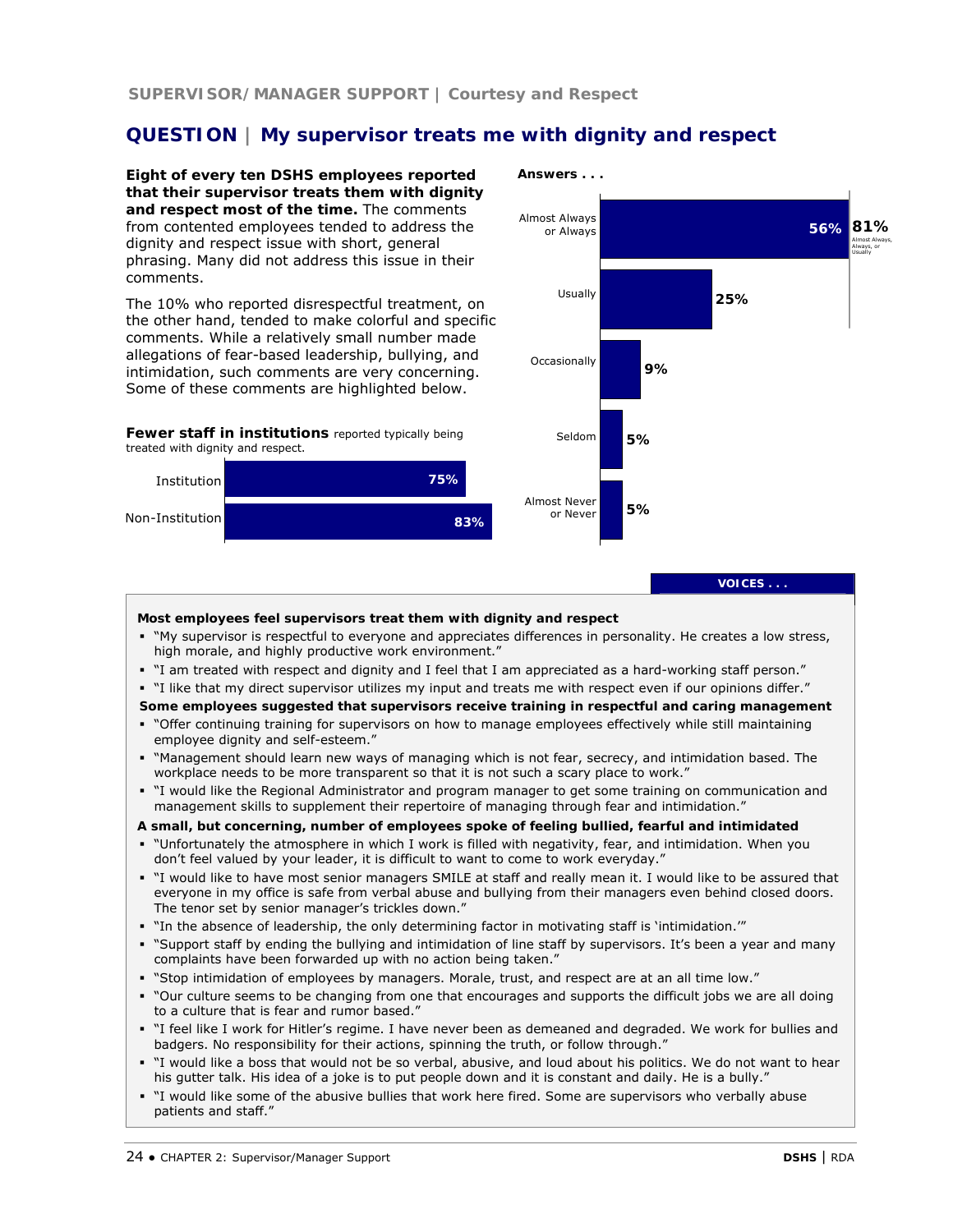# **CHAPTER 3 Fairness/Diversity**



### **Although fewer survey respondents expressed concerns about fairness than other issues, this issue is highlighted for two reasons:**

- 1. DSHS leadership is strongly committed to supporting diversity in the workplace
- 2. The employees who did have concerns about fairness issues expressed strong feelings

This chapter addresses the three main aspects of fairness addressed by the survey:

- **Fair Treatment**  Equal workload distribution, standards, perks, and discipline for all staff
- **Promotions and Hiring**  A fair chance for advancement in the workplace
- **Diversity Issues**  Fair and equal treatment for employees from all backgrounds









### **Department of Social and Health Services** | Research and Data Analysis Division | Olympia, WA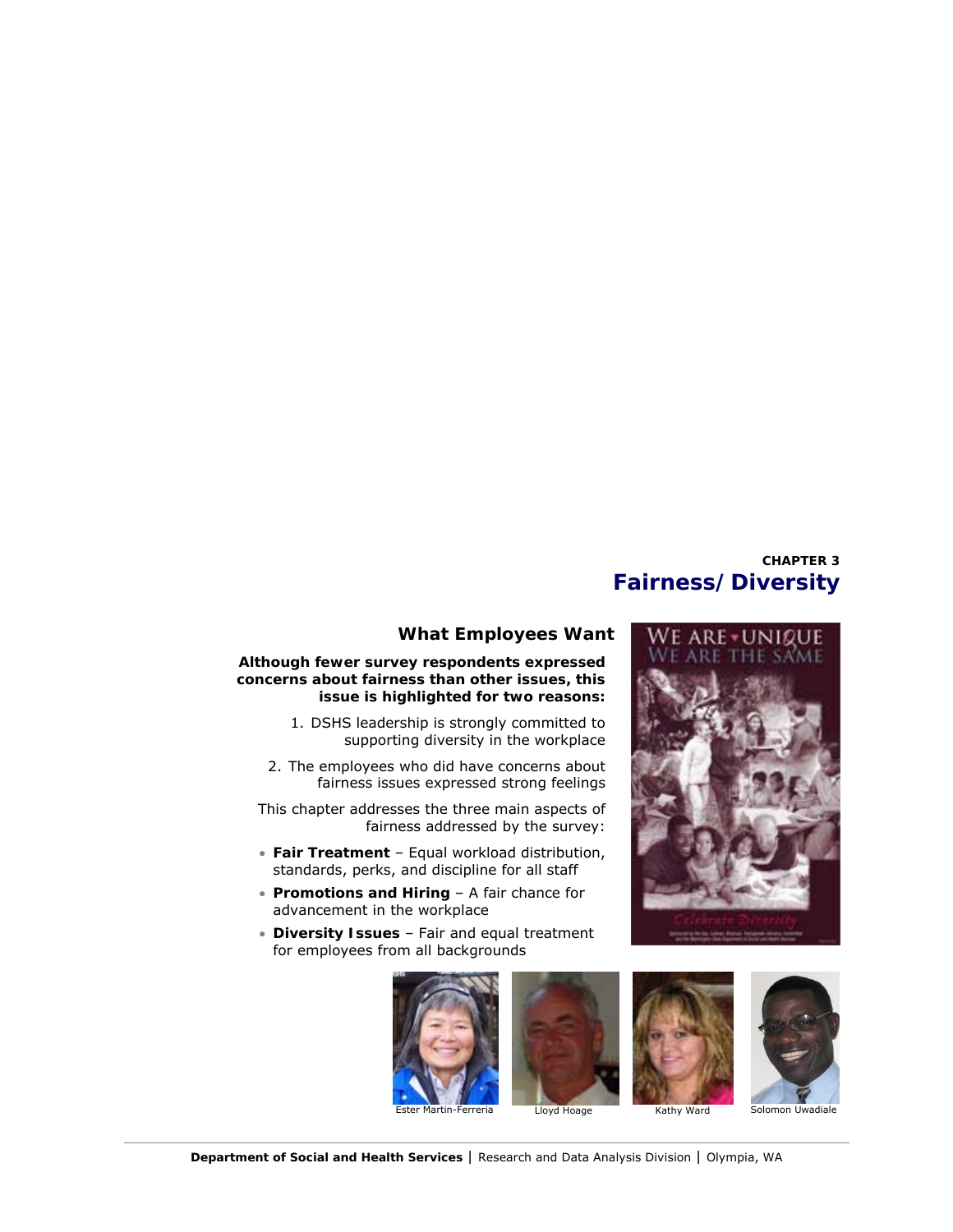# **QUESTION | In my workgroup, people are treated fairly, without discrimination**

#### **Two out of every three employees reported that they are always or usually treated fairly.**  About one in five reported a pattern of unfairness.

Some employees spoke about fair treatment in general terms. These general fairness issues mainly focus on the perception that not all employees are held to the same standards or given equal workloads.

Specific concerns about promotions, hiring, and diversity issues are addressed later in the chapter.







**VOICES . . .** 

### **Most staff reported being treated fairly and without discrimination** "The best thing about my current job is feeling that I am going to be given advancement opportunities based on my abilities without any form of personal discrimination." "I am treated fairly and feel that I have opportunities to grow." "There is no discrimination. Everyone is shown the procedures needed to complete their jobs in a nonthreatening environment." "I like that there is a quite a bit of cultural diversity in my workplace." "The work is measured and everyone gets a fair share. Although some people can't keep up, they are monitored by the supervisors." "What I like best about my work place is that everyone is treated with respect, fairly and equally and not because they are best friends or a relative of someone working here." **Some staff offered strong comments about different standards for different workers**  "More fairness between employees. All rules do not apply to all people." "I would like to see the same rules for all employees." "It would be nice to see equal access to modified work times, equal pay for equal work and equal distribution of work. In the agency I work for, failure is highly rewarded and success is rarely noticed." "Staff should be allowed flex-time uniformly across the division. This would boost morale, somewhat." "We need consistency in interpreting flex-time. Some people are in and out as they please, while others are monitored for being five minutes late." "Managers should be held accountable for employees' poor work ethic. The public's complaints about state workers are very true. We have many staff that come and go with no accountability." "We need supervisors who keep track of staff who are consistently late, take long breaks and leave early." "Favoritism is rampant throughout the workplace. There is no consistency in rules and regulations." **Others suggested that some supervisors are not fair in the distribution of work**  " I can appreciate the fairness of giving everyone raises, but sometimes find that people who work are only rewarded with more work, whereas people who don't have a good record are rewarded with less work." "I would like every group of workers to carry an equal share of work." "There is a great deal of favoritism in the distribution of work."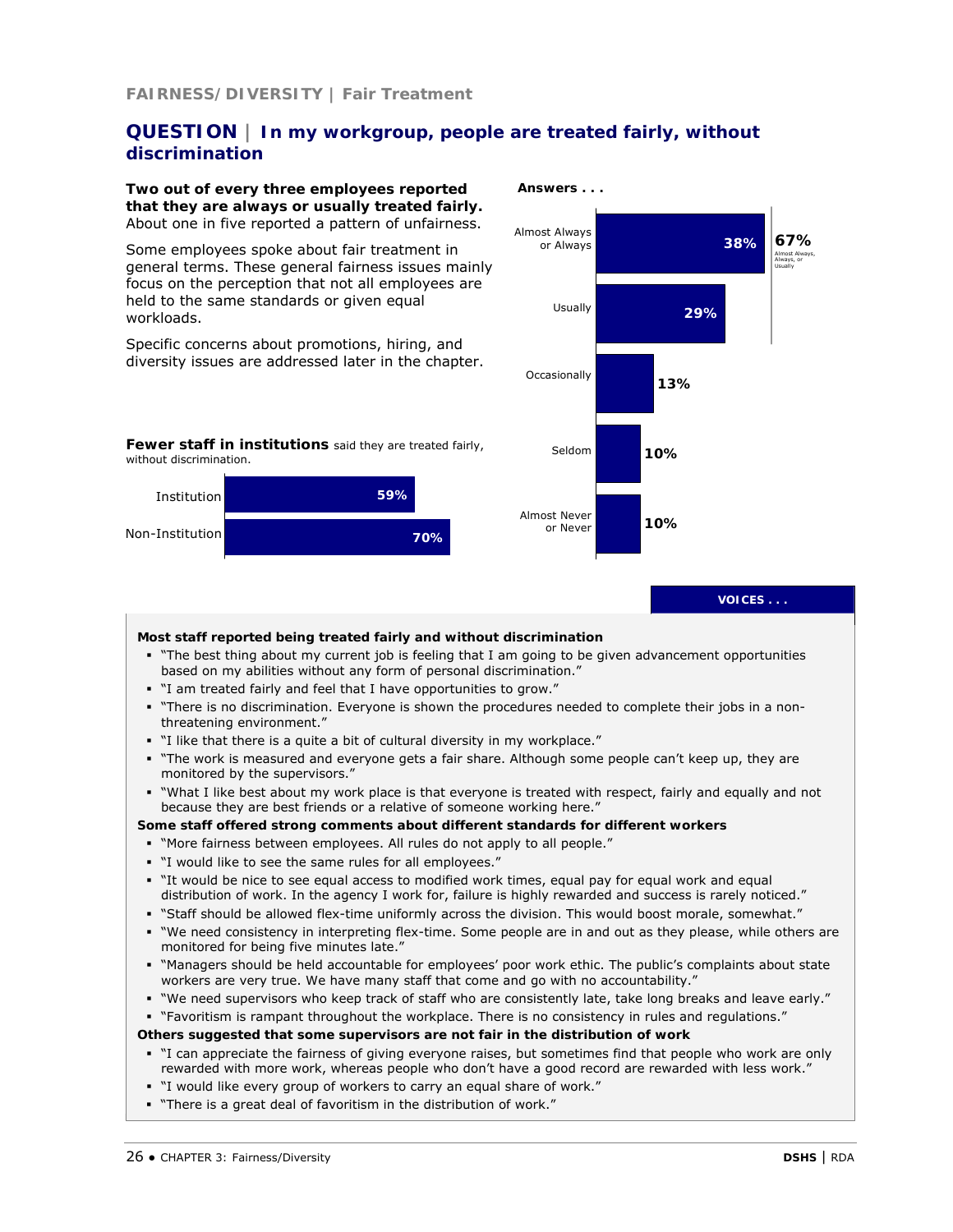## **FAIRNESS/DIVERSITY | Fair Treatment**

# **THEME | Manager fairness**

**Nine percent of staff who wrote comments (955 of 11,176) talked about management fairness.** 



# **9% mentioned management fairness\***

**Of the 955 employees who wrote about manager fairness, 94% said there was room for improvement.** Six percent said they were treated fairly by supervisors.

Employees like it when supervisors:

- Treat everyone equally and fairly
- Hold themselves to the same standards they set for staff
- Hold everyone accountable
- Are fair with perks
- Don't set policy on the basis of a few

### **VOICES . . .**

#### **Employees would like managers and supervisors to treat everyone fairly**

- "Fair treatment for ALL. It's who you know and who you are related to."
- "Some supervisors are whimsical in their approach to different employees and the work that is submitted. There is a lack of consistency across employees who request the same things."
- "I would like to see a consistent treatment of staff including both positive remarks about their work as well as any disciplinary action which may be necessary."
- "Equality of consequences—poor work handled as 'poor' no matter who's your daddy."
- **Other staff said that upper management should live by the same standards as staff**
- "I would like to be treated the same as those above me."
- "Managers should be held accountable for what they do or don't do. Eliminate the bias by work class."
- "Eliminate the double standard of upper management. They breach professionalism, treating others disrespectfully with no consequences. Expectations for subordinates do not allow any lapses in judgment. The agency needs to monitor the monitors."

#### **Some employees ask that supervisors be fair with perks and punishments**

- "I'd like consistency with all workers, relating to adjustment of schedule and work days."
- "Stop favoritism in job assignments, promotions, days off, and punishments."
- "Give all staff the same opportunities for training, participation in essential meetings, and advancement."
- "Hold all employees to the same standards: be on time, get work done, and have equal opportunities."
- "I'd like to have equal application of expectations for performance and policies. Treat us all with respect."
- "Hold all employees to the same standard, instead of different standards for different workers."
- "Support employees in their private lives (accommodations and flex for personal, family and educational needs). It's good for employee morale, health, and retention and it's good for the agency."
- "There are many favorites who get whatever they want (flex schedules, time off, being late, etc.)."

### **Managers shouldn't set policy (or punish everyone) for the problem behavior of one or a few**

- "If there is a problem with a specific employee, deal directly with that employee instead of pulling everyone in and setting up guidelines based on that."
- "Don't punish everyone for one person's error. Correct it without impacting the whole facility."
- "Don't punish all of us. Deal with the problem children."
- " Staff who misbehave should be dealt with individually, by supervisors and management, instead of overreacting by punishing, restricting, rule tightening, and excess controlling of staff who were not at fault."
- "If one person screws up, we all get punished. Deal directly with incompetent staff."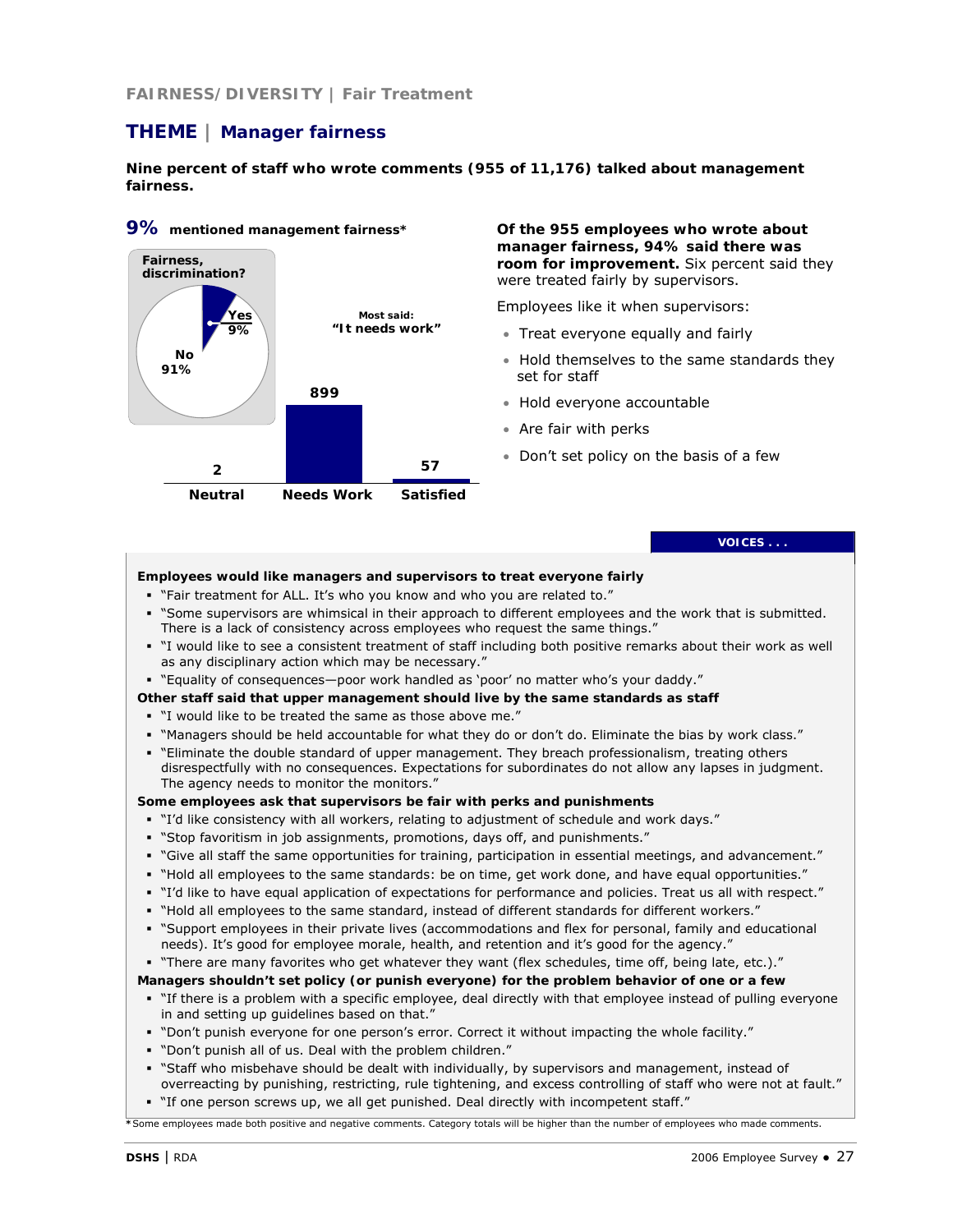# **THEME | Personnel issues**

### **Of the 11,176 employees who made comments, 1,055 (9%) wrote about personnel issues – mainly about advancement opportunities, hiring, and promotions**



Almost all the comments about personnel issues (95%) involved complaints or suggestions for improvement. Most of the calls for improvement concerned fairness in recruitment, promotional opportunities, and holding all staff accountable.

Typical employee comments suggested that supervisors:

- Recruit, post, hire, and promote by the rules
- Promote from within whenever possible
- Do not hire friends or relatives
- Hold poor performers accountable

*Chapter 5, p. 51 also addresses personnel issues*.

#### **VOICES . . .**

#### **Employees like it when supervisors recruit, post, hire and promote by the rules**

- "I would like to see opportunities for promotion and advancement made available fairly and equitably."
- "Stop the practice of changing or deleting qualifications for some jobs so that certain people get hired."
- "Jobs are promised to certain people before posting. Interview answers are given before the interview."
- It's tough to work in a place where you get a job due to the size of your anatomy and the blondness of your hair, rather than the appropriateness of your work ethic and education."

#### **Some advised promoting from experienced and productive workers**

- " "The CSO has a tendency to promote mediocre workers to supervisory positions and keep higher performing workers on the front line. The good workers are punished by denying opportunities and growth."
- "Promote people based on merit rather than their ability to brown-nose."
- "Promotion is almost non-existent no matter how well you perform."

#### **Others talked about too much hiring and promotion of friends and relatives**

- "Discrimination and favoritism must end. You should only be judged by your work, not your age, sex or if you are cute. Supervisors should always be professional, put clients first and put aside their friendships."
- "Managers should base their judgment of employees on job performance, not on personal relationships."
- "Stop managers from promoting based on friendship and nepotism."
- "I'd like a workplace where people are hired and promoted based on their knowledge, experience, education and work. Not a system where family, friends and lovers are given an unfair advantage."
- "People who date, party and marry other managers are being promoted without objective criteria."
- "Be a buddy with your supervisor, you'll get a good evaluation and a raise whether you do your job or not."

### **Many employees said that supervisors should hold non-performers accountable**

- "I'd like consequences for employees whose work quality is poor and negatively affects our clients."
- "Management doesn't want to make the hard decisions to let go of unproductive, ineffective supervisors."
- "Fair treatment of all staff including profound accountability for staff that refuse to meet job expectations and/or continually compromise ethical/professional standards."
- "I'd like more accountability and a thinning out of the dead weight workers who do not pull their share."
- "If an employee fails to do their job, there is no discipline unless you tick off someone enough to get fired."
- " "GET RID OF BAD WORKERS. It's no secret. We all know who they are. They are an embarrassment to us all and erode our clients' confidence in us and our agency."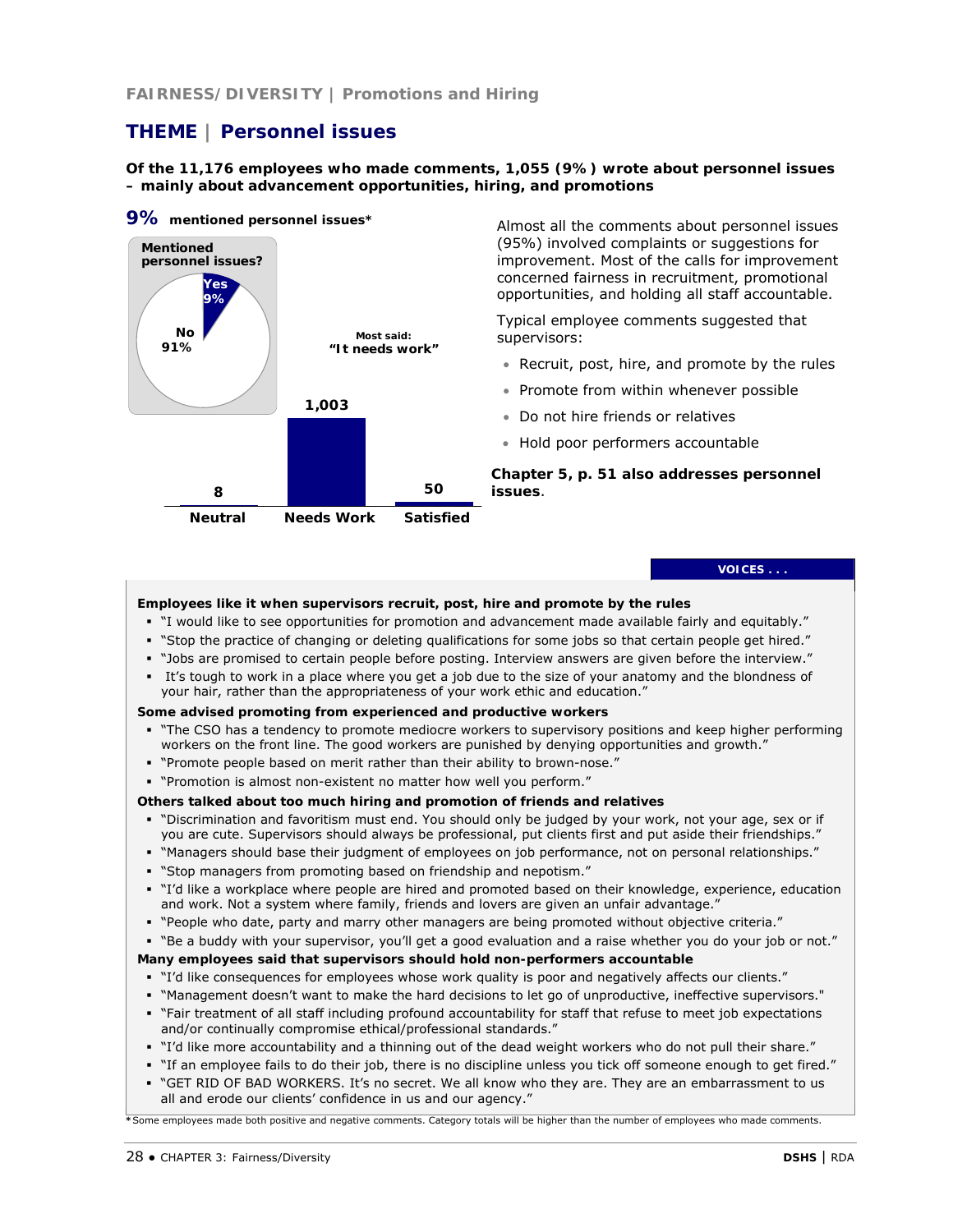# **THEME | Favoritism or discrimination involving diversity issues**

**A relatively small group** (234 of 11,176 who made comments) mentioned concerns about preferential treatment or discrimination directed toward diverse groups. Even though the number of comments was small, diversity issues are highlighted because of their importance to the agency.



### **2% mentioned favoritism or discrimination**

About one-third of the 234 employees who appeared to address diversity issues did not mention specific groups. They mentioned more general concepts like diversity, favoritism, discrimination, and good old boys/girls clubs. Comments that clearly concerned "favored" individuals rather than groups were not included in this list.

Most of the specific concerns involve either:

- Perceptions or fears of discrimination toward specific groups (based on racel, gender, age, disability, or sexual orientation), or
- Reports of favoritism toward such groups or to family members or church members.

A few employees were concerned about "reverse discrimination," feeling that protected groups are given too many accommodations, and that some are too quick to claim discrimination.

\*Although favoritism based on family and nepotism would appear to have the same meaning, it is clear from reading the comments that some respondents used the word "nepotism" to mean cronyism - it doesn't always refer to family members. Any case that clearly referred to family members is counted as "family." In 3 cases, the respondent mentioned both "nepotism" and favoritism toward family members.

#### **VOICES . . .**

### **Both positive and negative comments showed a concern about general diversity issues**

- "Continue to support and promote creativity and diversity in the agency."
- "Greater emphasis on diversity in hiring, management, and practices. Need to do better than lip service."
- "Respect for diversity; do the walk, not just the talk."
- "More diversity is desperately needed. Staff do not reflect the diversity of this state."
- "Do away with the good ol' boy's club."
- "WSH is full of nepotism and discrimination."

#### **Some allegations concerning discrimination were quite specific**

- "Less discrimination, especially disability, religious and racial. The heads need to take a class from Washington Human Rights and find out what classes are protected."
- "The culture of discrimination against minorities regarding hiring, work assignments, sexual and racial harassment that is allowed to happen is intolerable. Minorities are held back from upward mobility, only to have less qualified non-minorities supervise and maintain management positions. Minorities are screened out of potential interviews for key positions; non-minority staff members constantly hire friends. Complaints of harassment and discrimination are minimized and sometimes hidden."
- "If you are a minority, you will not advance at DSHS, particularly if you are male."
- "Hiring process is full of nepotism. Experience doesn't matter...it's a niece of a manager...we'll hire them."
- "There is a subtle and careful discrimination of folks who are perceived as more conservative or of a different political or religious bent."
- "More opportunities for advancement, end of cronyism, end of discrimination against men."
- "Staff to stop using the 'race card' to manipulate and control others."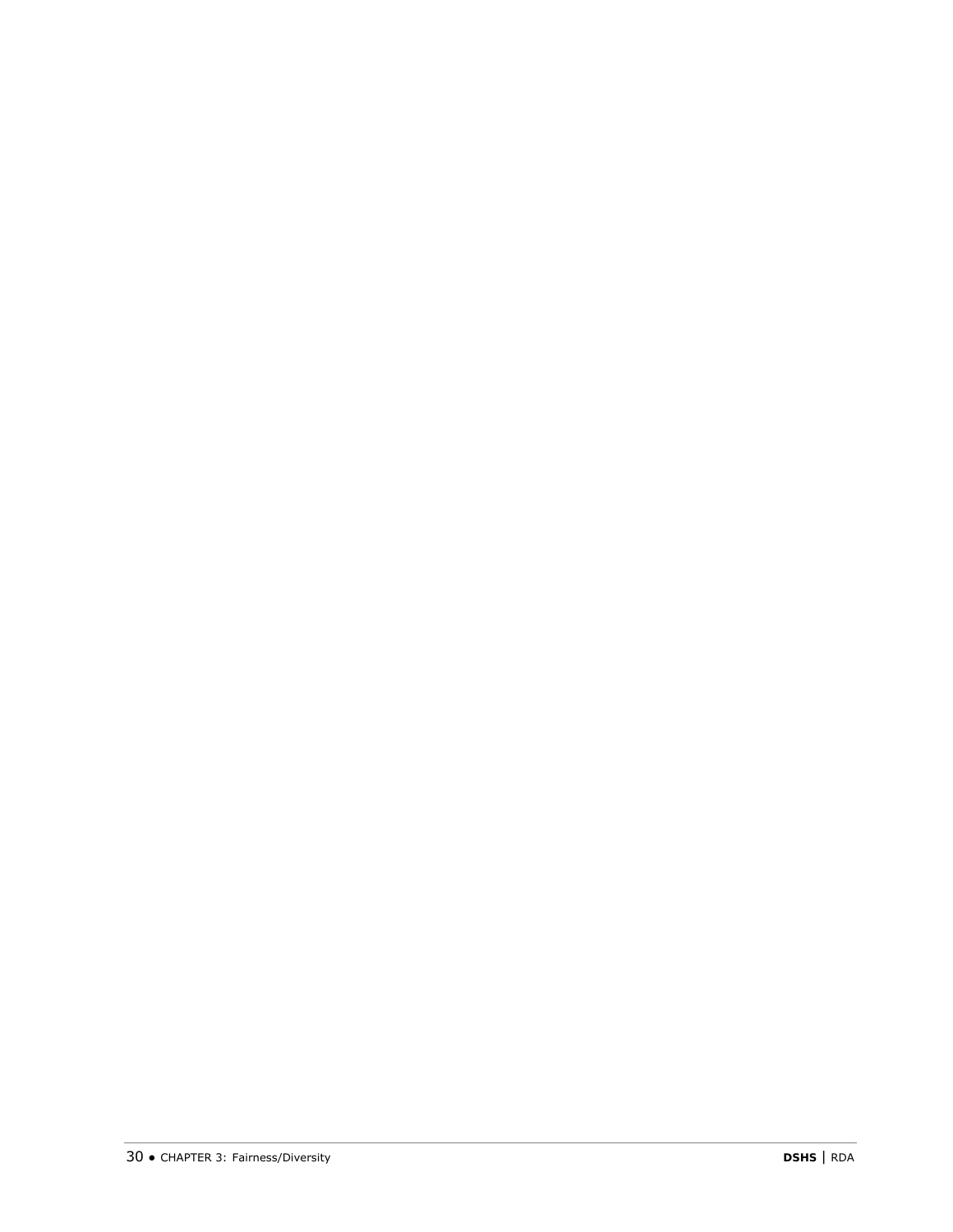# **CHAPTER 4 The Daily Job**

# **What Employees Want**

### **For many employees, the day-to-day work and interactions represent the primary source of job satisfaction.**

Employees talked about 3 main facets of their daily work that make the difference between a bad job and a good job:

- **Job characteristics**  Autonomy, flexibility, and a manageable workload are important
- **Clients**  Interactions with clients and the opportunity to help clients are the highlights of many employees' work lives
- **Co-workers**  Supportive, cooperative fellow workers can make working a pleasure



BACK: Barbara Kraemer, Dan Schaub, Ryan Pinto, Harvey Perez MIDDLE: Pleas Green, Patricia Lashway FRONT: Robin Cummings, Barbara Glass, Patricia Richards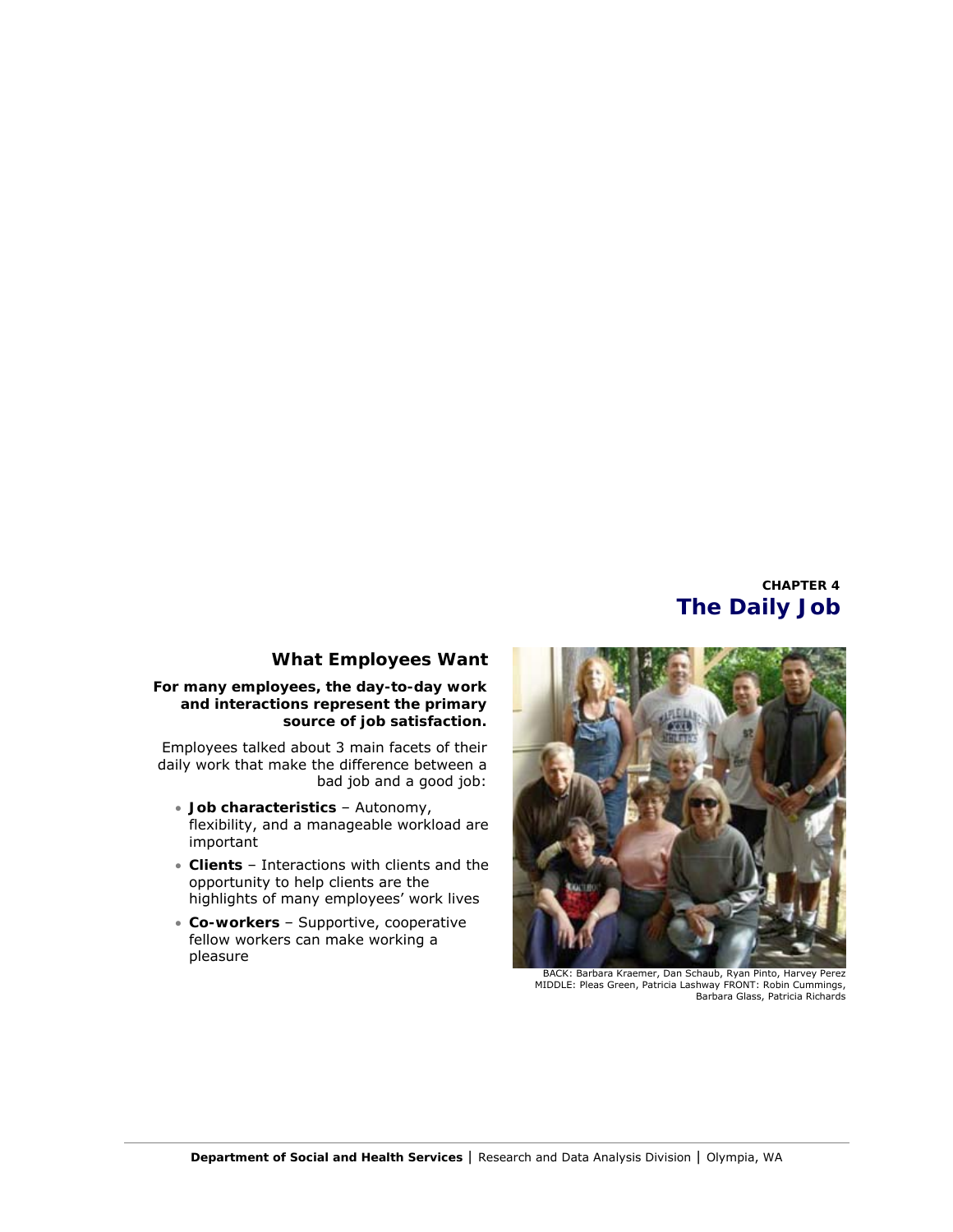# **THE JOB | Overall Satisfaction**

# **THEME | General satisfaction**

**Most of the written comments from the employee survey concern specific issues that pleased or displeased the writer.** However, 13% of the writers (1,421 of 11,176) made more general comments about morale, the work environment, or overall job satisfaction.

### **13% made comments about overall satisfaction\***



As shown in the sample comments below, many comments that fall into the "general satisfaction" area are quite global in nature. Other comments specifically refer to aspects that affect the work environment:

- The "style" of managers or supervisors
- Hostility or pleasantness in the workplace
- Physical workspaces

Many answers in this category contained a single word. For example:

- What do you like best about your current job? "Nothing." (A negative answer)
- What changes would you like to see in your workplace? "None." (A positive answer)

# **VOICES . . .**

### **Some employees are very satisfied with their workplace**

- "I love working here…at the end of the day I feel GREAT!"
- "The staff in the office create a warming attitude from the reception lobby to the cubicles and offices. I enjoy coming to work."
- " "The morale is very good where I am currently working. Since coming to my new position my stress level is lower."
- "It's a fair and honest place to work and I get along with everyone I work with."
- "It's great working here."
- "I wouldn't change anything in my workplace. I am a very satisfied employee."

#### **Other employees are dissatisfied with the "tone" of their work environment**

- "The morale of DSHS has gotten very low. It's not a happy environment."
- "Staff are treated with indignities and no effort is made to produce a quality environment for clients or staff. Dissatisfaction and fear of management is high."
- "People in our office are afraid to voice their opinion because of retaliation."
- "For the last several years…we have worked in a hostile work environment and have watched our colleagues be taunted, isolated, accused, and written up constantly."
- "The environment is depressing, controlling, and lacks compassion."
- "Mandatory union association…It's causing an extreme amount of divisiveness in the office."
- "Things just keep getting worse and management keeps saying we're getting more satisfied."
- "Our office has become a haven for broken spirits…The statement from our administrator sums it up, 'I don't care whether staff is happy or not as long as the customer gets served.'"
- "Morale sucks."

### **Some are unhappy with their physical workspace**

- "The office I work in is gloomy looking. Some nice colors on the walls and nice work equipment would improve one's mood."
- "I would like to see better ergonomics…such as better chairs, keyboards, phones, etc. It is difficult and painful to work when our stations are uncomfortable."
- "[I would like] an exercise room. It would help morale and make us feel better about ourselves so we can do our work more efficiently."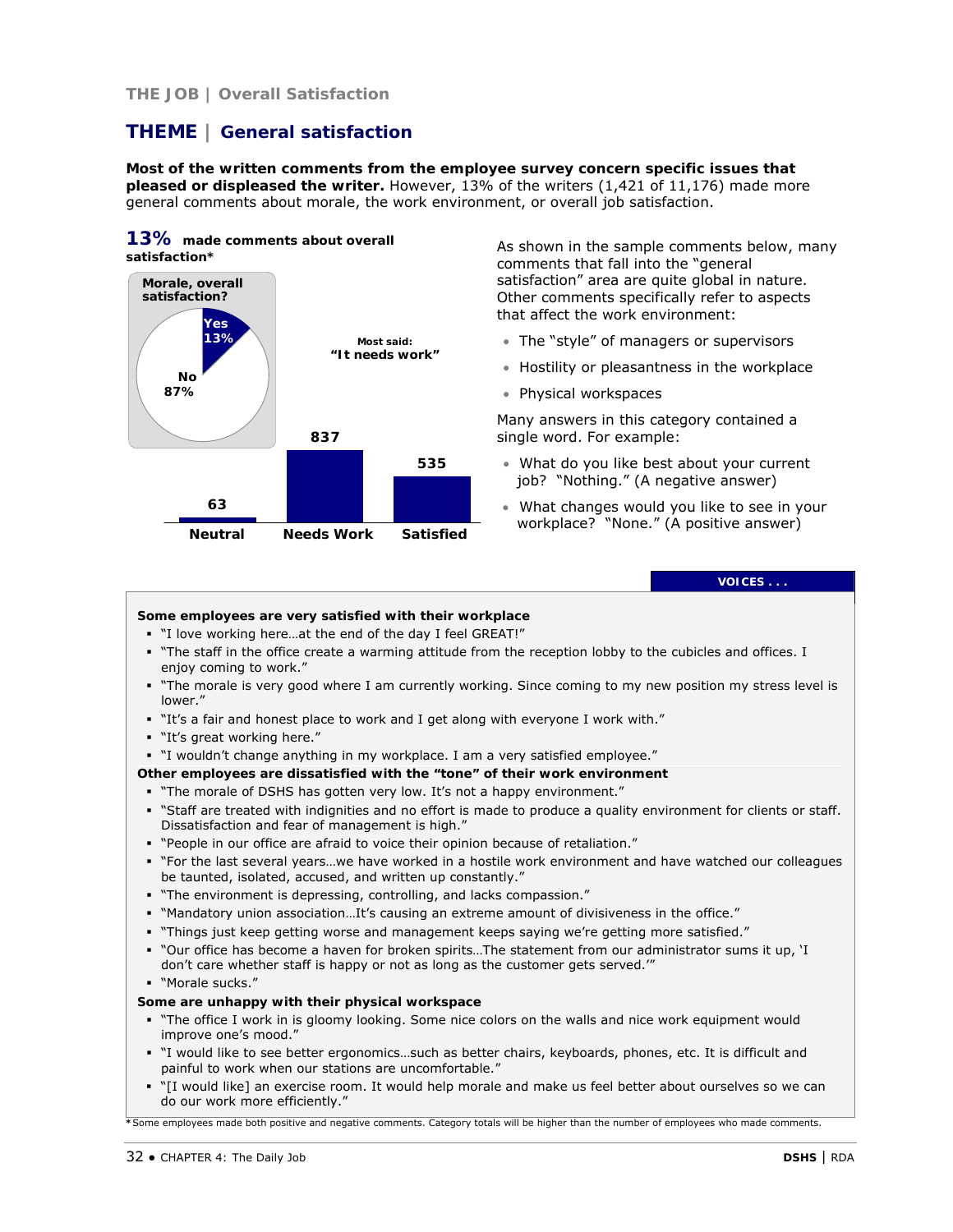# **THE JOB | Job Characteristics**

# **THEME | Job characteristics – an overview**

**8,521 of the 11,176 employees who wrote comments addressed job characteristics, such as interaction with clients, workload, job schedule, autonomy and growth opportunities.**



**76% mentioned job characteristics\***

Almost all (93%) of the 8,521 respondents who wrote about job characteristics had something positive to say about their job.

Positive aspects of the job that employees mentioned frequently include:

- The opportunity to work with and help clients (see page 34)
- Autonomy and flexibility in the workplace (see pages 35 and 37)
- Interesting and challenging work assignments (see pages 37 and 38)

Employees dislike having:

- Workloads that are overwhelming (see page 36)
- Rigid work schedules (see pages 35 and 37)
- No "say" in how their workdays are organized (see pages 35 and 37)
- No opportunity to learn new skills and advance in their career (see pages 37-38)

#### **VOICES . . .**

### **Employees want to help others**

- "I like knowing that I am helping families and children."
- "I feel good about being able to help people put their lives back together."
- "I enjoy being part of helping individuals become empowered and self sufficient in a variety of ways; it's a wonderful feeling!"

### **They also want a flexible work environment that allows them to learn and grow**

- "[I like] the people, challenge, and opportunity to learn and pursue my career goals."
- "[I like] the flexibility. If I have to meet with a family in the evening I can come in later the next day."
- "I never know what I'm gonna get when I come to work. It may be 15 felons baking cookies, or 4 guys in a fight, an escape attempt, or just a mellow shift…keeps me on my toes. I like knowing I might impact someone in a positive way and help that person make the change for the better in their lives."
- "I like it that I am able to complete various types of projects. It's not boring in the slightest. I like a challenge and would like more challenges given to me."
- "I enjoy the variety and problem-solving aspect of the work, the ability to work both independently and with others in the agency."

### **Some see the need for changes in the workplace**

- " "There is too much work and not enough people to do the work...This makes the job really tough."
- "My supervisor requires me to make a leave slip even if I am 5 minutes late. I take the bus and cannot control whether the bus is on time. I would like to be able to make up the lost time during the day."
- "More opportunities for advancement and professional growth…I'm qualified to supervise people, and I don't get the opportunity to do that."
- "I would appreciate a less rigid "time clock" approach and being allowed flexibility in how I schedule my day in and out of the office."

"I would like to be allowed to increase and broaden my knowledge and skills, rather than being held back."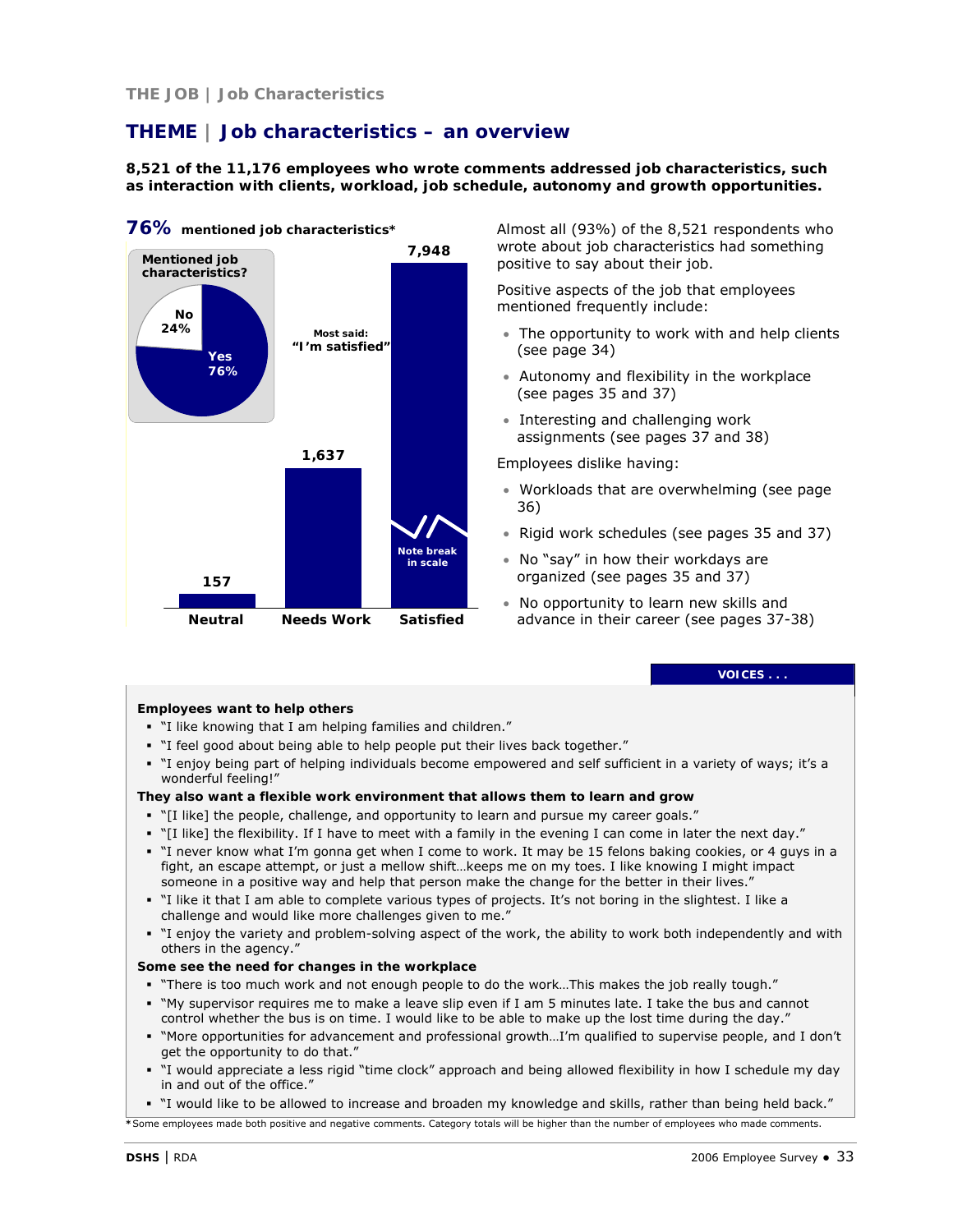### **THE JOB | Job Characteristics**

# **THEME | Helping and interacting with clients**

**One of the most important job characteristics for many employees (4,208) is the opportunity to work with and help DSHS clients**



"Working with clients" was the most popular answer to the survey question "What do you like best about your current job?" 99% of the 4,208 respondents who discussed interactions with clients were thankful for the opportunity to work with and help DSHS clients.

Employees enjoy:

- Contributing to positive changes in their clients' lives
- Watching their clients' progress
- Learning from their clients' experiences
- Collaborating with other social service professionals to benefit common clients

They are frustrated by:

- Having too little time to work directly with clients
- Clients who do not recognize or appreciate their efforts

### **VOICES . . .**

#### **Employees like to interact with and assist their clients**

- "I like that I am helping people that may not be able to help themselves. It makes me feel great to see these guys smile."
- "It is an honor and a privilege to be able to help people with disabilities find meaningful work and enhance their standard of living."
- "I love the customer contact…I love the challenge of helping as many people as I can every day."
- "I am able to give of myself…and I continue to learn every day from our clients."
- "I love the opportunities to work collaboratively in the community with the goal of improving access to services for our mutual clients."
- " "That's why I come to work each day...to make a difference in someone else's life!"
- "I like working with teenagers. They are dynamic and interesting and I am hopeful in trying to make a positive difference in their lives."
- "I love the people that live here; I enjoy helping them live life and being a part of that life. I am excited about the milestones they make, however great or small."
- "I like the ability to help people who have hit a bump in the road and need a hand up."
- "My job allows me to help others. I feel a sense of accomplishment when I go home at night."

### **Employees would like** *more* **time to work with clients**

- "[I would like] smaller caseloads so I could devote more quality time to our customers."
- "I wish I had more time with my residents that I learned to love like my family."

### **A small number of employees dislike contact with clients or specific client behaviors**

- "[I like] not having to deal with the clients on a personal basis."
- "When clients do not get what they want they write horrible things. We are all doing the best job we can."
- "We get little recognition from clients."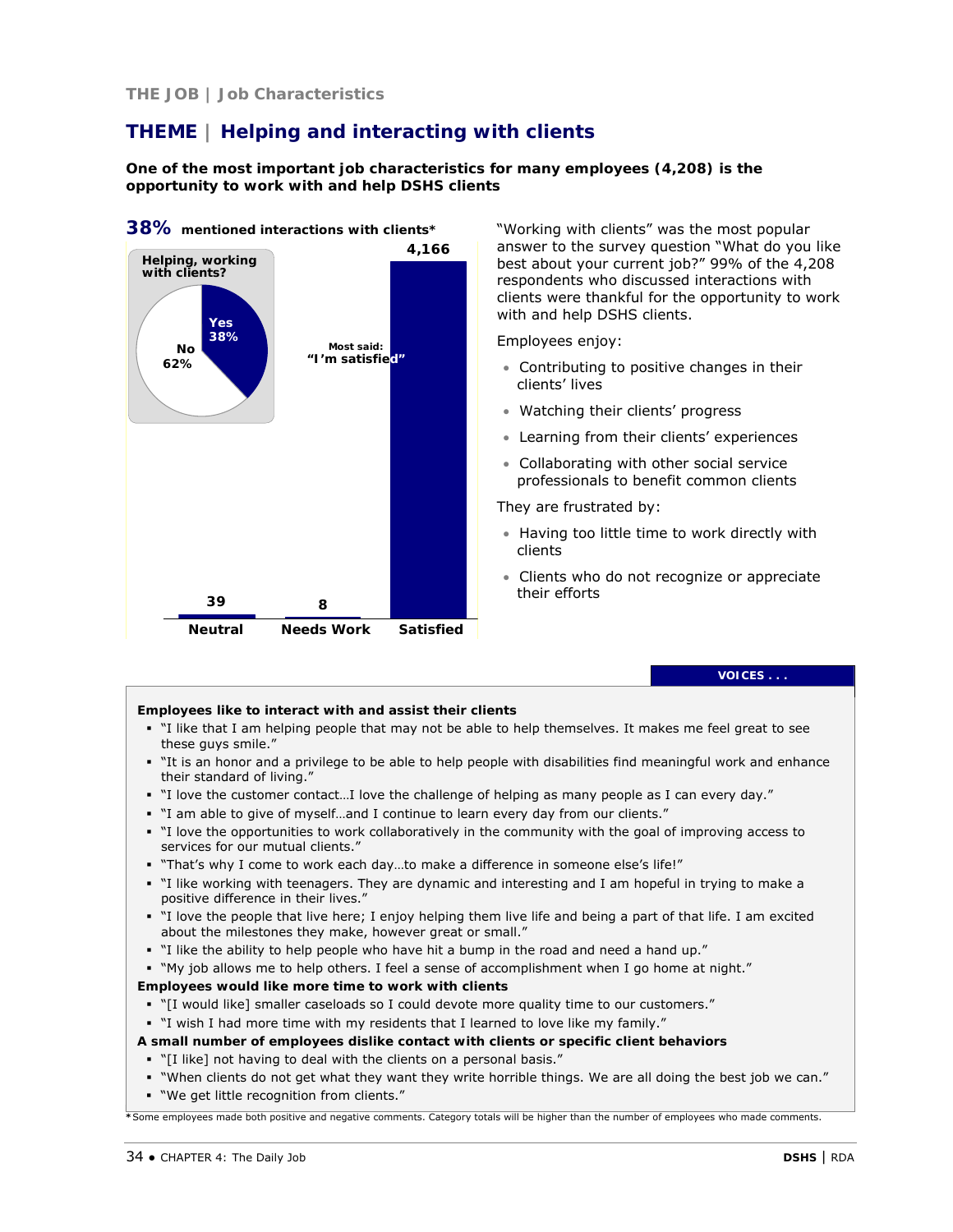# **THEME | Flexible schedules and telecommuting**

**1,007 of the 11,176 employees who wrote comments talked about flexibility in work hours and the ability to work from home.**



**9% mentioned flexible hours and job sites\***

Of the 1,007 respondents who wrote about work schedule/location flexibility, 63% (634) asked for change.

Employees would like to have:

- More flexible work schedules
- More control over mandatory overtime and the use of vacation and sick leave
- The ability to work part-time or job share
- The option to telecommute

They appreciate having:

- A voice in their work schedule
- The ability to balance their work life and personal life

**VOICES . . .** 

### **Many employees would like more flexible schedules**

- "I would love to see 4-10 schedules as this gives staff time to set up appointments for school, dentists, doctors, and car care. I also believe it is a morale booster and productivity could grow."
- "I'd like to see workers taken into account…We are asked to change our lunch time or schedule for agency need, but when we ask to do the same for our need, the answer is no."
- "With the technology that is available, I would like to see support for telecommute work schedules."
- "Please allow flex time, part time, job share. We shouldn't have to plan a year in advance to take vacation."
- "It becomes a real hassle when at the very last minute you can be mandatoried to pull a 16 hour shift. It doesn't matter if you had prior plans, and if you're completely exhausted and can't stay awake."
- "I would like our hours returned!! I am at a loss why we have been stripped of our productive flex time."
- "More flexible start/stop work times. If we had 4 day weeks it would not only provide additional customer service (increase in hours) but would also conserve gas which is what the federal government is proposing."
- "Allow 4-10s and other alternative shifts they cost the State nothing and were a big morale boost."
- "Less mandatory overtime or elimination of it altogether."
- "[I would like] flexibility to work from home and lessen commute time."
- "I'd like to see the elimination of the so-called 'core hours'…this change has led to increased commute time and has necessitated the increased use of leave time. This can't be good for the agency, for the customers, or for anyone else."

#### **Some employees are satisfied with their current work schedule**

- "I work 4/10's which give me renewed energy for the job every week."
- "I can basically work the hours that I need to so that I am able to attend school functions and other activities with my children."
- "Flexibility I know that I can request annual leave time for just about anything, and even on fairly short notice."
- "My work schedule is flexible to meet my family's needs."
- "The best part about my job is that I am able to work part time."
- "Flexibility. Easy going schedule lets me work when I am most effective…This lets me be the most productive and least disgruntled. Probably the biggest reason I still work for the state when there are higher paying jobs available."
- "[I like having] permission to telecommute."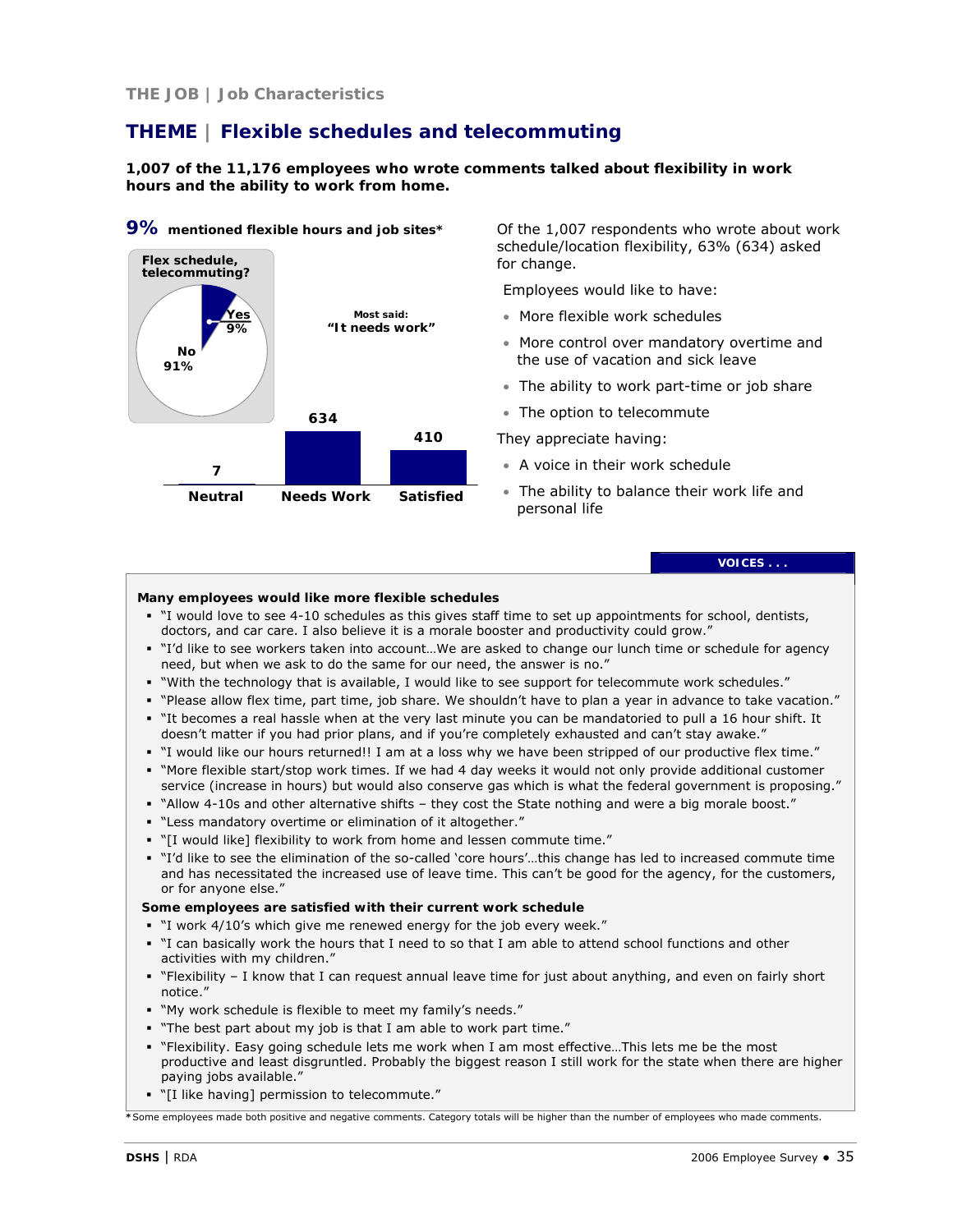# **THE JOB | Job Characteristics**

# **THEME | Workload**

**728 of the 11,176 employees who wrote comments talked about workload, and its effect on their job satisfaction.**

# **7% talked about workload\***



91% of the respondents who wrote about workload voiced complaints about the amount of work expected. Most of them feel their workload is too high.

Many employees believe that heavy workloads:

- Are a disservice to clients
- Have a negative impact on workers
- Contribute to staff turnover
- Are not fairly distributed

A smaller number of employees see heavy workloads as:

- A challenge, or a way to prevent boredom
- Leading to a sense of accomplishment

### **VOICES . . .**

### **Employees dislike the effects that heavy workloads have on both staff and clients**

- "DSHS management needs to control the amount of workload being pressed upon its employees…Staff are becoming tired, worn out and frustrated. If the workload does not at least level out, I'm afraid 'key' players will find a new work place with a more tolerable work environment."
- "A more reasonable caseload size that would allow me more time to work with all the families rather than remain lost in a sea of paperwork."
- "We spend so much time trying to document that we are working with our residents that we have very little time to actually work with residents."
- "I would like to see more manageable workloads. No one seems to care that workers are suffering from health problems because of the overload of work."
- "We are continually being told to do more with less. A nice concept, but when you are dealing with people's lives, you need to have time to TALK to them, to find out what they really need so we can help them. Staff are so worried about meeting the 'numbers' they no longer have time to care about people."
- "Our caseloads are so high that people are burning out quickly and this is a disservice to our clients."
- "So many demands, not enough time. It gets to the point of feeling overwhelmed and then I get even less accomplished."
- " "The CEO and higher-ups should come to the wards and WORK them. See how hard it is in reality they need to know that pulling staff is wrong – keeping wards staff short is wrong."
- "I have noticed a marked decline in employee morale as benefits have declined and workload has increased. Staff don't feel appreciated as they used to."
- "There is TOO MUCH WORK assigned to each worker; burnout is a serious problem."

### **They would like to see workload distributed fairly**

- "Staff who are inept don't get asked to do any more work. Hard workers get more and more piled on."
- "I strongly feel that Management needs to stop ignoring the unequal distribution of caseloads (some units have at least 50% more cases than other units).
- "Some of us are so busy we don't even get breaks, while some people blatantly read the newspaper, do crossword puzzles, knit, and various other things that are not work related."

### **A small number of employees welcome heavy workloads**

- "I am always busy and feel a sense of accomplishment at the end of the day."
- "I have plenty of work to do; boredom is NEVER a word in my vocabulary."
- "I am never lacking for work to do. It is a challenge…especially when you can see good results."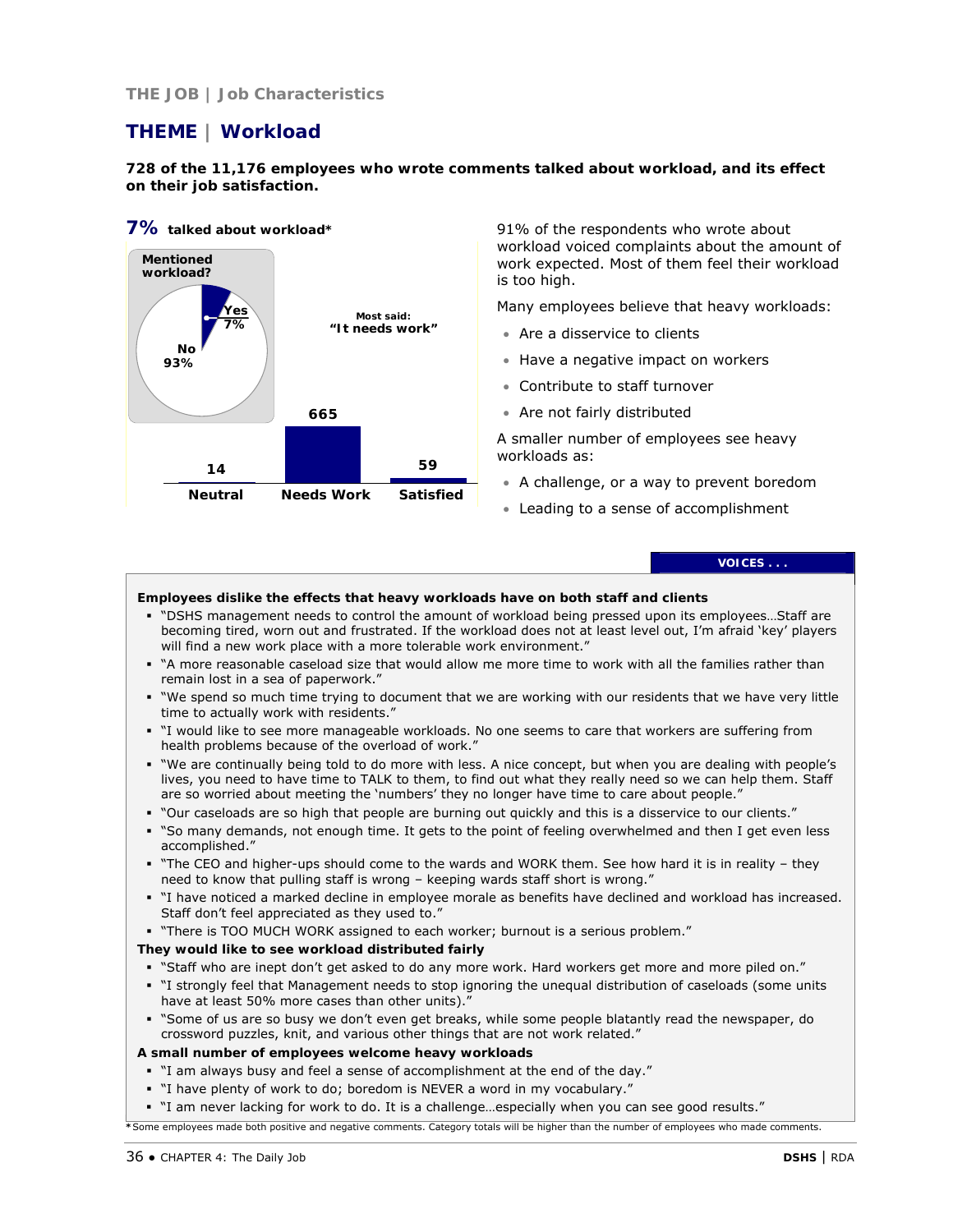# **THE JOB | Job Characteristics**

# **THEME | Other important aspects of the job**

**5,049 of the 11,176 employees who wrote comments talked about other important aspects of the job, such as autonomy, flexibility, and variety.** 



92% of the 5,049 respondents who wrote about other aspects of their job made positive comments.

The majority of employees appreciate:

- Independence in thought and action
- Flexibility in regard to tasks and schedules
- A variety of challenging tasks
- The chance to use their skills and experience
- A strong sense of purpose

A smaller number of employees desire:

- More respect for, and use of, their skills and experience
- More flexibility in scheduling and prioritizing
- Less oversight

**VOICES . . .** 

### **Employees like to have variety and "voice" in their work**

- "[I like having] independent judgment and the ability to prioritize and organize independently…ability to use many skills and do many varied things in a day."
- "There is never a dull moment and it is challenging and satisfying."
- "I believe I am doing something important."
- "[This job] engages my interests and abilities…sense of mission and purpose."
- "My job is very dynamic and there is always something interesting to work on. I have a lot of autonomy."
- "I like the flexibility of the job; that it is part desk work but also includes field work and client contact."
- " "There is a tremendous variety of topics that I get assigned to work on in my job. This fits my personality and skill set."
- "[I like] the fact I can perform my duties without someone 'looking over my shoulder' all the time."
- "[I like] the responsibility for setting my own schedule, the feeling I am doing something that matters."
- "I am able to be independent and innovative in the things I do."
- "I like the degree of independence I have and my ability to devise my own schedule and work methods."

### **Some employees see a need for improvement**

- "I would like more control over management of my time and prioritization of work flow."
- "More opportunities to use independent judgment. Not so much redundant oversight it makes me feel like a brainless robot."
- "More latitude in organizing my daily and weekly schedule so as to optimally serve our clients."
- "I'd like to be given opportunity to grow, be productive, and use the many talents that I have."
- " "The constant QAs and monitoring of our every decision is demoralizing. After many years of service I have less autonomy and an ever increasing micromanagement of my work and no allowances made for my best judgment as an experienced social worker."
- "I would like to be able to work more using my strengths (the things I am best at)."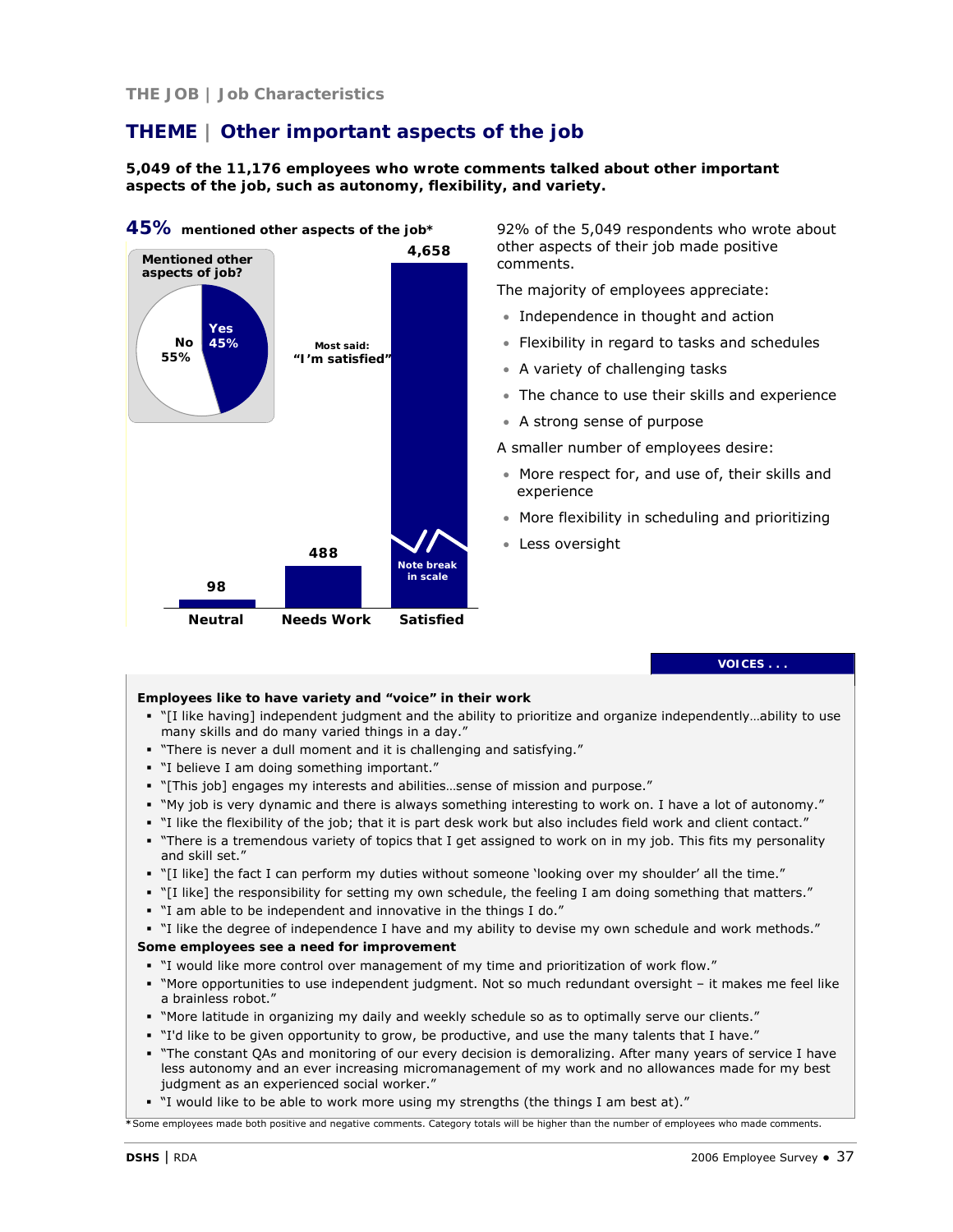# **QUESTION | I have opportunities at work to learn and grow**



"Never seem to have the opportunity to learn more than what I am already doing."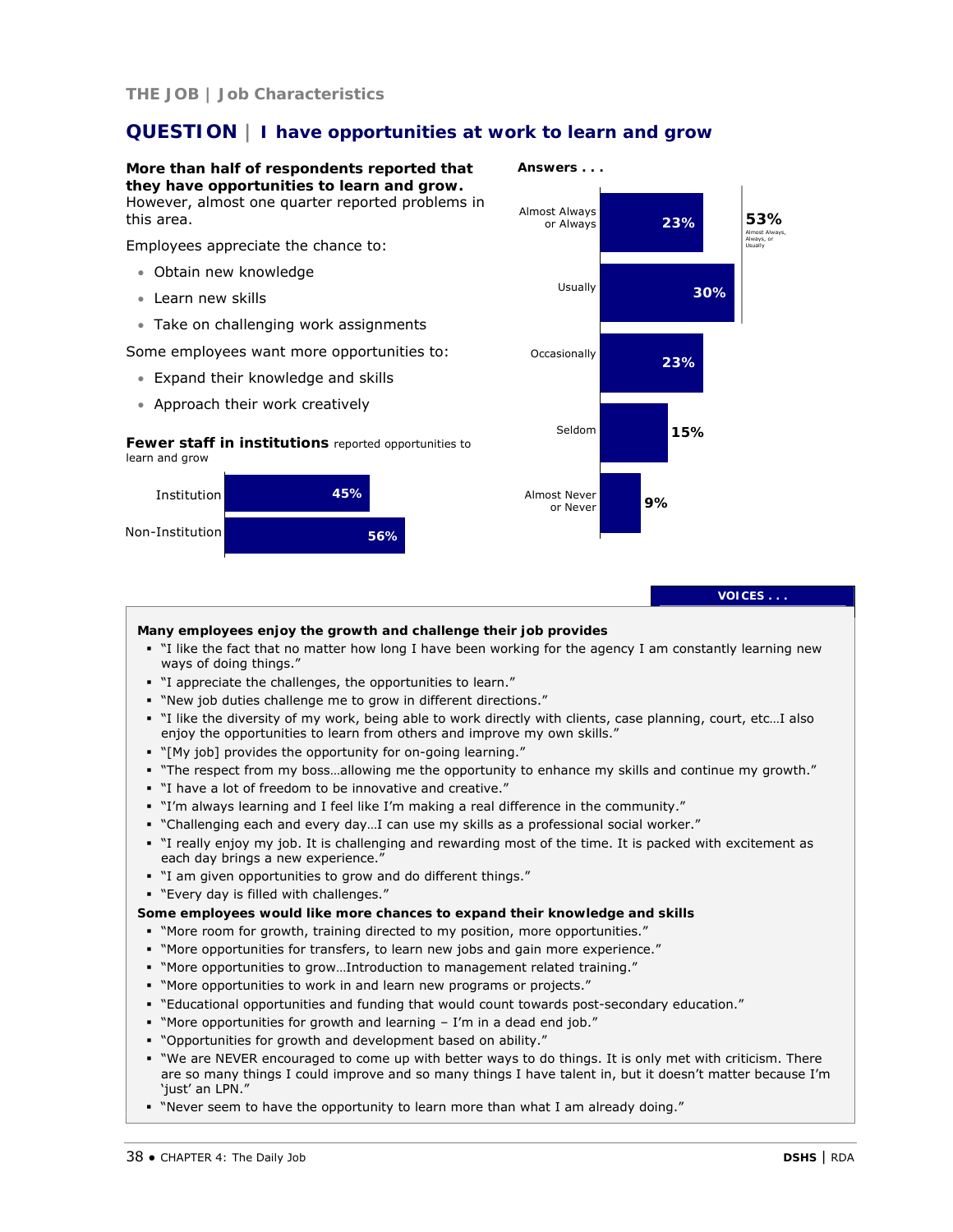# **THEME | Co-workers – An overview**

**Thirty-eight percent of staff who wrote comments (4,269 of 11,176) mentioned their co-workers.** 



**38% mentioned co-workers\*** 

Of the 4,269 employees who talked about coworkers, 70% (3,000) made positive comments.

Employees appreciate:

- Teamwork and support (see pages 40 & 41)
- Competence and professionalism (see page 42)
- Friendliness and caring (see page 43)

While the majority of employees reported that they enjoy interacting with their co-workers and appreciate their positive qualities, many (1,499) also shared that the behavior of some coworkers makes their work experience less rewarding.

#### **VOICES . . .**

### **The majority of employees have positive feelings about their co-workers**

- "I like the work I do, and I love the people I work with."
- "The office I work in, all of my co-workers are like a family and that is just a plus."
- "If an emergency comes up it is always dealt with immediately by any or all of the staff in the unit. We work together as a team, and that is very important to each of us and also our clients."
- "My co-workers are supportive in a stressful job."
- "The people I work with are wonderful respectful, loyal, hardworking, creative, fun, and committed. They go above and beyond what is expected of them everyday."
- "My current position allows me to do what I enjoy and therefore it almost doesn't feel like 'a job. What I really like the best is the people I work with – 99% of the experiences I have with co-workers are pleasant and professional."
- "I appreciate my co-workers' passion and zeal for the work we do; I always enjoy my individual workgroup who give me support, allow me to learn and grow and move forward even when the 'day' has been tough.'
- "I work with wonderful people. They all work incredibly hard and are extremely dedicated."
- "The people on my team are supportive and mesh well to form a very comfortable environment in the midst of Chaos at times because of the clientele we deal with."
- "DSHS staff are the very best co-workers."

### **Some felt that their co-workers should behave differently in the workplace**

- "There is too much political crap that goes on here."
- "I would like to see all those folks who do not embrace diversity have a mute button installed."
- "Less offensive conversation in the office."
- "A better work atmosphere, with less negativity when changes are made."
- " I would like to see some of the abusive bullies that work here fired. Some are supervisors who verbally abuse both patients and staff. Most are line staff who yell and insult both patient and peers."
- "More uplifting people hired, less medicated employees."
- "No fragrances allowed in the workplace AT ALL due to sensitivities/allergies of co-workers."
- "More positive interaction between staff less petty personality conflicts that have nothing to do with the task at hand."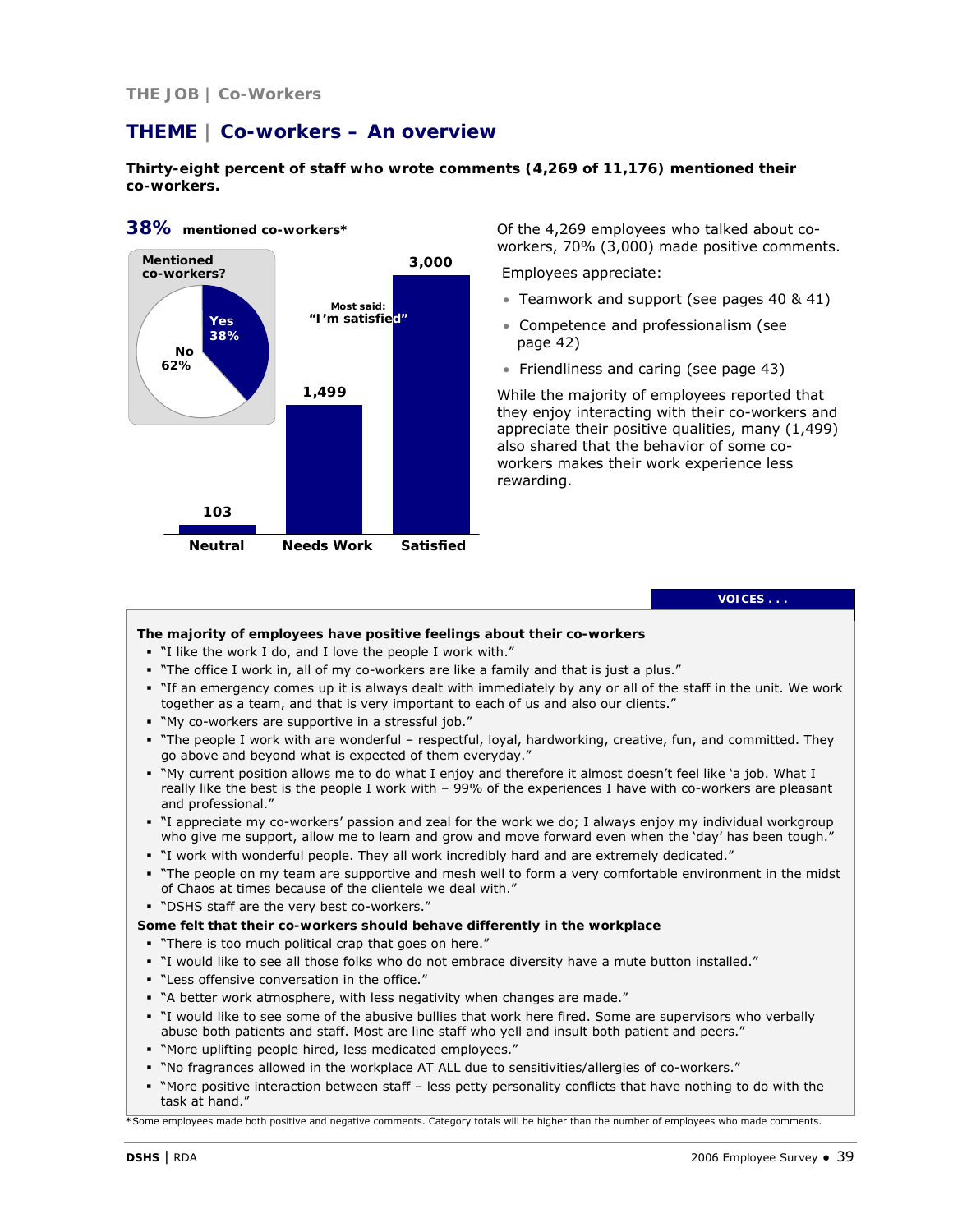### **THE JOB | Co-Workers**

# **THEME | Teamwork and support**

**Employees appreciate co-workers who are supportive team players. Of the 11,176 employees who wrote comments, 16% (1,764) mentioned co-worker teamwork and support.** 



The majority (65%) of the 1,764 employees who commented on teamwork praised coworkers who work as a team and support each other. They indicate:

- They like working with a strong team
- They appreciate the support of co-workers
- Teamwork raises morale

A smaller number of respondents (36%) expressed concerns about teamwork and support. They said:

- Certain co-workers are not "team players"
- Gossip, pettiness, and cliques are too often part of the work environment

**VOICES . . .** 

#### **Employees appreciate a "team" approach at work**

- "I like the team work that exists in our work areas. There is very little or no effort spent on gossip or bad morale."
- "My immediate team is strong and dedicated to the work. We support each other very well."
- "My co-workers are wonderful. We know what needs to be done and cooperate together to get it done. We can rely on each other if one of us is ill, or to take over if there are pressing matters that need to be dealt with immediately."
- " "Everyone works as a team and we all get along with each other very well. It feels more like a family atmosphere."
- "The people I work with are bright, hard working team players that make my job easier."

#### **Employees also value their co-workers' support**

- "I enjoy my immediate co-workers. We work well together, and cover each others' backs."
- "My unit is wonderful. We all work together very well in serving our clients' needs."
- "My workgroup is very supportive and we step up to help each other out during crisis, etc. No one is left to deal with stressful situations alone."
- "I really like my co-workers. We cooperate and help each other out."
- "My immediate workgroup/unit is very supportive and fun."
- "Good camaraderie with colleagues where we all stand together and help each other succeed."

#### **Some employees feel that teamwork is lacking**

- "I can't believe the 'It's not my job' attitude that I see so much of."
- "Less of a 'ME' attitude, more of an 'US' attitude."
- "More teamwork and less prima donna attitudes."
- "Less backstabbing, less gossiping."
- "More teamwork, less pettiness."
- "Co-workers are not willing to do what is necessary for the good of the unit."
- "What bothers me is the meanness most of my co-workers display to those not in their particular 'clique.'"
- "There has to be some kind of resolution to this bickering towards each other."
- "Much more team work instead of crabs in a bucket."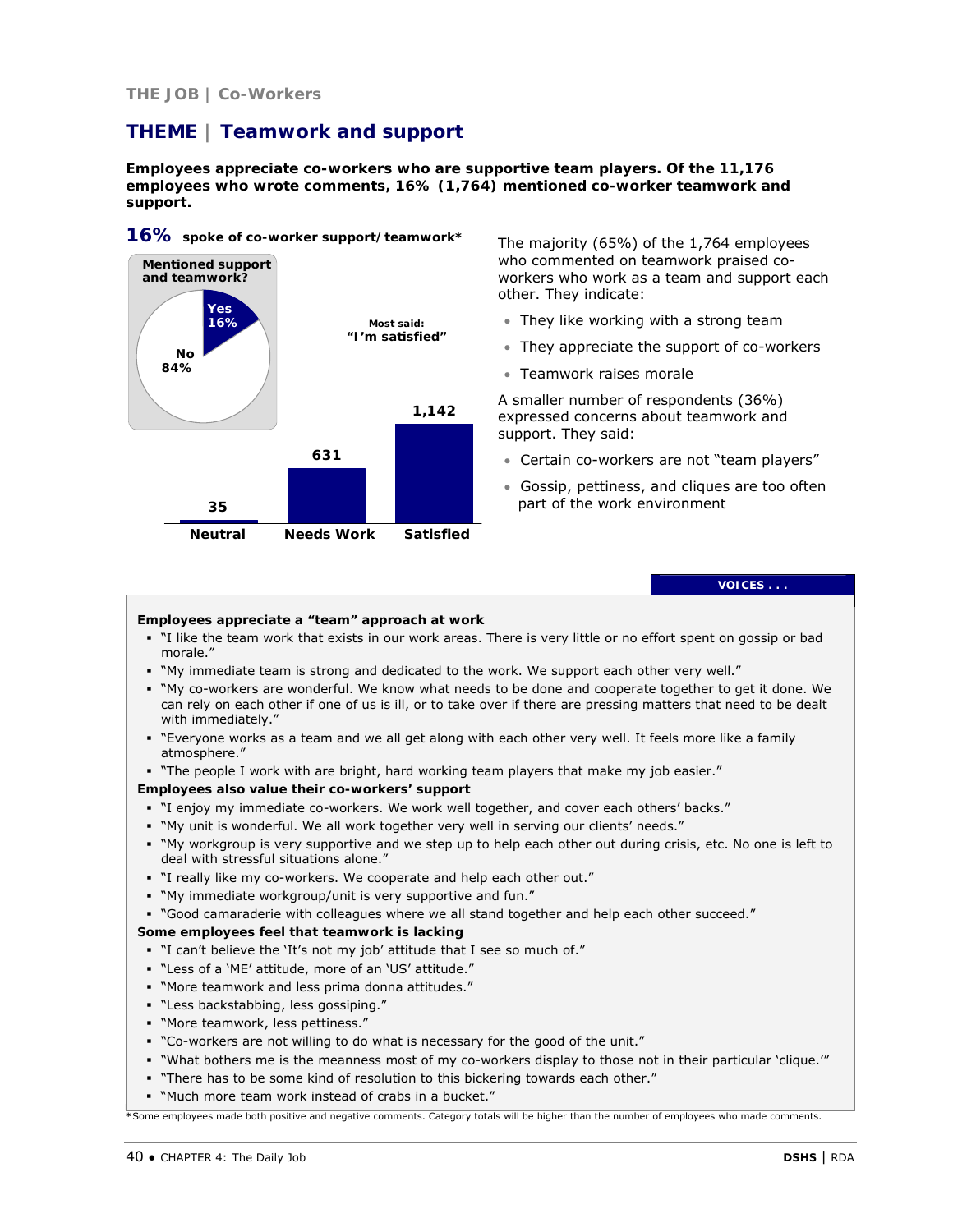# **QUESTION | A spirit of cooperation and teamwork exist in my workgroup**

**Two out of every three employees reported that their workgroup is cooperative and works as a team.** However, 17% of staff reported problems in this area.

Employees appreciate:

- Co-workers who are helpful and hard-working
- Co-workers who are respectful
- A pleasant, supportive work environment

They would like to see a reduction in:

- Selfish behavior on the part of co-workers
- Gossip and "backbiting" among co-workers
- Tolerance of employees who cannot function as team members

*Fewer staff in institutions* report teamwork and cooperation.





**VOICES . . .** 

### **Most employees reported a strong and positive connection with their co-workers**

- "My co-workers are friendly and everyone is willing to help each other out."
- "I work in an office in which everyone is cooperative, enthusiastic, and does their job well."
- "I get along well with the people I work with and we try to support and back each other up when necessary."
- "The main thing I like best is the co-workers on my unit. We are team players and respect each other."
- "I work with knowledgeable, dedicated staff who are respectful and hard working."

#### **Many value their work "team" and their role as a team member**

- "The people in my unit have bonded together as a good team and I can trust them. I feel that I can talk with them and they support me."
- "I really like the attitude of our office. We are truly a team. We work together and help each other."
- "I work with a great group of people who have good chemistry as a team."
- "I love the teamwork in my office. We have an amazing group of people and it is a pleasant, supportive environment."

### **Some employees see the need for** *more* **cooperation and teamwork on their job site**

- "More teamwork. Less 'us against them.'"
- "I would love everyone in the office to be on the same page."
- "Complete elimination of 'cliques,' which can be quite damaging."
- "Less interpersonal friction between peers."
- "Less selfishness. More of a spirit of self-sacrifice."
- "There are many staff here who have bad attitudes, sabotage team decisions, are unethical, are unprofessional, and even refuse to do things that are part of their job."
- "Employees who cause discord by gossip, or worse, should be held accountable."
- "I would want to see more teamwork and less attitude."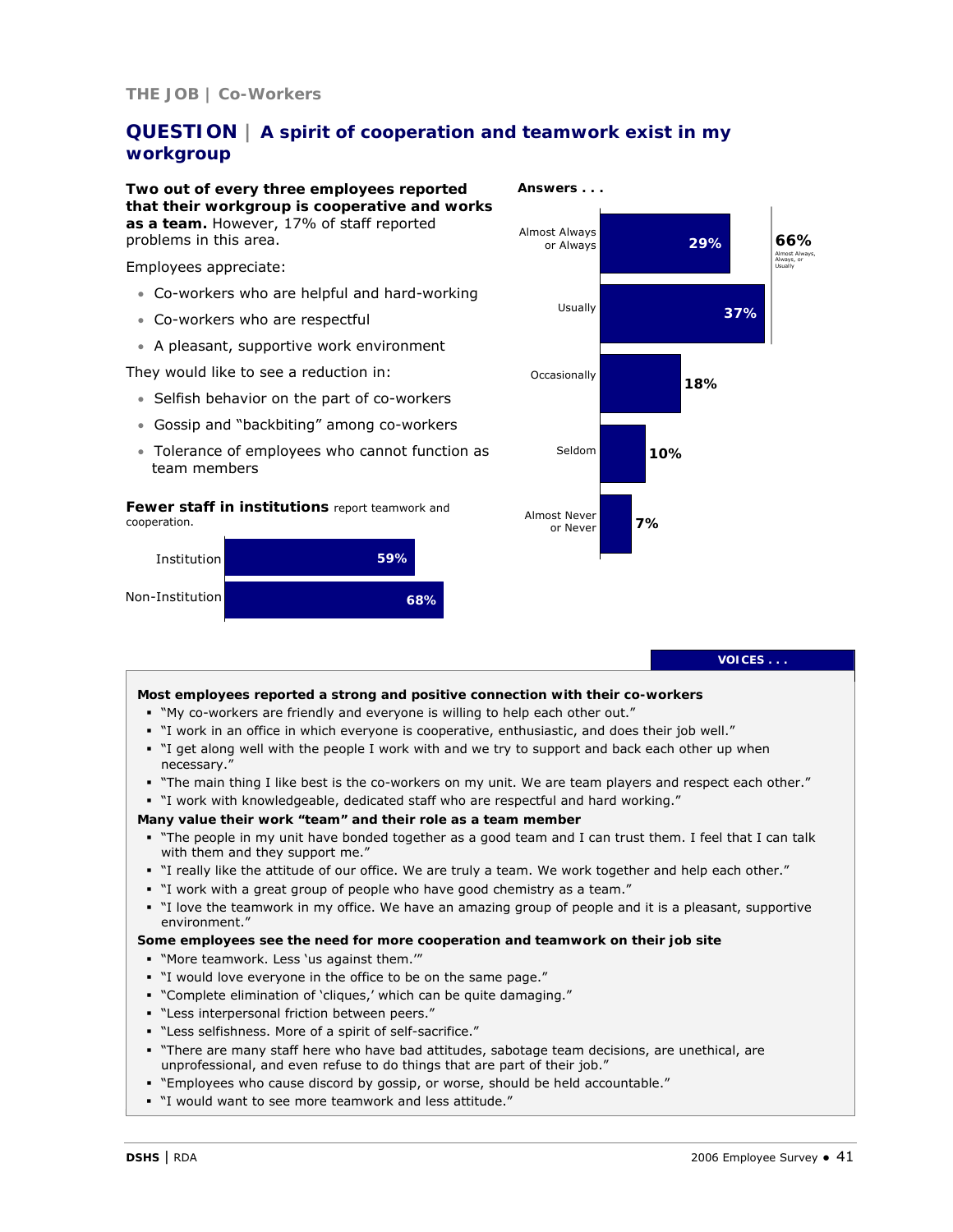# **THEME | Co-worker competence**

**Of the 11,176 employees who wrote comments, 1,022 (9%) discussed the competence or incompetence of their co-workers. They addressed skills, knowledge, and professionalism.** 



Of the 1,022 who commented on co-worker competence, 74% discussed problems with co-workers' job performance. Many resent co-workers who:

- Complain or waste time on the job
- Take too much vacation or sick leave
- Don't care about doing good work
- Aren't made to face consequences for problem behaviors\*\*

A smaller group of respondents (26%) praised these co-worker traits:

- Knowledge and skill
- Reliability and trustworthiness
- Ethical and professional behavior

# **VOICES . . .**

#### **Many felt that their co-workers' performance could improve**

- "I have never seen so many whiney, complaining caseworkers in all my life."
- "Everyone is careful with supplies and items like that, but don't seem to value the time that they waste."
- "Some just don't care and take every minute off that they don't feel well or they don't want to be here."
- "People that complain constantly about just about everything need to move on and find other work. There is no place for this in the workplace. Develop some enthusiasm for the work we do."
- "There is an awful lot of chit-chat and socializing in the office and concentration in a cube-space is difficult."
- "It seems people who struggle with their jobs either get promoted or others have to take on their responsibilities."
- "A lot of time is spent trying to get people to a level of competency needed for the job when…they will never get there."
- "People who don't want to be here or want to retire should do so, so some who want to work can!!"

#### **Some felt that troublesome co-workers should face consequences**

- "Make everyone follow the rules, not just SOME people based on popularity or color or nationality."
- "A few people who have been here awhile need to be let go…they are ethically and morally wrong but nothing seems to happen."
- "Get rid of the people who are 'deadwood.' Some people talk a good talk but really do very little work."
- "I would like to see problematic, belligerent, even abusive employees dealt with more effectively."
- "Get rid of people who are lazy or waste time complaining."

#### **Employees appreciate co-workers who do their job well**

- "My co-workers are professionals, who care about their job and the clients they serve."
- "I work with caring, extremely competent and intelligent people who are dedicated to providing quality results."
- "I like the knowledgeable professionals I work with. I believe they are some of the best staff in the state."
- "The people in my work unit are very skilled, experienced, and dedicated to the work we do."
- "I work with people who know their jobs and are trustworthy."
- "I have a great group of co-workers. They are all professional, reliable, and seem to enjoy working with each other."
- "All (work team) members are highly ethical, professional, and competent."

 **\***Some employees made both positive and negative comments. Category totals will be higher than the number of employees who made comments. **\*\***See also Supervisor/Manager Support | Accountability (page 22)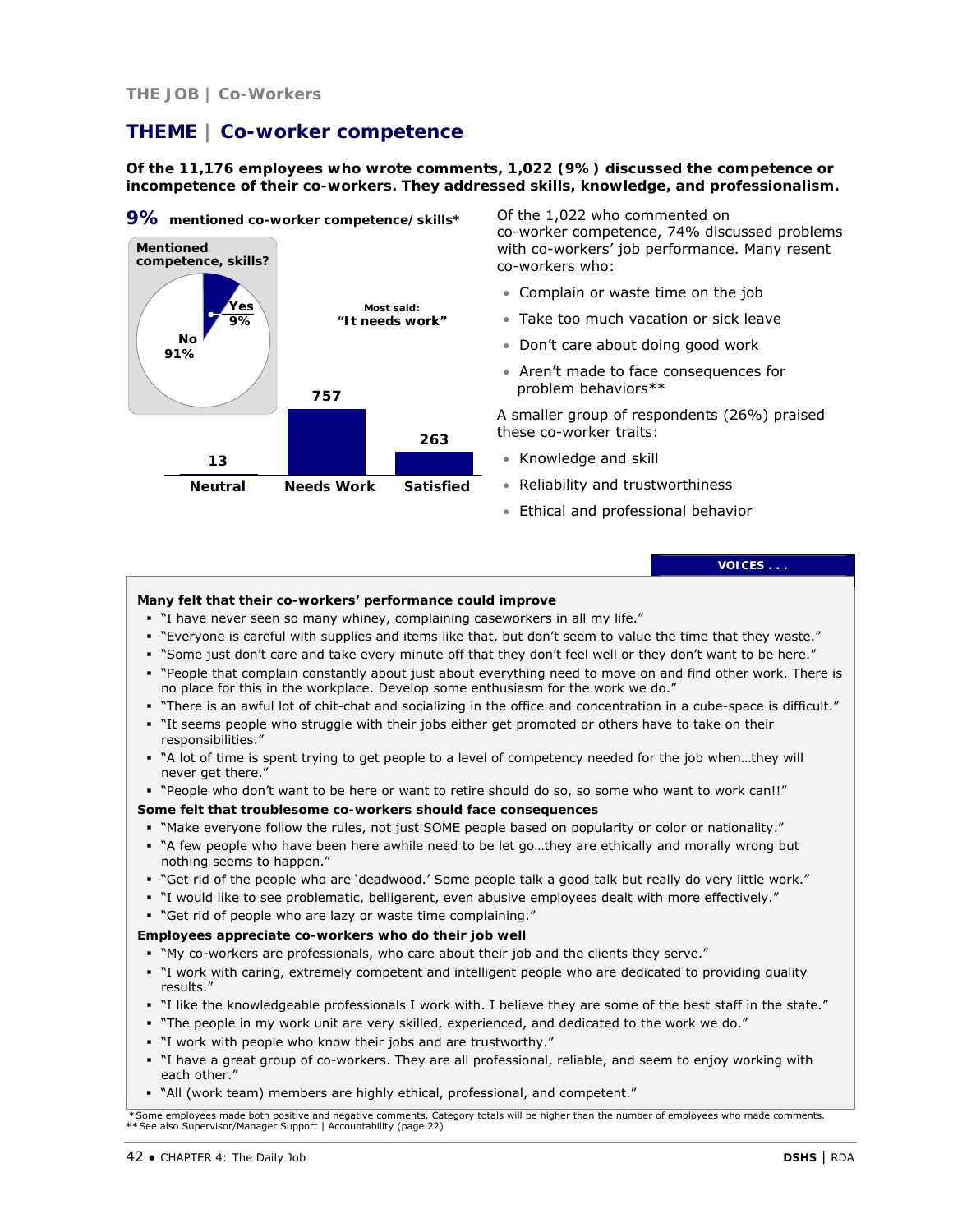# **THEME | Other comments about co-workers**

**2,478 of the 11,176 employees who wrote comments mentioned some other issue related to co-workers.** 



**22% mentioned other issues related to co-workers\*** 

In addition to issues of teamwork, competence, and dedication, 2,478 respondents commented on other co-worker issues. The majority (87%) of such comments were positive. Many employees appreciate co-workers who:

- Are friendly and helpful
- Are courteous and caring
- Have a sense of humor
- Contribute to a positive work environment

A few (12%) have concerns about co-workers who:

- Act out in anger or "bully" others
- Overreact to minor matters
- Are too "stressed out"

**VOICES . . .** 

#### **Employees appreciate their co-workers' positive qualities**

- "The people I work with are all nice, fun, and just plain great to be around."
- "The best thing about my job is that I can be a part of a group that wants to improve the lives of children."
- "The social workers in my unit are very caring and very skilled. I enjoy working with them."
- "My co-workers are friendly, courteous, and helpful."
- "I am inspired to do better social work because my co-workers work so hard and are good social workers."
- "Most of the people I work with are extraordinary people, and care for each other."
- "Most people within my workgroup are very willing to help others that can't work as fast or are having other problems."
- "The staff I work with are very kind and caring."
- "I work with people who are helpful and hopeful. They may not always get a specific action right, but their hearts are in the right place."
- "I like the staff I work with, especially those with a good attitude and sense of humor."
- "The people are amazing! Smart, caring, visionary, and fun to work with."

#### **"Good" co-workers contribute to a positive work environment**

- "The work environment is friendly; I enjoy coming to work. My health has improved due to the positive interaction."
- "My co-workers make my job fun."
- "I love the environment and the staff. It's friendly and encouraging."
- "I like the team I am in. We work cooperatively with each other, make the best of our work environment."
- "The people here are great! Professional environment, but not stuffy."

#### **Some employees have concerns about their co-workers**

- "It's like a schoolyard around here. People bully with impunity."
- "Less drama about the details."
- "Stop co-workers threatening other co-workers."
- "Training for those who throw temper tantrums when they are stressed so they don't take it out on others."
- "Less hostility, less manipulation, less retaliation."
- "I wish people weren't as stressed out as they are."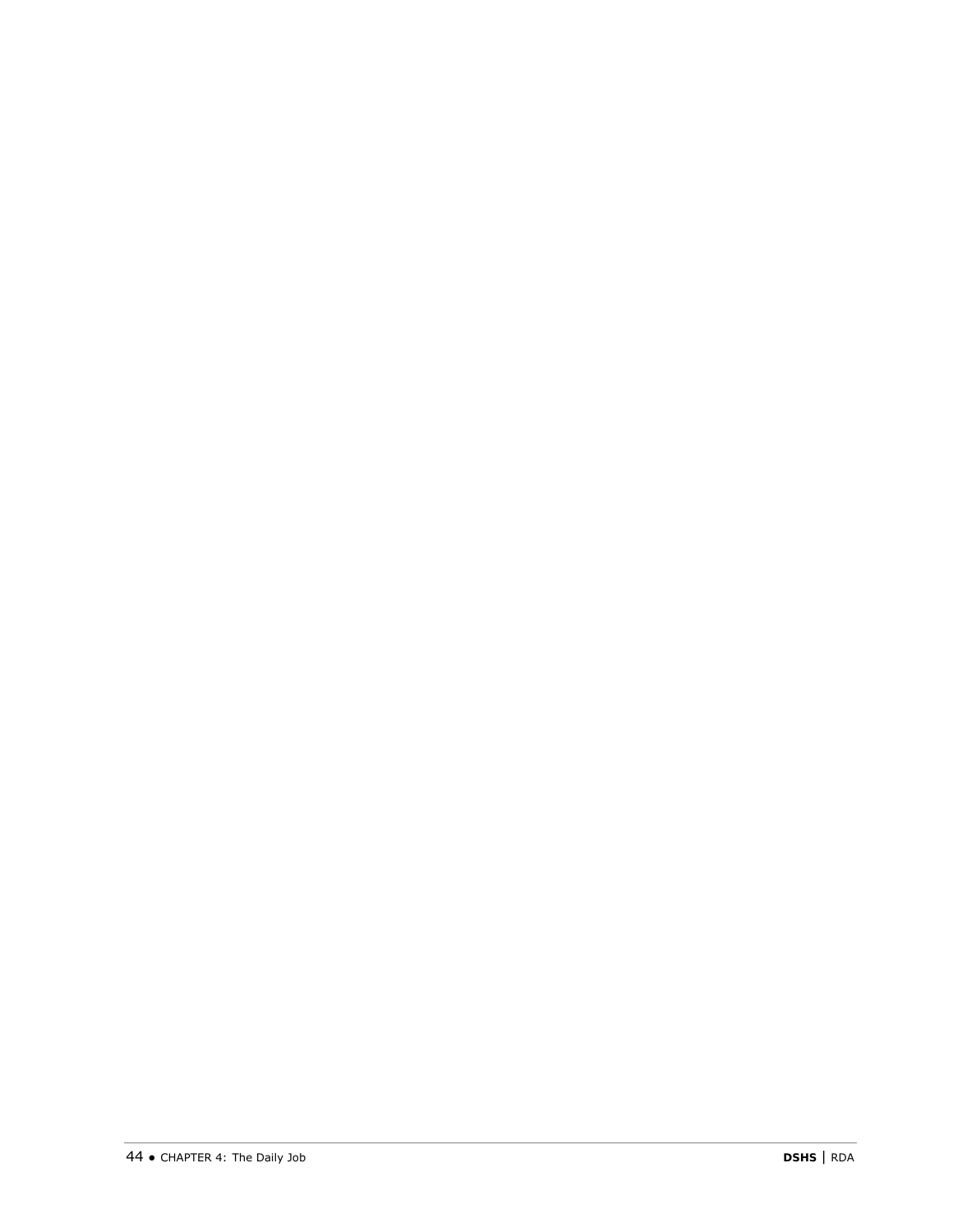# **CHAPTER 5 Business Practices**

# **What Employees Want**

**Employees who participated in the survey addressed two main aspects of business practice:**

- **Policies and Decision-Making** – Many employees addressed specific policies and practices, but some spoke more to senior leadership and the process through which policy decisions are made.
- **Resources**  Staff pointed to needs for staffing, pay and benefits, training, facilities, and resources for clients.



Tiffany Bliven, Dylan Oxford, Molly Ennes, Erin Scholl, Kay Gedrose, Anna Bowman



Audrey Adams, Edwina Dorsey, Debbie Schomer, Ken Stark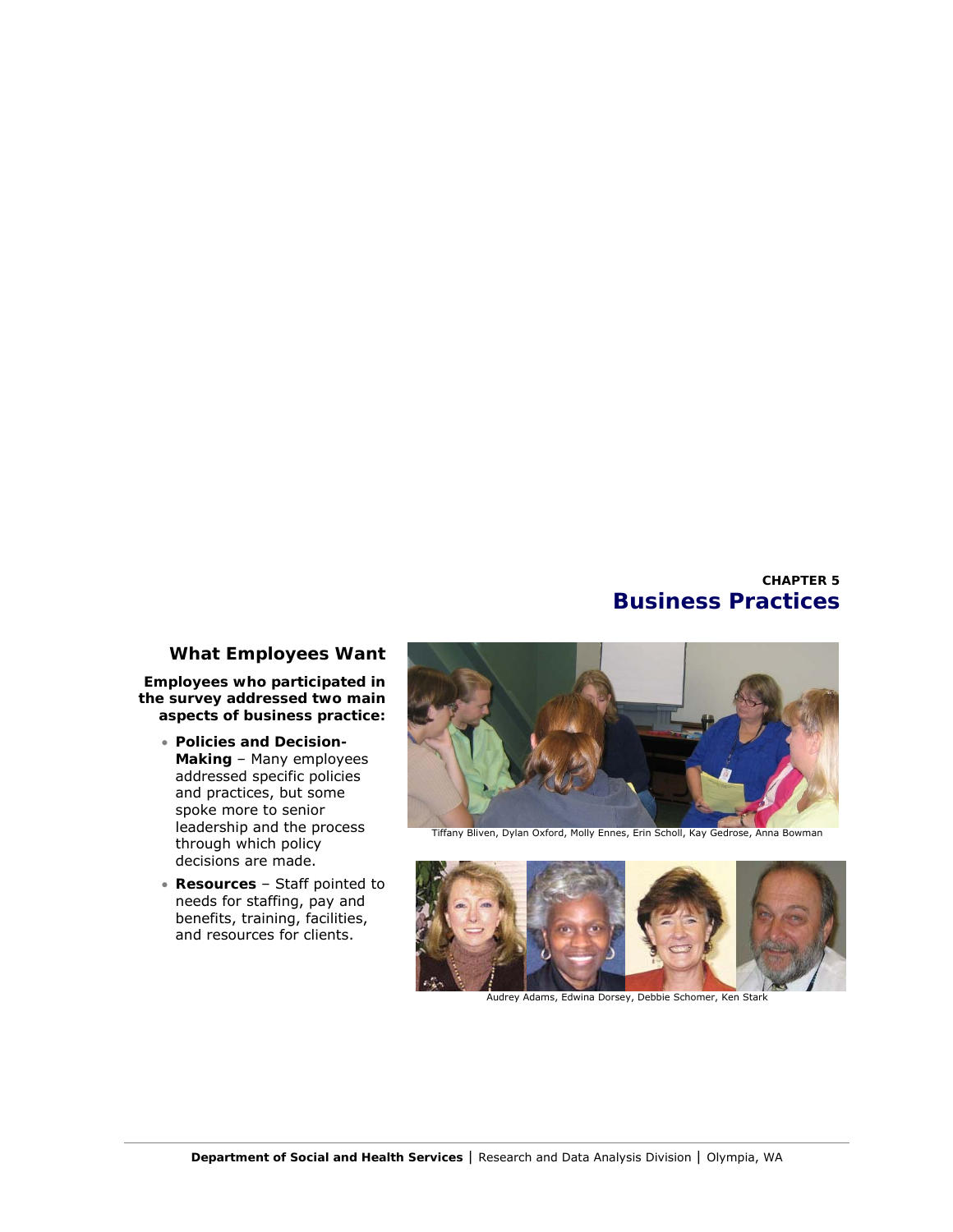**BUSINESS PRACTICES | Policies and Decision-Making**

# **THEME | Work processes and policies**

**2,988 survey respondents (27% of the 11,176 who made comments) addressed specific work processes and policies.** 



**27% made comments about process/policies\*** 

Almost all of the comments about work processes and policies (94%) were suggestions for improvement.

These suggestions cover a broad range. Some of the most popular:

- Clear policies and procedures help
- Constant change impairs client services and staff efficiency
- Quality, not quantity, should be the standard

There were enough suggestions concerning personnel issues, safety, and unions to count these separately. See page 51.

#### **VOICES . . .**

**Some staff offered general observations and suggestions about work policies and procedures** 

- "More consistency and conformity to policy. Confusion about policy creates unnecessary rework."
- "It is hard to accomplish anything under ever changing and increasingly heavy workloads/caseloads. Stop changing work policies and procedures – poor work conditions result in poor case work and more lawsuits."
- "The basis for good practice remains the same but gets overshadowed by increasing requirements to document everything. Some of this is useful and some is to generate data. Technology makes it easy to create new forms, policies, and statistics. This was supposed to free up social workers but it stands in the way of good social work. Just because we can gather tons of information doesn't mean we should."
- "Policies are nebulous and the manual is not user friendly. The manual changes occur so frequently that we cannot even come close to reading all the new information. Policy interpretation varies from office to office."
- "HQ staff is revising many policies in the manual. In a quest to make things easier, key details are left out. This makes the policies ambiguous and causes different interpretations of doing things."

### **Other employees said too much change is not good**

- "DSHS consistently implements policy changes before training and informing staff. This leaves managers in the dark as well. Some managers may make up an answer or give a curt response."
- "ESA keeps changing the stats to evaluate how we are doing."
- "Too many unofficial changes, e-mails, mandates, policies, and procedures reduce quality client services."
- "Change for the sake of change is meaningless and a huge waste of time not to mention the toll it takes on human initiative and self-worth. Someone at the top needs to explain how the changes will improve the lives of those we're trying to serve."
- "I support change. What change I'd like to see is management being realistic. They add duties and expectations and then take positions for specialization which in turn dumps higher workloads. It sometimes feels like someone is handing me a cinderblock and asking me to swim. I wish that they were more forth coming ahead of time so that our input could really mean something and not be lip service."

#### **Many staff argue that quantity standards sacrifice quality client services**

- " "Just because you meet the timelines doesn't mean that one has done the best job. The goal is the stats not the safety and well being of children and families."
- "Our whole purpose has turned into a numbers game rather than what is in the best interest of the child."
- "More emphasis on people than on production. I used to feel that I was helping people, but now I feel like I am on a production line and the bottom line is meeting percentages."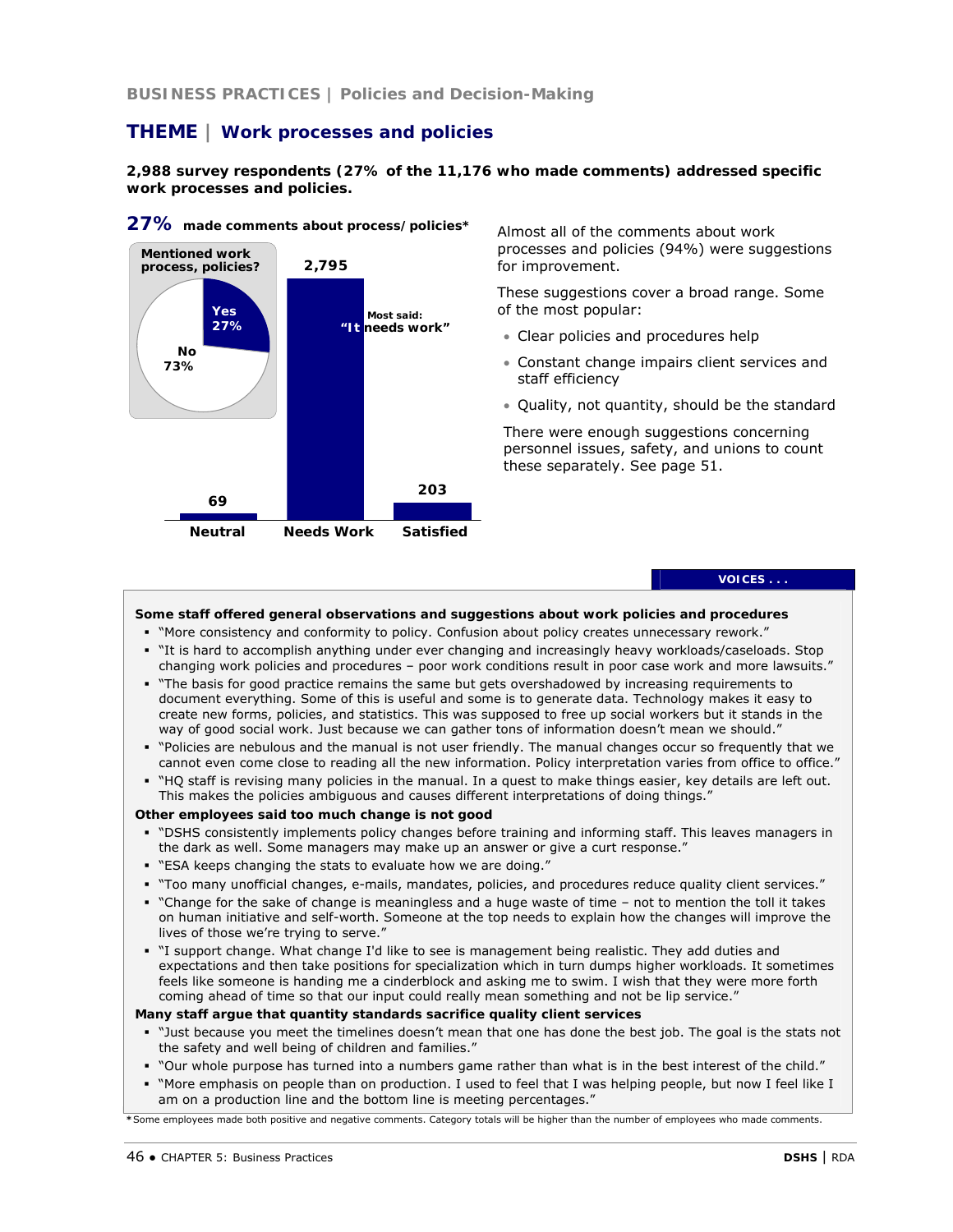# **THEME | Specific work processes and policies**

**Some suggestions were very specific to the individual workplace and DSHS services.** The suggestions below are samples of specific comments and do not necessarily represent the views of the majority of employees**.** Issues like these can be addressed in each administration's Action Plan or at the division, office, or institution level.

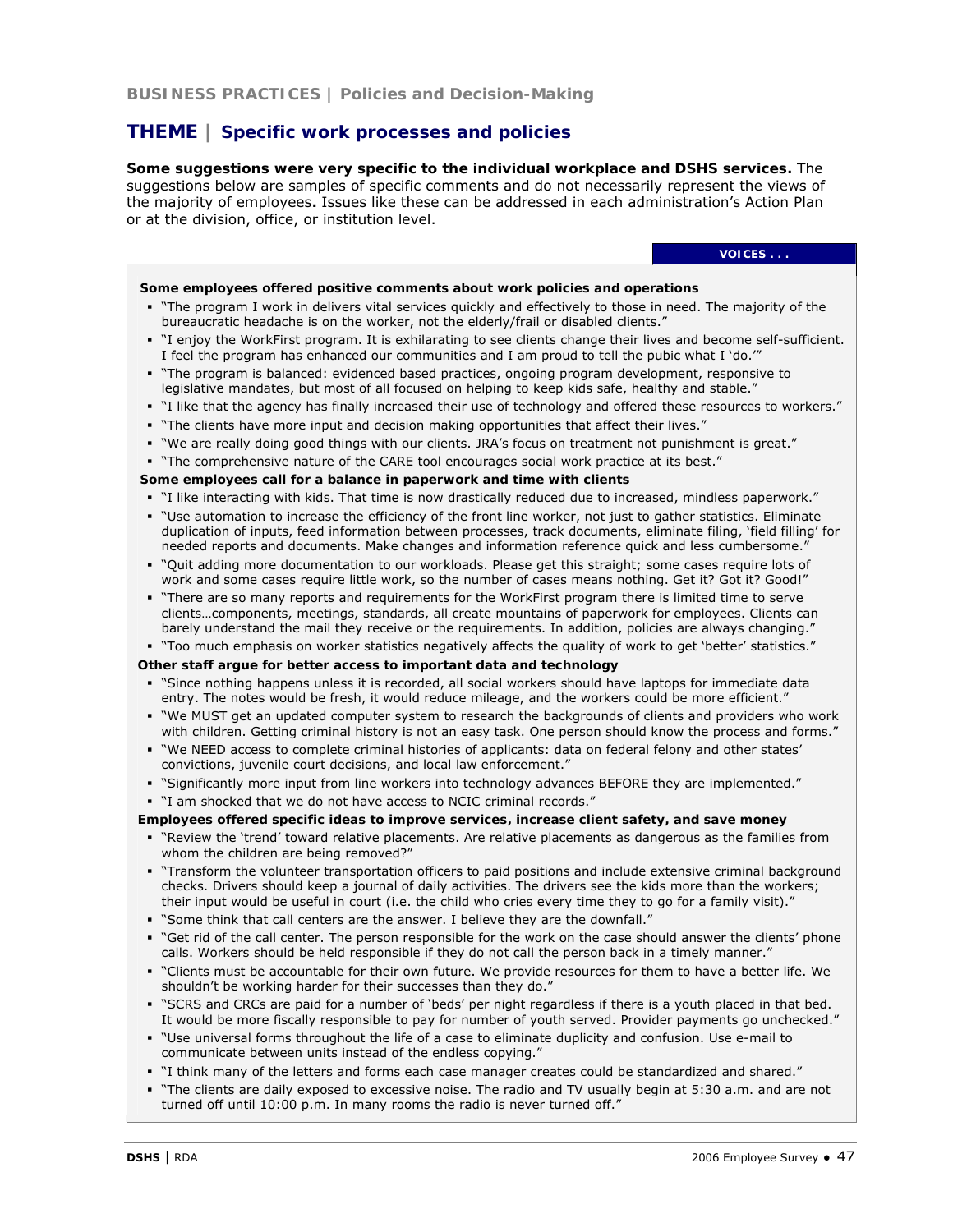# **QUESTION | I have confidence in the decisions made by senior leaders in my program**

**Questions about senior leadership tend to score low in any organization's employee survey.**\* In DSHS, 35% of employees often have confidence in senior leader decisions, while 38% seldom or never have such confidence.

Comments show no consistent definition of who is a "senior leader." However, it is clear that most opinions about senior leaders have their roots in issues previously addressed in this report.

- Communication Tell us what is going on and give us input into changes.
- Support Let us know you value our work; be available and helpful; set realistic expectations.

*Far fewer staff in institutions* reported confidence in senior leader decisions.





**VOICES . . .** 

### **Employees want to be valued and asked for input**

- "[I'd like] A leadership (above my immediate supervisor) that empowers its staff, trusts our professionalism, treats us with dignity and respect, listens to the issues identified, considers the solutions offered and takes meaningful action — Rather than one that micromanages, creates unrealistic workload expectations despite feedback from line supervisors and staff, makes us feel incompetent when issues are identified, creates an atmosphere of fear, and quickly dismisses input."
- "Upper management might be surprised at how many good ideas the workers have that are never heard."
- "The administrative/management team has done a remarkable job in allowing all employees to provide input and have been sensitive to concerns and challenges we face."
- "Central Office is very smart people, but often far removed from the reality of the work and clients."
- "When will the higher ups learn to ask the people that are doing the work?"
- "While 'Olympia' always talks about having input from the field, this seldom happens. The field is left to implement decisions made with very good intentions, but not much working knowledge of the impact."
- "In the last few years they have decided that line staff is too stupid to be included in the decision process."

**They want management decisions based on in-depth knowledge and realistic expectations** 

- "At this time the top administrators are clueless to the needs of the line staff."
- "Senior management that actually know what's going on. They sit in their offices expounding that we have to do more with less; we have to tighten our belts; we have to 'step up to the plate.' All the while the increasing workload, staff reductions, poor/dangerous working conditions, in-fighting, micromanaging, and the amazing ever-shrinking paycheck make line staff very wary of anything senior management says."
- " The people who make the decisions sit behind closed doors and have no idea what we really do or need."
- "Staff in Olympia need to understand that field staff have things to do besides jump at their every beck and call, and field staff need to understand that staff in Olympia really don't just sit around and think up the most miserably complex way to do tasks."
- "HQ is making these demands from too far away and not showing they understand or care. HQ needs to prove to line staff that they are invested and care about what happens to kids and families AND to staff."
- "We want you (upper management) to visit the CSO and see what we do and the types of clients we serve."
- "Staff in the field have no confidence in upper or middle DSHS management. We have tightened our belts regarding staffing and have now reached the point where it is impossible to meet all goals all the time."

**\***Connolly, P.M., and Connolly, K.G. (2005). *Employee Opinion Questionnaires*. John Wiley and Sons, Inc.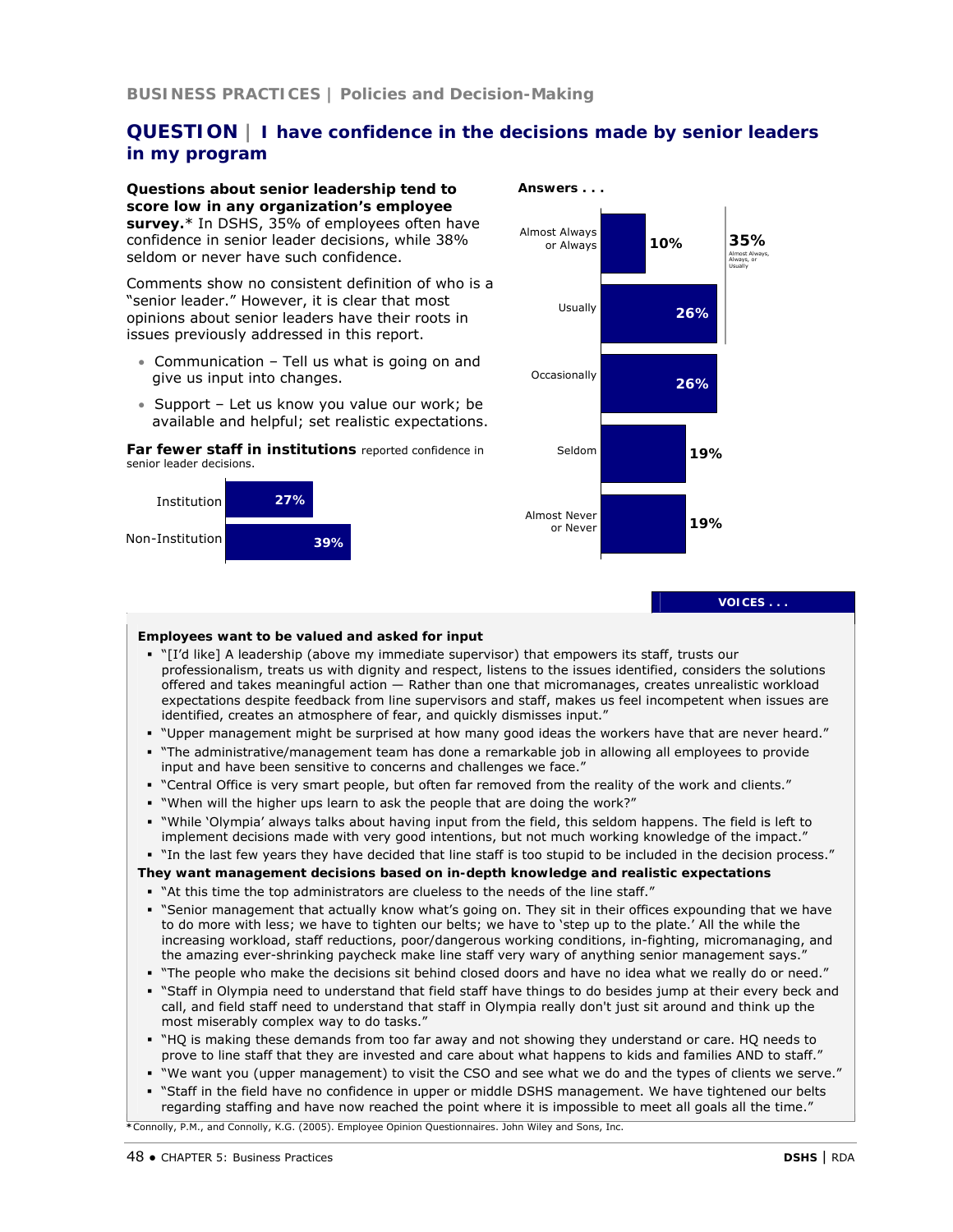**BUSINESS PRACTICES | Policies and Decision-Making**

# **QUESTION | My agency uses my time and talents well**

**Fifty-one percent of employees reported that DSHS uses their time and talents well most of the time.** However, 26% of staff feel that their time and talents were seldom or never used. Employees who wrote comments shed light on these findings by suggesting that the agency:

- Minimize clerical work for professional staff
- Treat professional staff as professionals
- Always consider the impact of changes on employees and clients
- Avoid making changes in processes without involving the staff who do the work

*Fewer staff in institutions* reported that the agency uses their time and talents well.





**VOICES . . .** 

#### **Front line staff say they spend too much time on clerical tasks**

- "Do not require social workers to spend increasingly large percent of the day doing clerical task which deprives clients of contact with professionals."
- "Taking hand notes and then having to transcribe later is a time waster. I could decrease redundancies with a laptop. It could be phenomenal time saver!"
- "Social workers in CA need clerical support and lower caseloads, so we can focus on social work and not clerical work. Currently clerical tasks take up 50% of our time."
- "Determine what is unnecessary and streamline that process (there are way too many details we are drowning in paper pushing). I feel like a highly paid file clerk and NOT A PROFESSIONAL social worker! Eighty percent of the time is paper pushing and only about 20% is face-to-face client contact."

### **Employees appreciate being treated as professionals**

- "Management seems completely uninterested in developing staff to really USE our talents and skills."
- "The RA does not reward individual thinking. Staff are discouraged from any individuality in their work."
- "If employees are productive and doing their job well, leave them alone! Employees will not act like professionals if they are not treated as professionals who are trusted to do their jobs. The state will never get and retain the best if employees are treated like children instead of professionals."
- "For the first time in the 25 plus years with this agency, this is a very unfriendly place to work. Management appears to need to control everyone and make them into clones. No wonder morale is the lowest it has ever been! It would be nice to be treated not only like adults, but as professionals."
- "When the state hires professional people, they should be given latitude to exercise that professional skill in the performance of their job, instead of having job tasks dictated."
- "The talents and intellects of a lot of very good people are simply ignored. I would like to see this agency use workers to their best talents and abilities. The agency is a big system of enforced mediocrity."
- "I don't believe my talents or experience are recognized or put to use."

#### **They would like to see routine methods to involve all staff in problem solving**

- "Implement routine ways of eliciting ideas and engaging all staff in system problem solving."
- "We are allowed to give input, but does headquarters listen and understand what the field does?"
- "Actually, my biggest problem is when ideas and direction come from headquarters without enough research into how that really does impact the field."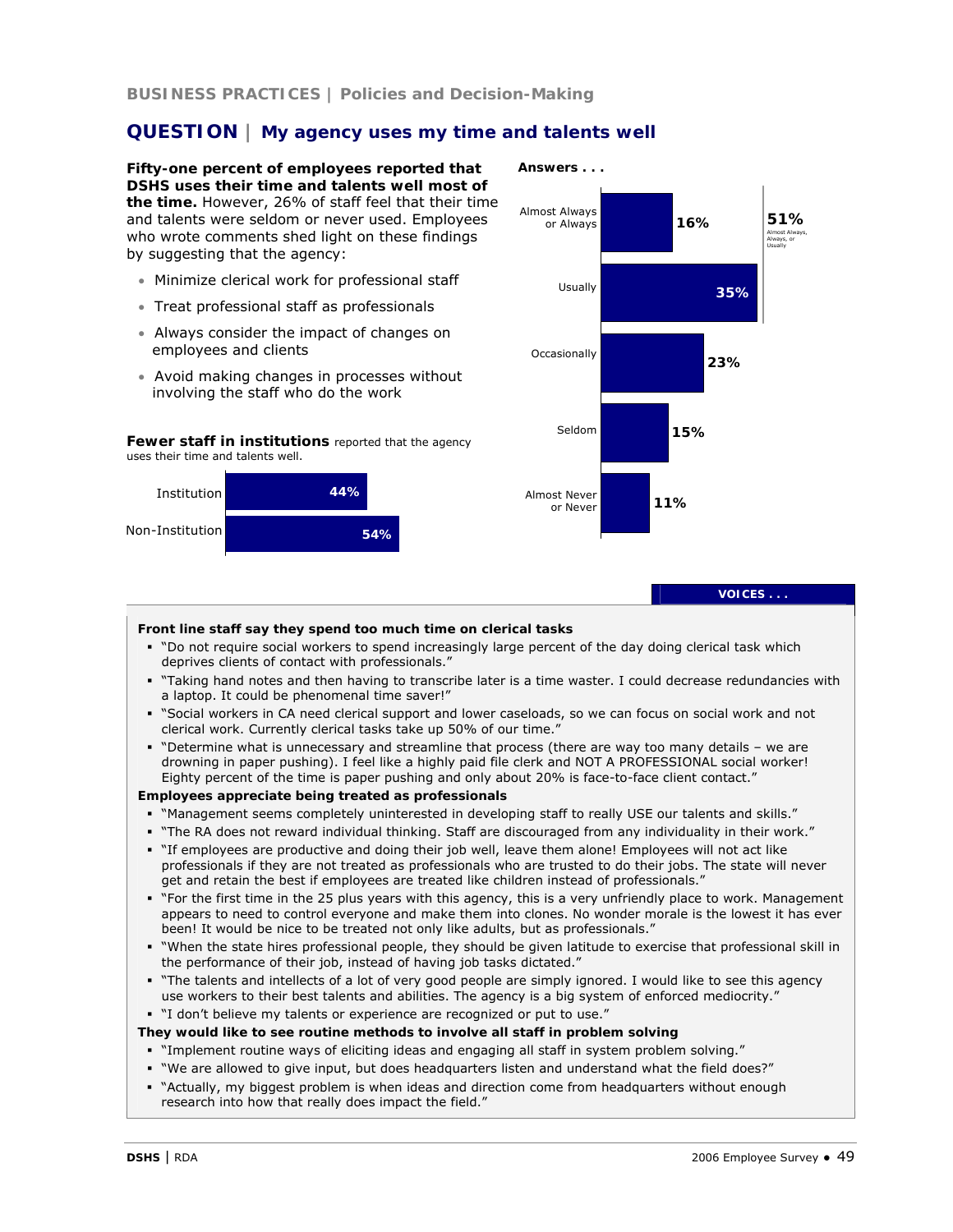# **QUESTION | In my workgroup we use customer feedback to improve our work processes**

### **Four out of six employees (43%) often use customer feedback to improve services.**  However, 31% of staff report problems in this area. Only a few employees wrote directly about the use of customer feedback to improve services. Most employees who commented expressed great concern about improving client services. Many arre concerned that demanding paperwork, outputbased performance measures, high workloads, increasing caseloads, and staff reductions could diminish the quality of services to clients. *Slightly fewer staff in institutions* reported that their workgroup uses customer feedback for improvement. **41% 44%** Institution Non-Institution  **Answers . . . 14%** Almost Always or Always Usually **Occasionally** Seldom Almost Never or Never **A few employees talked about use of customer feedback**  "I would like data driven decisions based on timely customer feedback." "I'd like more direct customer input into the processes that affect them." "Customer feedback is used to beat up workers, not inform practices."

- "All I ever hear is 'customer service.' Has management EVER thought about making their own staff happy?"
- "Use more customer comment cards."

#### **Other employees suggested ways to improve client services**

- "Our office runs 8 to 5, period. This is not customer services for customers or employees."
- "More clients are requesting to be seen before 8 am or after 5 pm so they do not get in trouble at their work. Some can only have a certain number of occurrences before they get fired."
- "I would like to see a receptionist at the front counter to greet our clients and answer simple questions."

#### **Some fear that the emphasis on performance measures takes away from quality customer services**

- "We used to do social work but now we are robots meeting time lines."
- "Performance measures typically focus on the speed and time it takes to perform certain tasks. I appreciate timely service delivery, but it is not the only measure of quality. Meeting the rights and needs of customers may slow the process but result in better quality services."
- "I don't feel that the quality of my work is recognized just the numbers."
- "Too much paperwork and tracking instead of making sure clients get help. Our clients are not cattle that we can push through in herds so our numbers look good, but individuals who need our help. DSHS says they care about the people but they only show they care about the paperwork."
- "Years ago my focus was helping seniors. Now most of my time is spent trying to meet extensive job expectations and there is less time for clients. High caseloads lead to poor services and potential liability. Management should stop crunching numbers and pay attention to the population they claim to serve." "Get rid of the bean counters and get back to working with kids."

**Employees said high workloads and too few front line staff result in poor client services** 

- "We rarely get patients outside for walks, bus rides, bowling or a movie."
- " "People are having to wait too long to get assistance. Supervisors could step in and help."
- "When I am not overwhelmed with menial paperwork, mailing, and filing, dealing with SSPS provider payments, I get to contact clients and do real social work to address their needs."



**VOICES . . .**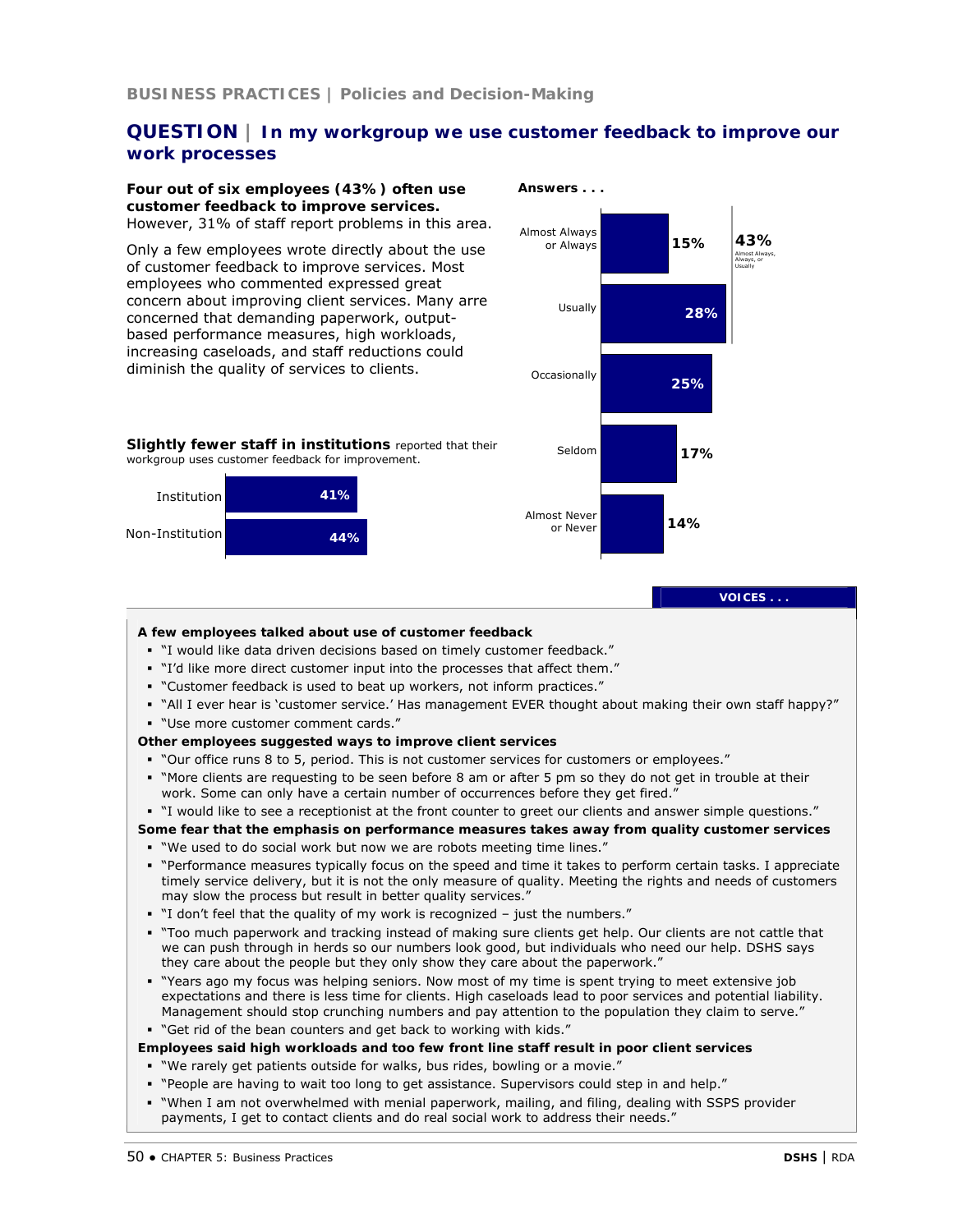**BUSINESS PRACTICES | Policies and Decision-Making**

# **THEME | Other policy/practice issues**

**Some employees wrote about specific policy and practice issues.** 1,057 respondents addressed personnel issues and 229 wrote about staff safety.

### **13% mentioned personnel or safety \***



Almost all of the comments about personnel policies (95%) and safety (97%) were suggestions for improvement. Employees asked for:

- Fairer hiring and promotion opportunities (discussed in chapter 3, pages 28-29)
- A speedier process to hire new and replacement staff
- More attention to safety issues (67% of these comments came from Mental Health, 11% from DD, 9% from Children's Administration, 7% from JRA and 4% from SCC)



\*Numbers in bars are unduplicated. Employees who made both "Good Work" and "Needs Work" comments are counted as "Neutral." Good Work" and<br>"Neutral" comments together count as "Good Work." "Needs Work" and "Neutral" comment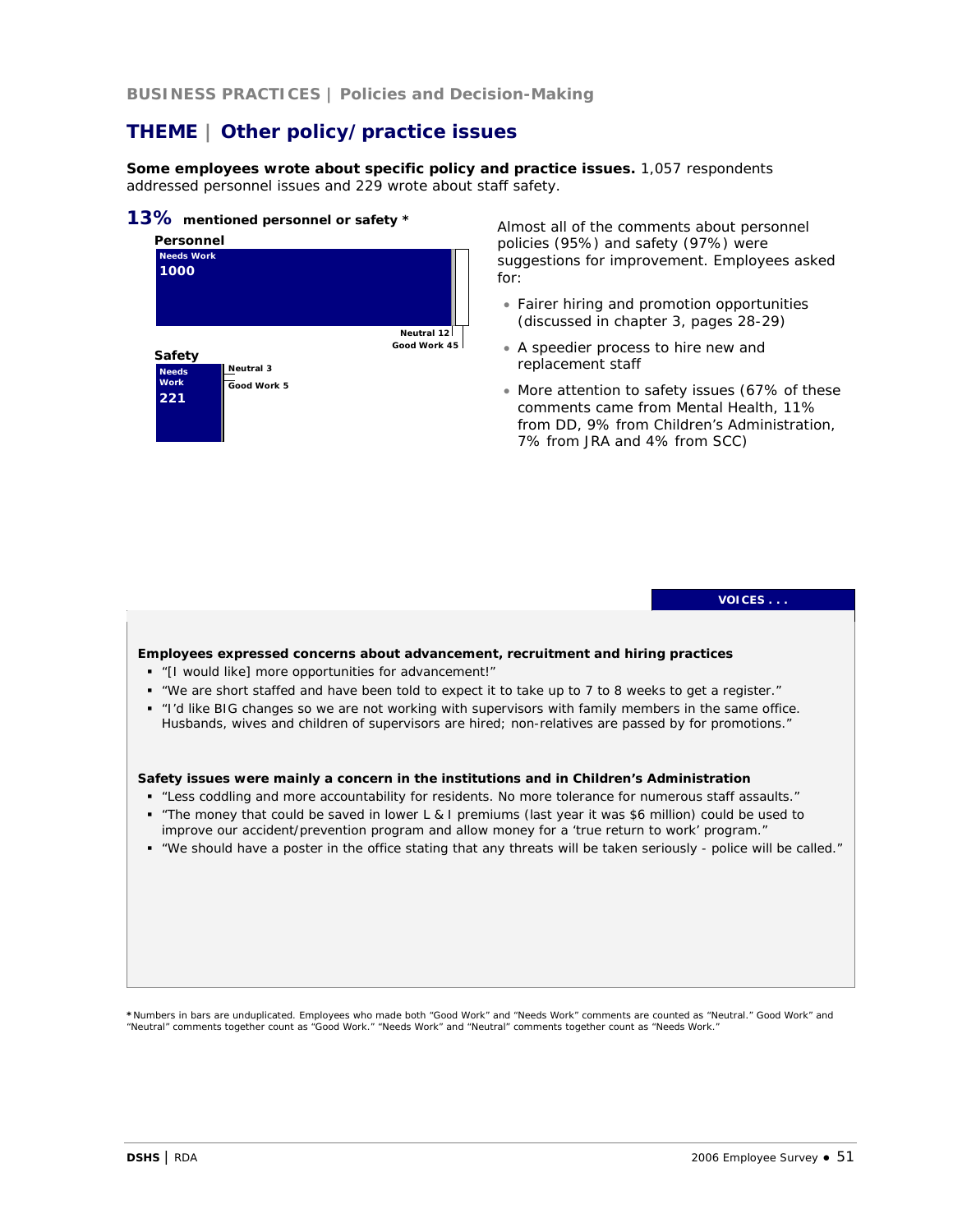**BUSINESS PRACTICES | Resources**

# **THEME | General resources**

**More than one-third of employees who made comments (3,965 of 11,176) addressed resource issues.**



**36% made comments about resources\*** 

As might be expected, the majority (88%) of the resource-related comments are suggestions for improvements. Of the 3,965 who addressed resources:

- 1,264 mentioned staffing (page 54)
- 1,006 talked about pay and benefits (p. 55)
- 936 addressed training (p. 56)
- 628 spoke about facilities and work environment (p. 57)
- 304 mentioned resources for DSHS clients (p. 58)

The survey also asked one standard question about resources: "I have the tools and resources I need to do my job effectively." The results for this question are discussed on page 53.

**VOICES . . .** 

#### **Many employees made eloquent pleas for more resources**

- "I would like to be given the resources necessary for doing my job. That is what I want. Not more money. Not bigger cubicles. Not a refrigerator or touchy-feely gatherings. I just want another person to help me and the physical tools to accomplish the tasks I have been given. Is that too much to ask for?"
- "More resources are needed for the increasing mandates that are made by Headquarters and Legislatures."
- "Our equipment is so old and used so often it breaks down on a regular basis. Many of the data base systems we use are primitive, which creates many hours of unnecessary trouble-shooting and waiting for computers to unfreeze."
- "It's pretty sad that we can't get what we need to do our jobs appropriately and as expected. We have strict expectations, not enough \$\$ or people to complete the expectations as written and then are reprimanded and/or penalized for just doing our best."
- "Need proper, reliable equipment, better trained staff…reliable equipment (yes, twice it's really that bad)."
- "Certain issues are not dealt with due to lack of staff."
- "If I were king, I'd make sure everyone knew what was expected of them and they had the resources to meet those expectations."

#### **Usually staff concerns were focused on their ability to help the client with limited resources**

- "When we do not make the resources available to do the work, we become part of the barrier to the success for our clients."
- "This is an important job where children's lives are on the line. By having so many things on your plate, it is putting children last. You are not able to put children first."
- "Less administration/more people actually doing the job would be incredibly advantageous to all we serve."
- "The workload is too high to provide quality services. Poor quality leads to less effectiveness and efficiency. The whole organization and the clients suffer."
- "The state keeps taking things away from the patients."
- "Resources are far and few between for my children."
- "There needs to be more emphasis on helping our clients and not just making 'the numbers look good' so that our manager looks good. It is people we serve, not numbers."
- "We are at least trying to help people in need. Although we need better tools to do the job."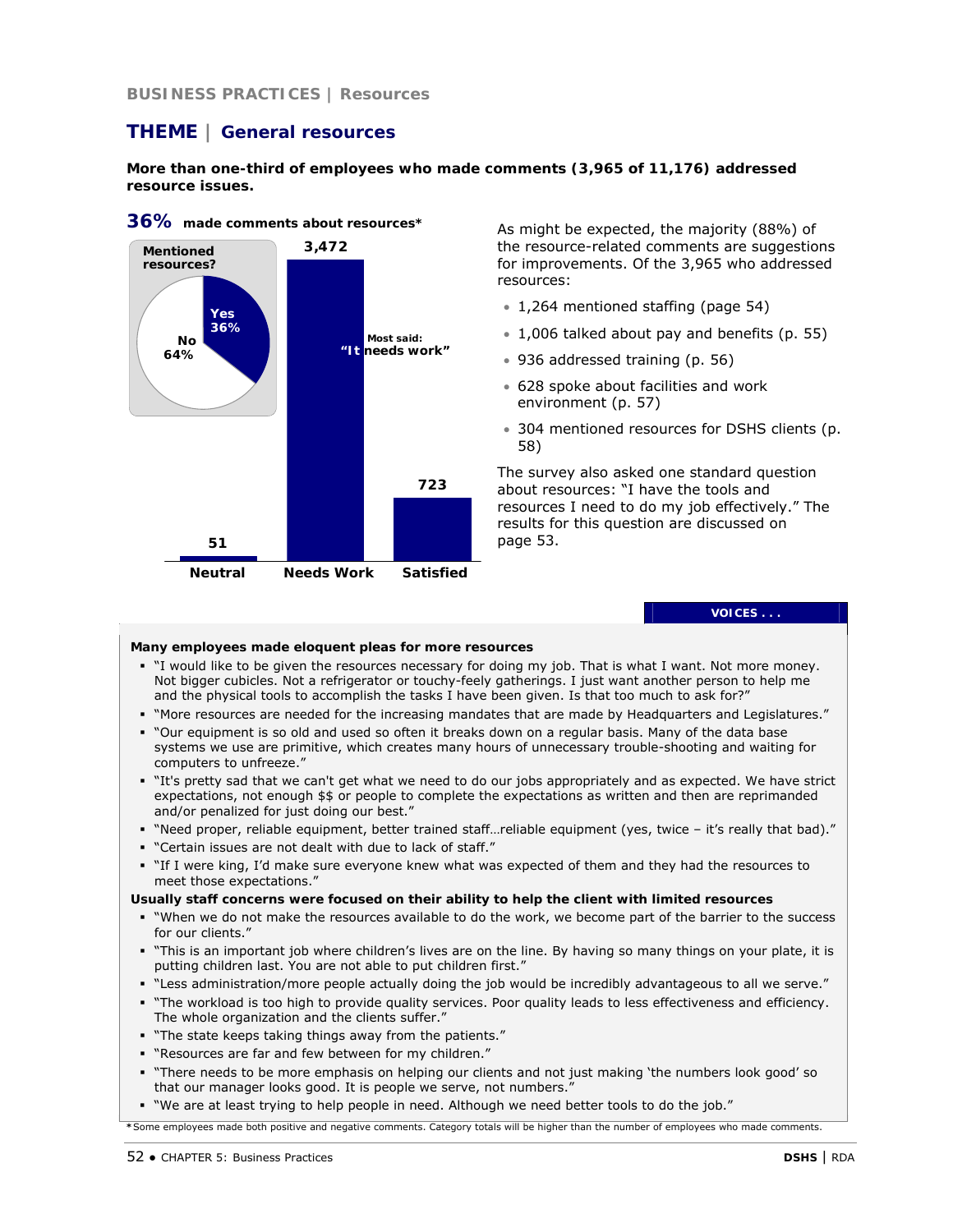# **QUESTION | I have the tools and resources I need to do my job effectively**

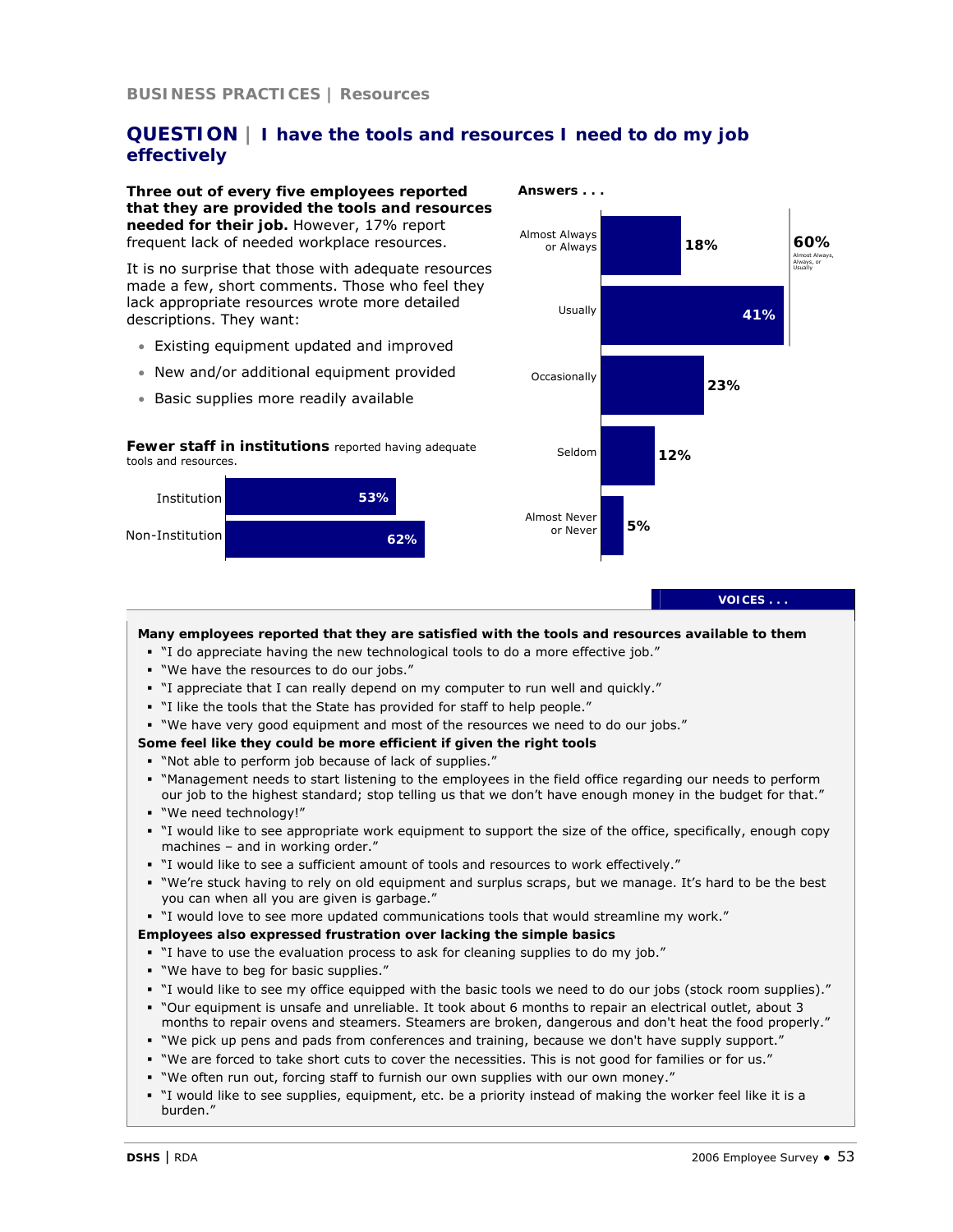# **THEME | Staffing**

### **Adequate staffing was mentioned by 1,264 employees (11% of those making comments).**



**11% commented about overall satisfaction\*** 

Virtually all of those who mentioned staffing commented on the lack of adequate staff.

These employees feel that inadequate staffing is a critical situation, resulting in:

- Inability to give the types of service our clients deserve
- Unsafe conditions for clients and staff
- Chronic stress, resulting in fatigue and physical illness
- High rate of burnout and staff turnover

**VOICES . . .** 

### **Most employees mentioned problems caused by lack of adequate staff**

- "Taking time off is no fun because of the punishment in workload upon return."
- "I would like to have reassurances that we are at some point going to stop squeezing ALL of the life and blood out of our human resources."
- " "Many times the clients are deprived of their programs because there is not enough staff."
- "I could only wish that we were able to work in an environment that the supervisors and other upper management respected their staff more by staffing the facility better, and stop using the excuse that there is no funding to hire more staff."
- "More FTE's. It's difficult to take pride in a job where I bust my butt and still can't get a lot done."
- "At this time, we are dangerously understaffed and overworked."
- "It seems when there is a crisis, instead of creating more FTE's, more responsibilities are given to the workers on the line with less resources, which creates higher burnout and greater turnover and in the end the opposite of creating more safety."
- "We are way over the recommended number of referrals per worker and good people are consistently leaving our CPS unit as they have had enough."
- "Please hire enough [staff] to reduce mandatory overtime and turnover."
- "We have a cart loaded down with programs/expectations/mandates and not enough horsepower to pull the cart and its load."
- "The workloads continue to increase, while the staffing levels continue to be reduced."
- "I feel administration needs to do a better job filling the vacant positions at the SCC. The mandatory overtime does nothing but burn employees out, and burnt-out employees make for disgruntled employees."
- " The caseload is way too high to provide real quality of service on all cases."

#### **Some commented on specific help needed (usually clerical/support or line staff)**

- "More support staff it makes no sense to have Social Workers doing some of the tasks they do, instead of direct work with children and families."
- "We need more social workers per unit to level out the amount of caseloads. Caseloads are too high."
- "Staffing levels that allow for teaming on investigations to assure safety."
- "Provide support staff for clerical functions."
- "Less management and more field workers to appropriately serve our clients."
- "More volunteers and/or interns to assist."
- "We need more line workers and less people getting paid more to sit in meetings and decide what changes they can make that are usually more disruptive than anything else."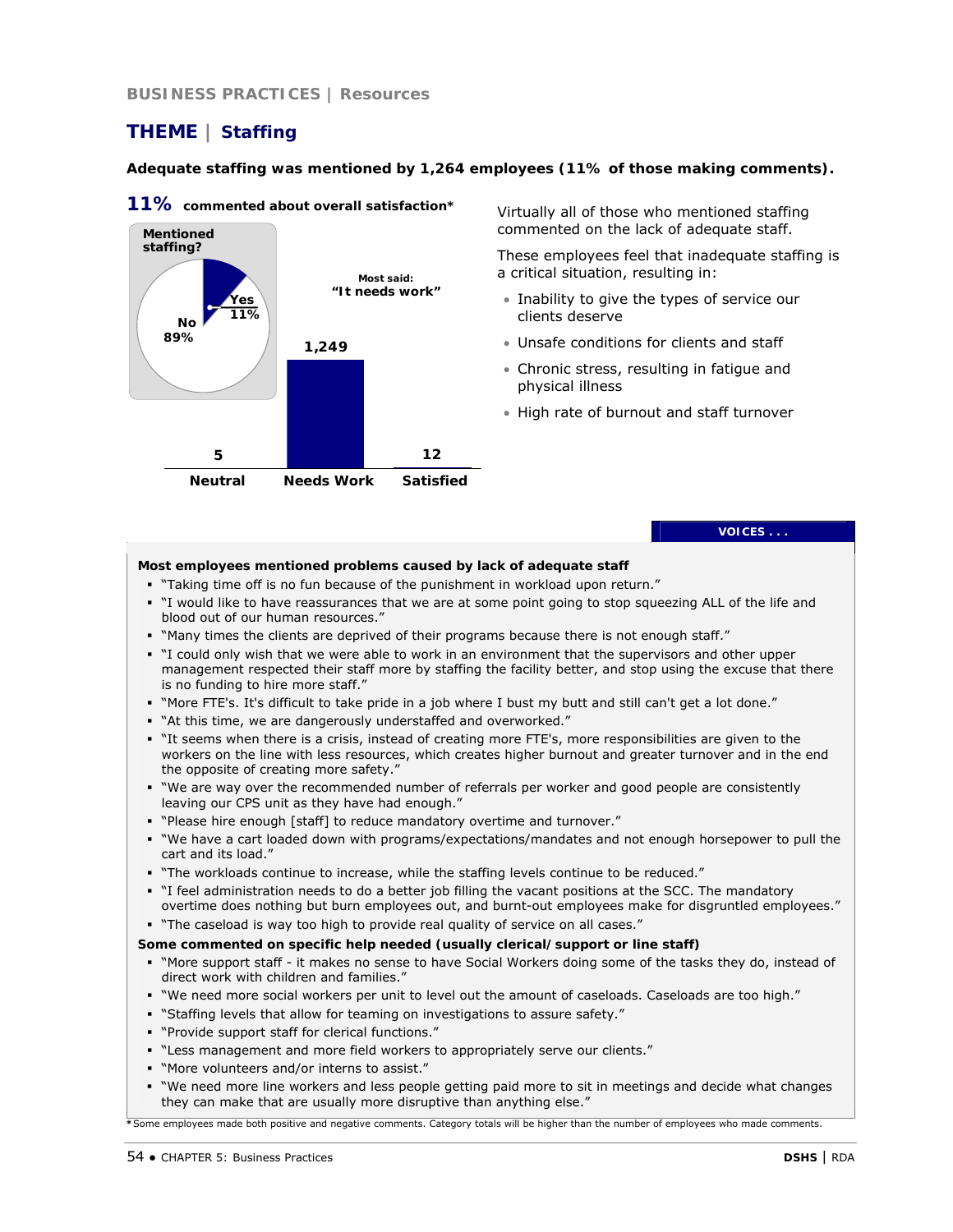# **THEME | Pay and benefits**

**Slightly less than 10% (1,006) of those commenting mentioned pay and/or benefits.** 



**9% made comments about pay and benefits\*** 

About two-thirds of the 1,006 mentioning pay and/or benefits would like to see changes:

- Regular and fair raises
- Wages competitive with private sector
- Merit-based increases reflective of performance and/or workload
- Pay differential for "urban" areas

Many of these unhappy employees pointed out that increases in the cost of living, health insurance costs, gas prices, and union dues had all reduced the value of their take-home check.

Nearly 40% (including some of the above) made positive comments about pay and benefits. Most of these mentioned they were happy to have a secure job with benefits.

#### **VOICES . . .**

### **Employees made many comments about feeling underpaid**

- "I am under-compensated for all the WAC's and rules I must know."
- "Work is a challenge, the pay sucks."
- "On top of having a heavier caseload, we are working for less money than even a couple years ago. With changes in the medical coverage, I am making over \$200 LESS than two years ago."
- " 1.4 billion in the kitty and we get meager pay raises... who's kidding who?"
- "I am at the point where I cannot afford to work here anymore!"
- "Do I feel over STRESSED and overworked and underpaid...YES."

### **Some mentioned changes they thought would make pay more equitable**

- "Urban pay differential, to compensate for much higher cost of living in urban areas, so we can attract and keep the strongest staff possible."
- "Pay adjustments to coincide with county and private sectors."
- "Pay commensurate with the ever increasing complexities of our duties!"
- "I would really love to see raises based on performance."
- "Better medical/dental coverage for employees in rural areas. (I don't have a choice, Uniform is the only plan offered.)"
- "Comparable pay for comparable work, compared to peers in other sections."
- "Fair pay increases, rather than the decreases received the last few years due to rising medical and forced union dues."
- "Less money for managers and supervisors and more money for those who actually do the work."

### **Many staff appreciate having a job and getting the benefits associated with it**

- "Employee grumbling about the cost of health care aside, our package is still above average."
- "The state has helped me put two and a half children through college without a hitch. I very much appreciate having been given the opportunity to work in state service."
- "I appreciate the fact that I have a job, period."
- "I like the fact that I have job security not for only me, but my kids also."
- "First and foremost, I love the benefits and security I have working for a state agency."
- "I especially feel secure about the retirement benefits here and feel I will be well taken care of when I retire from the state. I'm very thankful to be here."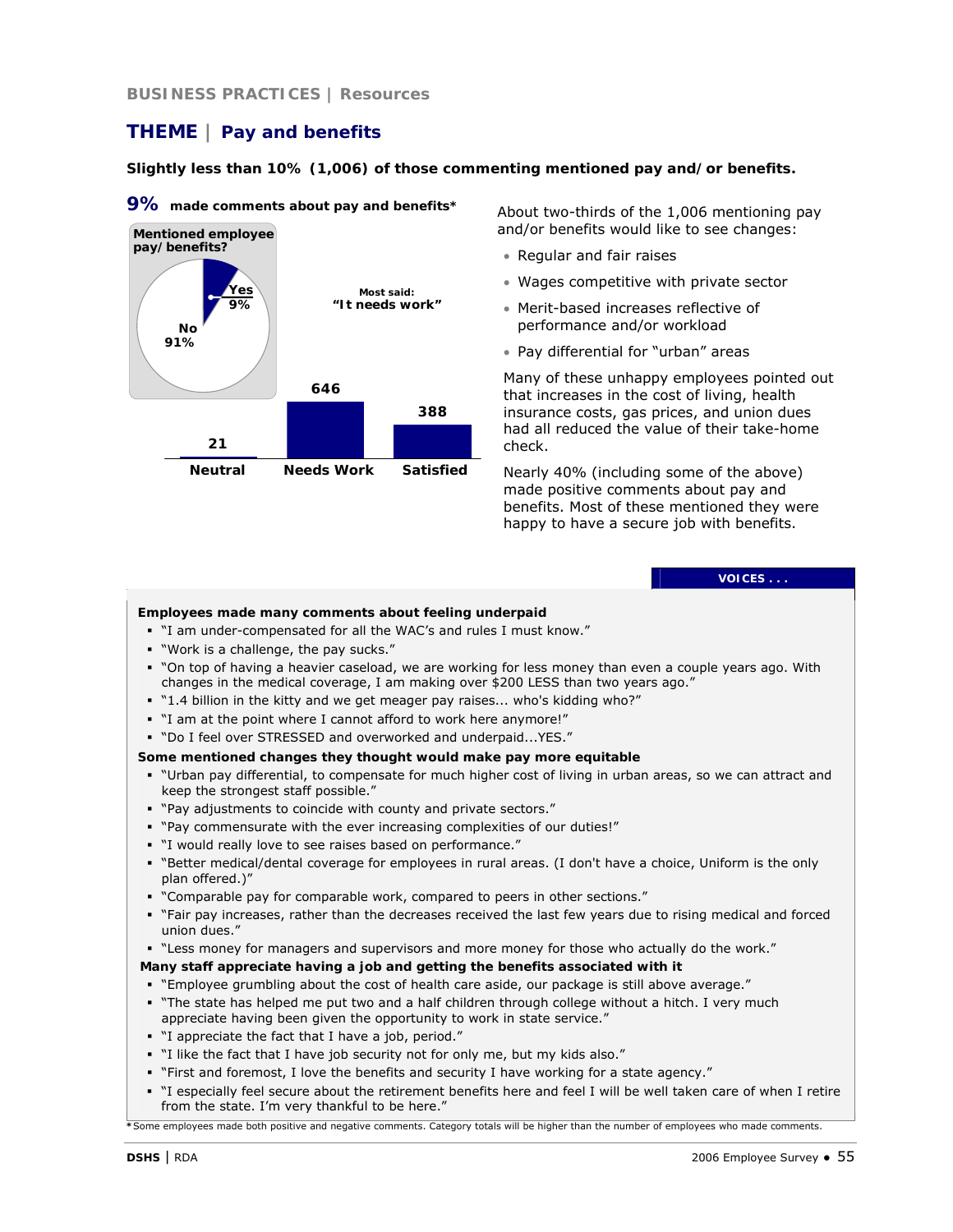### **BUSINESS PRACTICES | Resources**

# **THEME | Training**

### **About 8% (936) of those who made comments specifically mentioned training issues.**



### **8% made comments about training\***

Of the 936 employees who mentioned training, 92% requested changes. They would like to see more training available:

- Locally, especially in Eastern WA
- When implementing new policies
- For new hires and line workers
- That is job/software specific
- For supervisors with poor management skills

#### **VOICES . . .**

### **Employees made both good and bad comments about training quality**

- "The trainings have been excellent."
- "We do not receive consistent training to complete our jobs."
- "I also like the training opportunities made available, as it helps link my own goals with the agency's."
- "I just wish that the training that they say we get, we actually got."
- "The trainings are valuable and very helpful!"
- "Improved training upon hiring (Academy and on-the-job training were insufficient)."
- "I applaud, thank and congratulate upper management for the long overdue focus on training for all."

### **Many requested additional training for themselves and/or for their supervisors**

- "More training when changes are made."
- "We have no idea how to actually do our jobs once academy is over."
- "More training for supervisors on how to supervise, motivate, team build, etc."
- "Annual training would be helpful."
- "More training that pertains to my position and what my position could be."
- "See that those in supervisory positions receive training in order to increase their effectiveness."
- "I would like to see a 'shadowing' training experience for top managers to give them current, practical awareness of the multiple complicated tasks, challenges, and time requirements that line staff face."

### "We still continue to take risks without proper training."

#### **Staff mentioned how difficult it is to get training**

- "I have literally gotten a chuckle from my supervisor when asked if I could take a class to improve my stress level at work that only costs \$39."
- "Training options: should be for ALL, not just the chosen few. My supervisor will not approve any training, 'because we are already short handed.'"
- "It is not cost-effective or reasonable to have Region 1 go to Seattle instead of providing training here."
- "Support for continuing education (training is NOT supported!)."
- "Trainings offered to the rural office."
- "I need additional training, but am afraid to go because there is no one to take on my workload when I'm out of the office and all just piles up waiting for my return."
- "Some trainings are only offered to certain people. Others don't hear about it until after the fact."
- "Why can't I be informed of training ahead of time?"
- "The superintendent has denied our requests for leave to attend mandatory continuing education."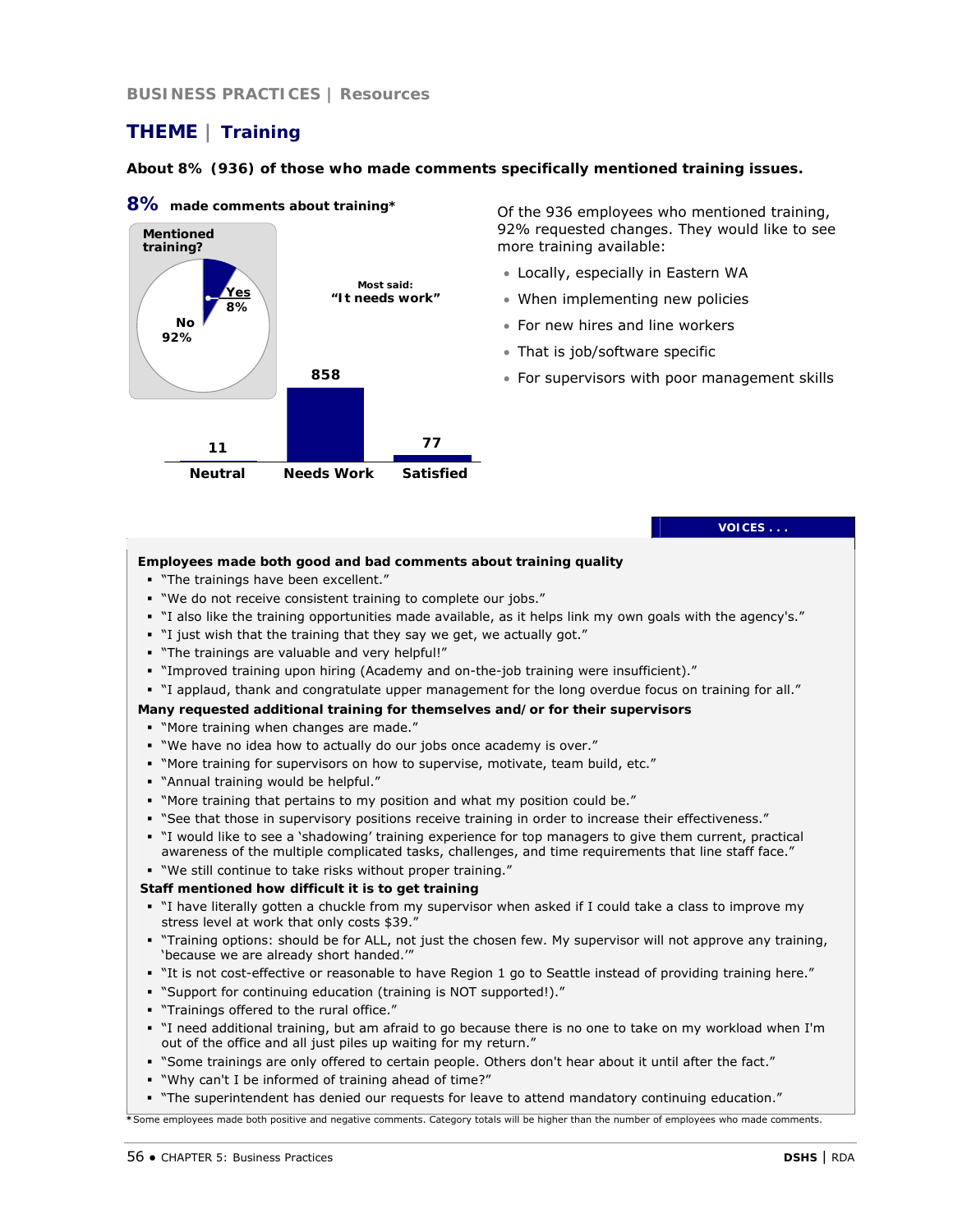**BUSINESS PRACTICES | Resources**

# **THEME | Facilities/environment**

**628 of the 11,176 survey respondents (6%) discussed their work environment. Comments touch on offices, institutions, parking, neighborhood, and surroundings.**



Although 27% of the 628 who commented on the workplace environment gave positive feedback, more of the comments (73%) are requests for improvement. The key areas that concern employees are:

- Lack of space and light in work area
- Bad air quality/poor heating system
- Need for safety measures/noise reduction
- Exercise rooms, break rooms, and other changes that would improve employee health and fitness
- General maintenance and cleanliness

### **VOICES . . .**

#### **Employees did express appreciation for the location of their workplace**

- "The 4-person open cubicle my co-workers and I are situated in is very well-suited to our job duties and work methods."
- "I like working in the regional office, closer to helping real people with real needs."
- "It is located near my home."
- "Close to home, so I don't have to travel."
- **Lack of adequate space causes problems for many employees**
- "Our dept is a mess in regards to floor space, clutter, the stuff in the hallways. It is a fire safety issue."
- "More space. We are so crowded that when we have all-staff meetings we overflow."
- "Higher cube walls for confidentiality & noise control."
- "The place is like a jail. Low ceilings, tiny cubicles, no fresh air (actually toxic air)."
- "Not comfortable the way my module is set up. No room for clients. They are basically on my lap."
- "The cubicles are too small and the layout of the floor is not designed to maximize the lighting or space. Walkways are cluttered and there are boxes stacked all over."
- "I would like professional looking interview rooms in which to take clients for an interview, not the junk room full of storage and file cabinets, etc. that we currently have. One interview room is not sufficient and it is quite a distance from front counter and very hard for our clients with disabilities to walk."

#### **There were a number of requests for building improvements**

- "A healthier, upgraded kitchen in which to heat up/prepare lunch/wash dishes. We have linoleum countertops and walls peeling off, and about 40 years old (it truly is in very poor condition with rips, tears and holes)."
- "Better work environment you can go to one part of the building and freeze to death and another part and take off the coat or sweater you just put on because it's too hot."
- "Facilities for exercise during lunch hour will contribute to overall well-being, morale, and productivity."
- "If you really want to know what kind of physical environment would improve my well being, it would be an environment that has lots of natural light and plants; one that is clean with warm, cheerful colors instead of the dark, drab, dingy and depressing building in which I work."
- "Better office lighting and air quality. People in our office are always sneezing and hacking."
- " "An exercise room, a better place to walk on breaks, more emphasis on 'a healthy workplace."
- "There is NO parking for our clients and very limited parking for staff. Why would anyone pick such a place when there were better places to be had that INCLUDED parking for all?"
- "Better security is needed in and around my workplace to alleviate concern about my personal and property safety while at work."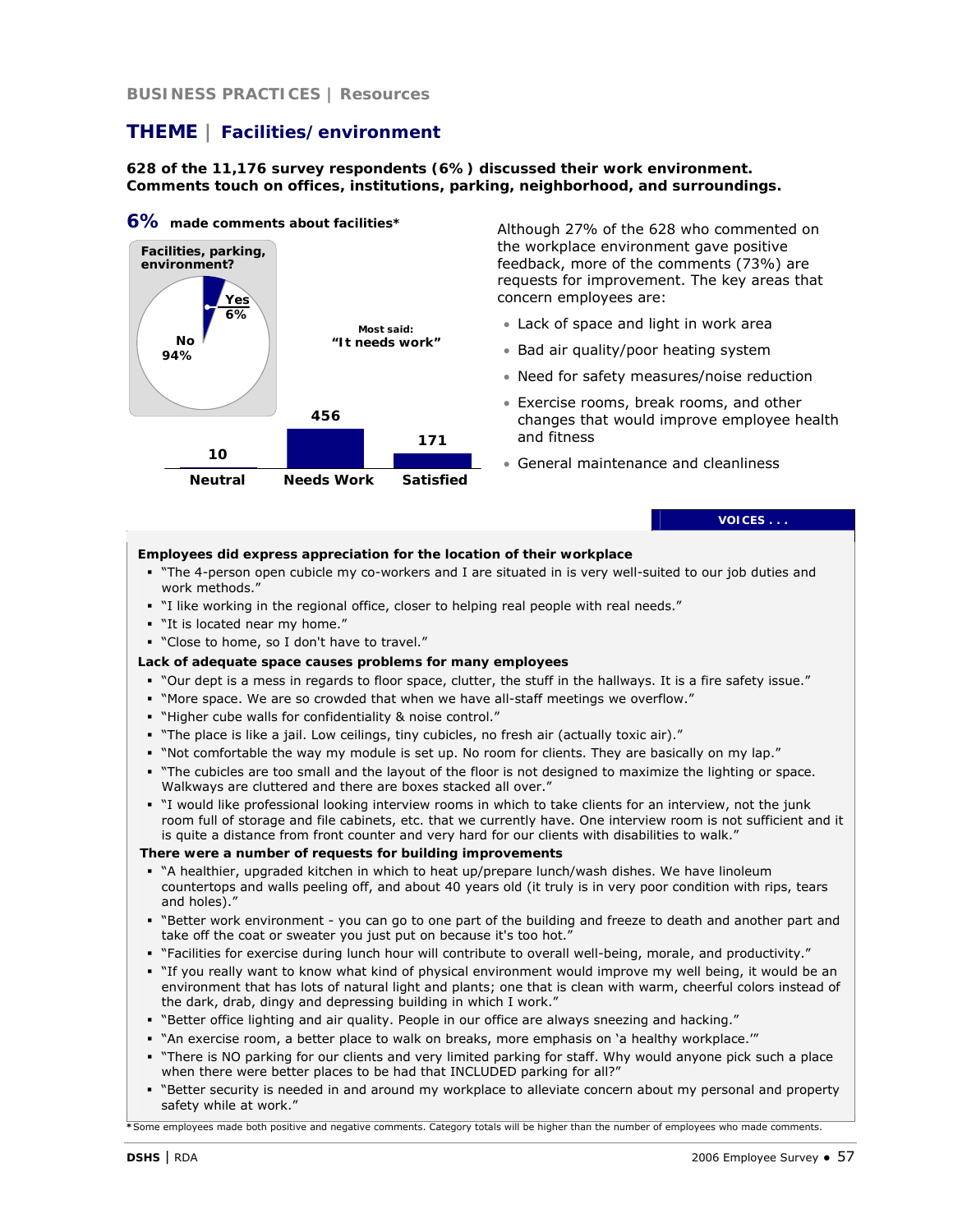# **THEME | Resources for clients and other resources**

**Nine percent of the employees who wrote comments (1040 of 11,176) mentioned other resource issues, including resources for clients.** 

**9% made comments about resources for clients and other resources\*** 



Nine out of ten of the comments that fall into the "Other Resources" category are requests for more resources. Employees would like to see:

- More resources for clients 304 employees mentioned client needs
- More tools for doing their jobs effectively (previously discussed on page 53)

Excluding the "other resources" comments related to tools and equipment discussed on page 53, the balance of the few (117) who made positive comments mainly praised DSHS programs that assist clients.

**VOICES . . .** 

### **Employees made both good and bad comments about resources available for clients**

- "I am proud of the services we are able to provide and the impact we can have on people's lives."
- "We are doing drive-by CPS, not social work. We have no resources for children."
- "I feel that I can make a difference in people's lives because I have the resources to connect them to the help they need."
- "I would like to see more money to allow me to give needed services to the families that I serve."
- "I know of no other program that has the resources to help people the way we do."
- "It is impossible to help families without the proper services."
- "I touch the lives of many people with the help of our generous State and Federal programs."
- "It is difficult to expect change when you are not able to provide all of the tools the families need in order to make the changes."
- "We are lucky to have the funds that we do to help so many people in need."
- "We do not and have not for years really provided GOOD services to children."

#### **Many expressed concern for clients and mentioned specific resources needed**

- "More resources for parents parenting classes, anger management classes, domestic violence treatment and MORE foster homes."
- . "We have no resources to place children in this region!!!!!!!!"
- "Increase the resources, especially in the areas of Mental Health and Chemical Dependency Treatment."
- "We need to pay foster parents better and recruit more foster parents."
- "I would like to see the state put more money into recreation programs and activities."
- "There needs to be more funding for upfront services prior to children entering into a dependency action."

#### **Others simply commented on lack of resources in general**

- "I feel we are asked to motivate our clients with less and less tools or resources."
- "I'd like to see more money going into programs and projects that work, and less, or none, going into things that aren't working."
- "More money needs to be allotted to Social Services."
- "I would like to see more resources put into rural areas."
- "No more taking from one pot to add to another."
- "More resources spent on services, less on middle management."
- "The 'Git-r-done' mentality, without adequate funding and staffing needs to be addressed."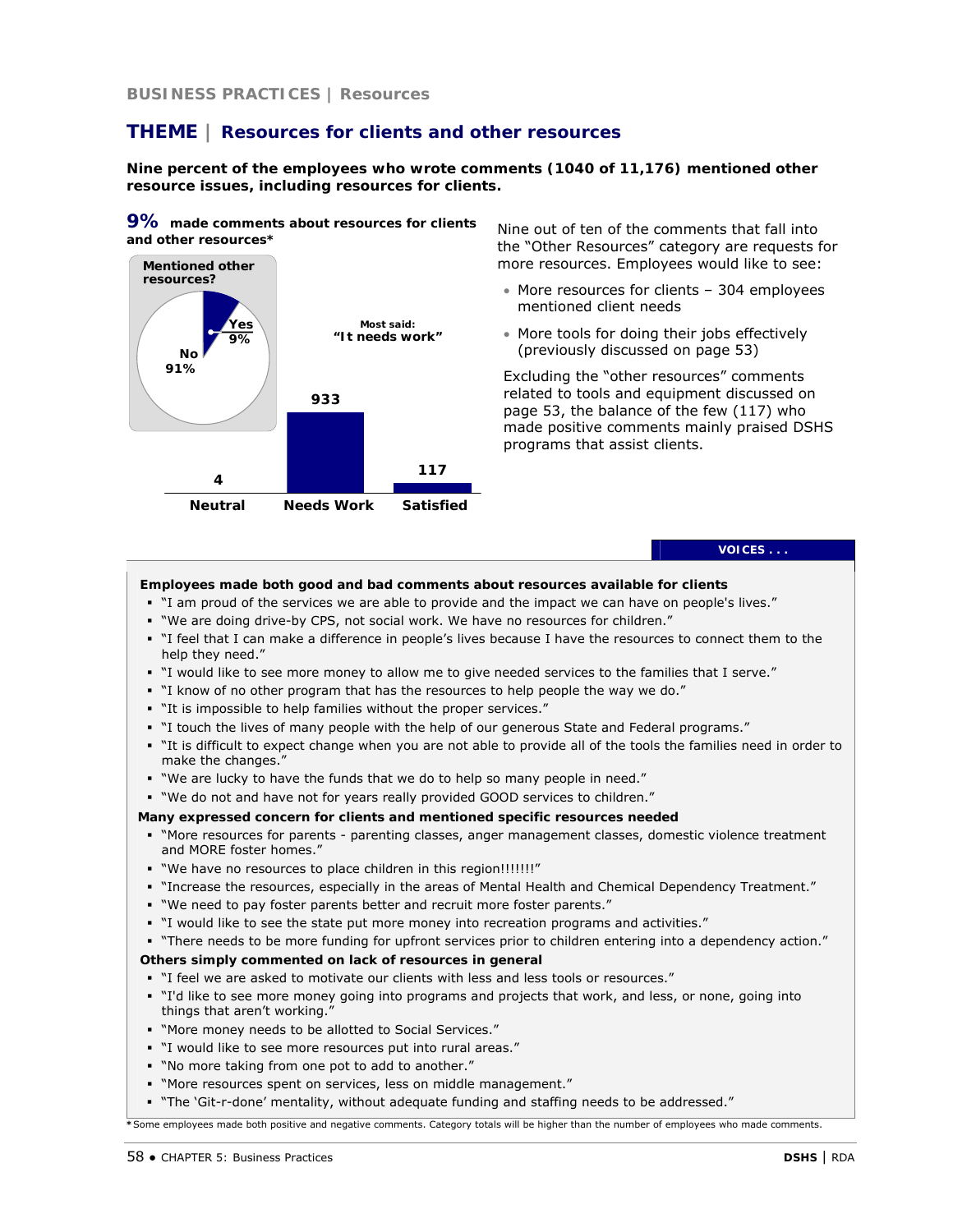# **CHAPTER 6 Follow-up/Action Plans**

# **The Survey is Only the Beginning**

**Survey completion was followed by activity throughout DSHS.** 

- **Distribution and Discussion** – Survey results were distributed to 529 workgroups
- **Encouragement**  Secretary Arnold-Williams and the Executive Leadership Team stressed the importance of following up on survey issues
- **Action Plans**  Each administration developed and published a plan



Tanya Biehler, Kim Kirkland, Janet Logan, Lisa Glassmeyer



Renee LeMier, Karen Robinson, Esther Neal, Becky Fernandez, Dawn Shuford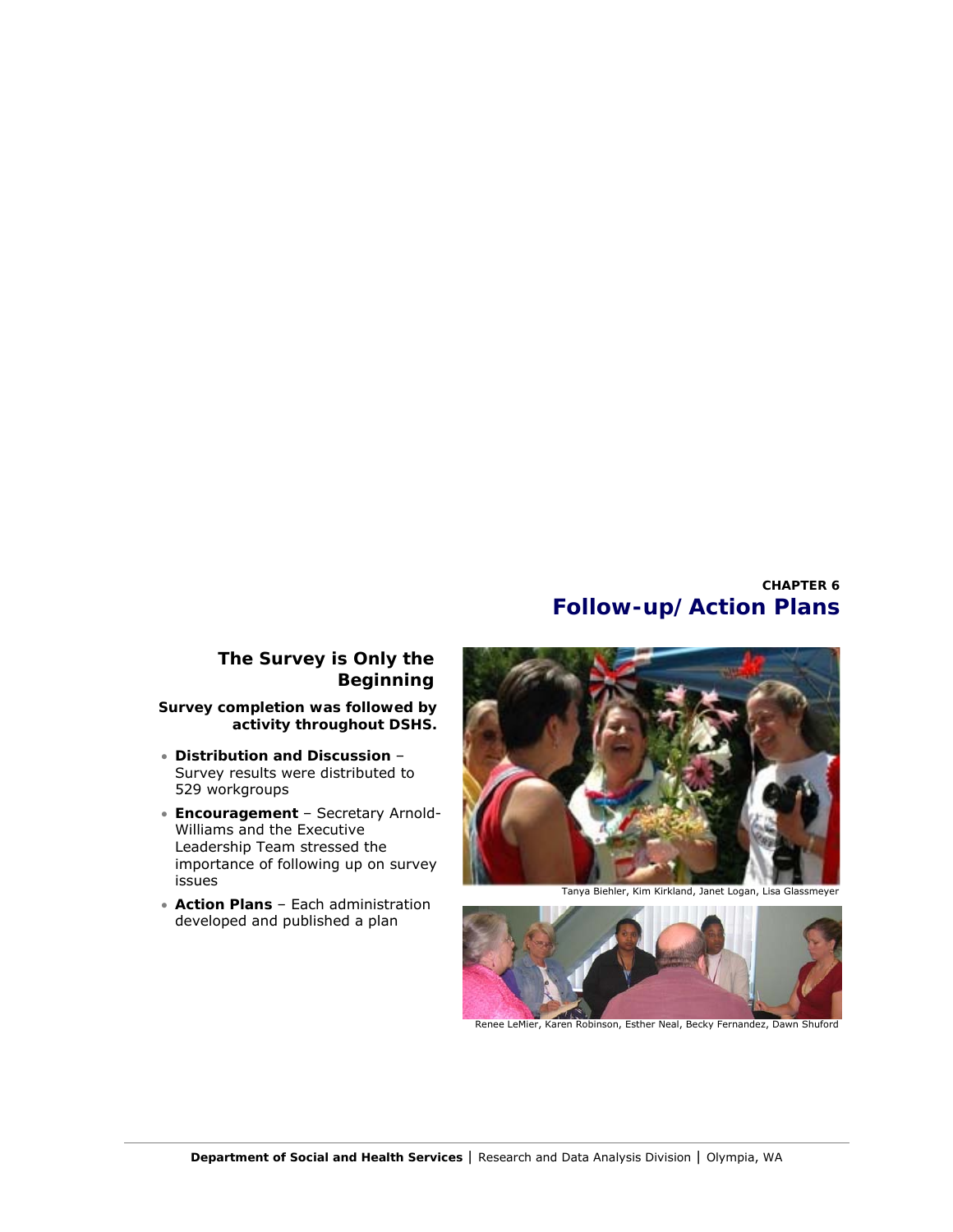# **Analyzing, Discussing and Following Up on Survey Findings**

**In addition to their strong support of the survey process, DSHS Secretary Arnold-Williams and the Executive Leadership Team have emphasized the importance of analyzing, discussing, and following up on survey findings.** 







**Distribution and Discussion of Results.** Survey results were distributed to all levels of the organization. Detailed reports showing the workgroup's responses to standard questions, major comment themes, and comparisons to the DSHS average were sent to 529 different workgroups at all levels throughout DSHS. Many of the higher level reports were posted on administration web sites. These findings spurred discussion throughout the agency. Many administrations, divisions, regions, institutions, and offices formed committees and focus groups, and implemented other creative measures to address and clarify survey findings.

**Formal Action Plans.** To ensure follow-up and monitor response to the survey, Secretary Arnold Williams required each DSHS administration to submit an action plan addressing survey findings. Updates showing progress toward accomplishing the planned actions are required at regular intervals.

The action plans and periodic updates are posted on the web in conjunction with this survey. To view the action plans and updates, go to www1.dshs.wa.gov/rda/research/ActionPlans.

Each administration chose some key focus areas for their action plans; it would be impossible to address all the issues surfaced by the employee survey. These focus areas are shown in the table on the next page. The action plans are relatively short and simple. They attempt to address major issues without a complex bureaucratic process that takes time away from the primary mission – a concern highlighted in the survey responses. Although these issues surfaced in the employee survey, most administrations conducted focus groups or used other methods to get more information about the important issues and to discuss possible solutions.

### **Sample Results from the Action Plans**

- Juvenile Rehabilitation Administration adjusted the case reporting schedule and reduced documentation requirements in order to give employees more time to interact with JRA clients.
- Health and Recovery Services Administration instituted a flexible employee recognition program to encourage innovations in the employee recognition process, and to share best practices throughout the administration.
- Management Services Administration redesigned its website to include more training information to meet employees' critical training needs. The new Kudos page on this website also allows employees to publicly recognize contributions of their colleagues on an ongoing basis.
- Aging and Disability Services Administration gave supervisors talking points to share with field staff - to help make the connection between the employees' work, agency goals, and performance measures. New talking points will be provided each quarter.
- The Special Commitment Center developed a newsletter to share staff milestones, welcome new staff, and share kudos and appreciation.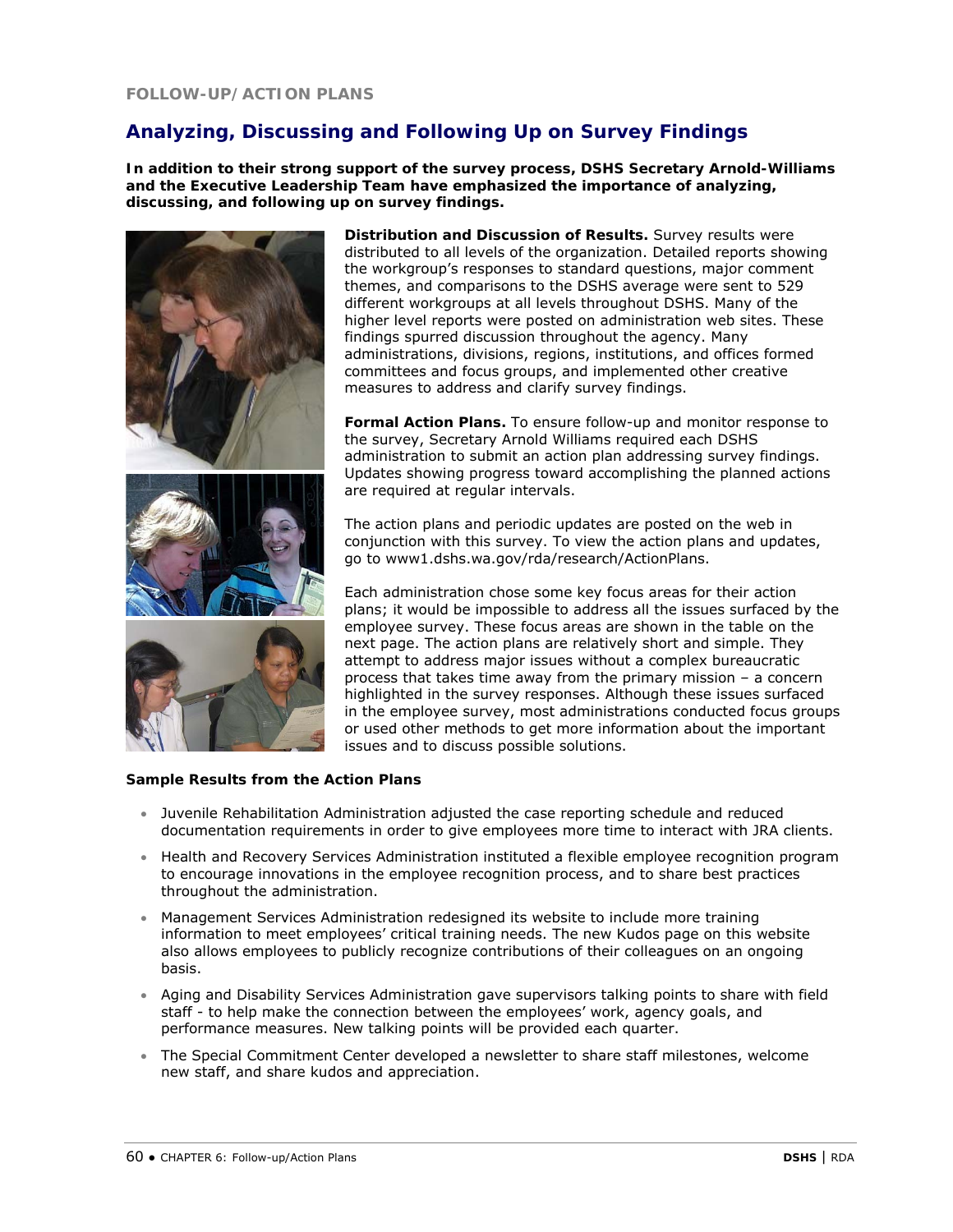# **FOLLOW-UP/ACTION PLANS**

**Executive Leadership Initiatives in Response to the Employee Survey.** In addition to requiring each administration to submit action plans, Secretary Arnold-Williams and the Executive Leadership Team have responded to concerns expressed in the Employee Survey with changes at the agency level.

- In response to concerns about employee recognition, they created a cross-administration workgroup to develop a more flexible agency-wide employee recognition program.
- They also responded to concerns about communication and information flow by opening up their own meeting to the DSHS community. Summaries of the Executive Leadership Team's twice-monthly meetings are now available to all employees in the *Inside DSHS* online newsletter. At these meetings, the Secretary, Deputy Secretary, Assistant Secretaries, and other key leaders share information, discuss issues of concern, and host guest presenters.

### **2006 DSHS Employee Survey Action Plan Topic Areas**

Focus areas chosen by the administrations reflect the key themes that form chapters in this report:

| <b>Topic Areas</b>                                     | <b>ADSA</b>               | CA                        | <b>ESA</b>                | <b>HRSA</b>  | <b>JRA</b>     | <b>DVR</b>                | <b>SCC</b> | <b>MSA</b>     | <b>ISSD</b>    | <b>HRD</b>       | <b>FSA</b>                |
|--------------------------------------------------------|---------------------------|---------------------------|---------------------------|--------------|----------------|---------------------------|------------|----------------|----------------|------------------|---------------------------|
| <b>COMMUNICATION*</b>                                  |                           |                           |                           |              |                |                           |            |                |                |                  |                           |
| Staff Feedback and<br>Communication                    | $\boldsymbol{\mathsf{x}}$ | X                         |                           | X            |                |                           |            |                |                | X                |                           |
| <b>Measuring Success</b>                               | $\boldsymbol{\mathsf{x}}$ |                           |                           |              | $\pmb{\times}$ |                           |            |                |                |                  |                           |
| <b>Improving Communication</b><br><b>Between Units</b> |                           |                           |                           |              |                |                           |            |                | X              |                  |                           |
| <b>MANAGER/SUPERVISOR SUPPORT</b>                      |                           |                           |                           |              |                |                           |            |                |                |                  |                           |
| Employee Recognition                                   |                           | X                         | $\boldsymbol{\mathsf{x}}$ | X            | X              | $\boldsymbol{\mathsf{x}}$ | X          | X              |                |                  | X                         |
| Performance Evaluations                                |                           | $\pmb{\times}$            |                           |              |                |                           |            | X              |                |                  |                           |
| <b>Expanding Performance</b><br>Accountability         |                           |                           |                           |              |                |                           |            |                | X              |                  | $\boldsymbol{\mathsf{x}}$ |
| THE DAILY JOB                                          |                           |                           |                           |              |                |                           |            |                |                |                  |                           |
| <b>Employee Morale</b>                                 |                           |                           |                           |              |                |                           |            |                |                | $\boldsymbol{x}$ |                           |
| Teamwork                                               |                           |                           |                           |              |                | X                         |            |                | X              |                  |                           |
| <b>BUSINESS PRACTICES</b>                              |                           |                           |                           |              |                |                           |            |                |                |                  |                           |
| Confidence in Senior<br>Leadership                     | $\boldsymbol{\mathsf{x}}$ | X                         |                           | $\mathsf{x}$ |                |                           |            |                |                | X                |                           |
| Use of Staff Input in<br>Decision-Making               |                           |                           | $\boldsymbol{\mathsf{x}}$ |              |                |                           | X          |                |                |                  |                           |
| Sharing of Data and<br>Decision-Making                 | $\boldsymbol{\mathsf{x}}$ |                           |                           |              |                |                           |            |                |                |                  |                           |
| Innovation                                             |                           | $\boldsymbol{\mathsf{x}}$ |                           |              |                |                           |            |                |                |                  |                           |
| <b>Integrated Treatment</b><br>Model                   |                           |                           |                           |              | x              |                           |            |                |                |                  |                           |
| Use of Time and Talents                                |                           |                           |                           |              |                |                           |            |                |                |                  | $\mathsf{x}$              |
| Use of Customer Feedback                               |                           |                           |                           |              |                |                           |            |                | $\pmb{\times}$ |                  | $\mathsf{x}$              |
| Tools and Resources to Do<br>the Job Effectively       |                           | x                         |                           |              | x              |                           |            |                |                |                  |                           |
| <b>Training Opportunities</b>                          |                           |                           |                           |              |                |                           |            | $\pmb{\times}$ |                |                  |                           |

\* Communication issues appear under several other categories. See especially these topics under Business Practices: Use of Staff Input in Decision-making, Sharing of Data and Decision-Making, and Innovation.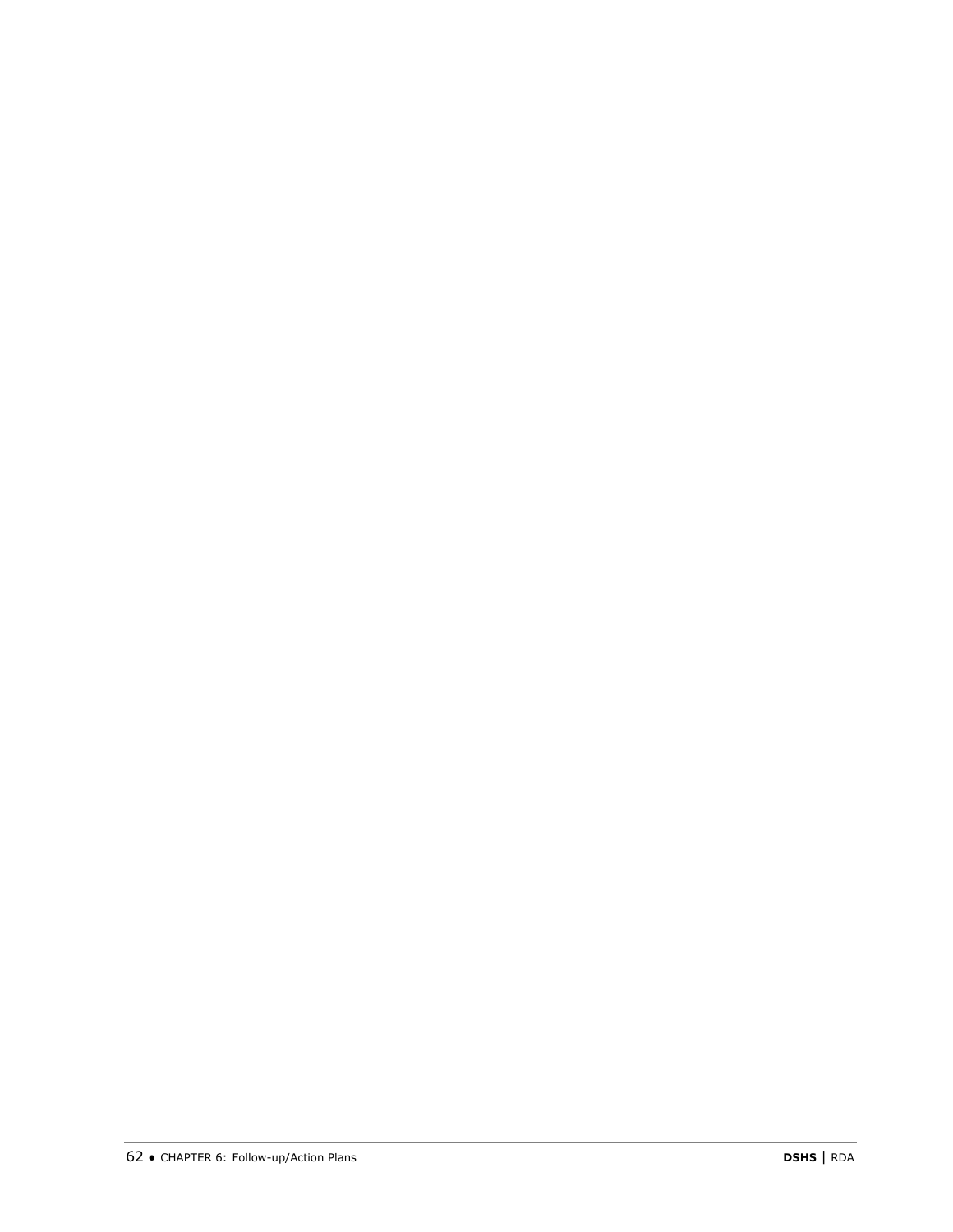**Appendices are available in conjunction with this report on the RDA Website: www1.dshs.wa.gov/rda**

Background, Methods and Response Rates ● Detailed Results by Each Question ● Detailed Analysis of Narrative Comment Themes ● Comparison between 2006 and the Previous DSHS Employee Survey ● Comparison of Institutional Staff and All Others ● Comparison with All Employee Surveys